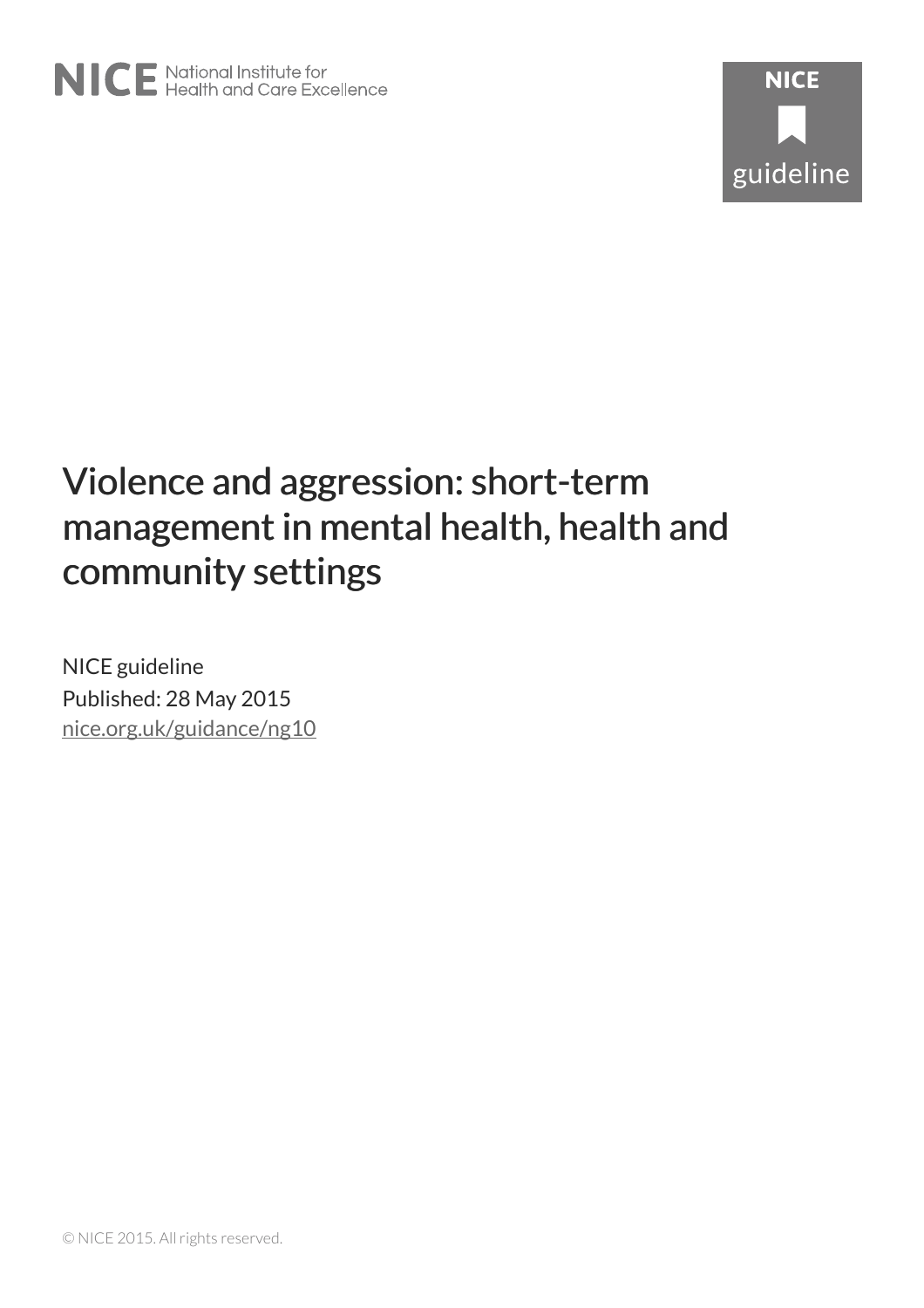## Contents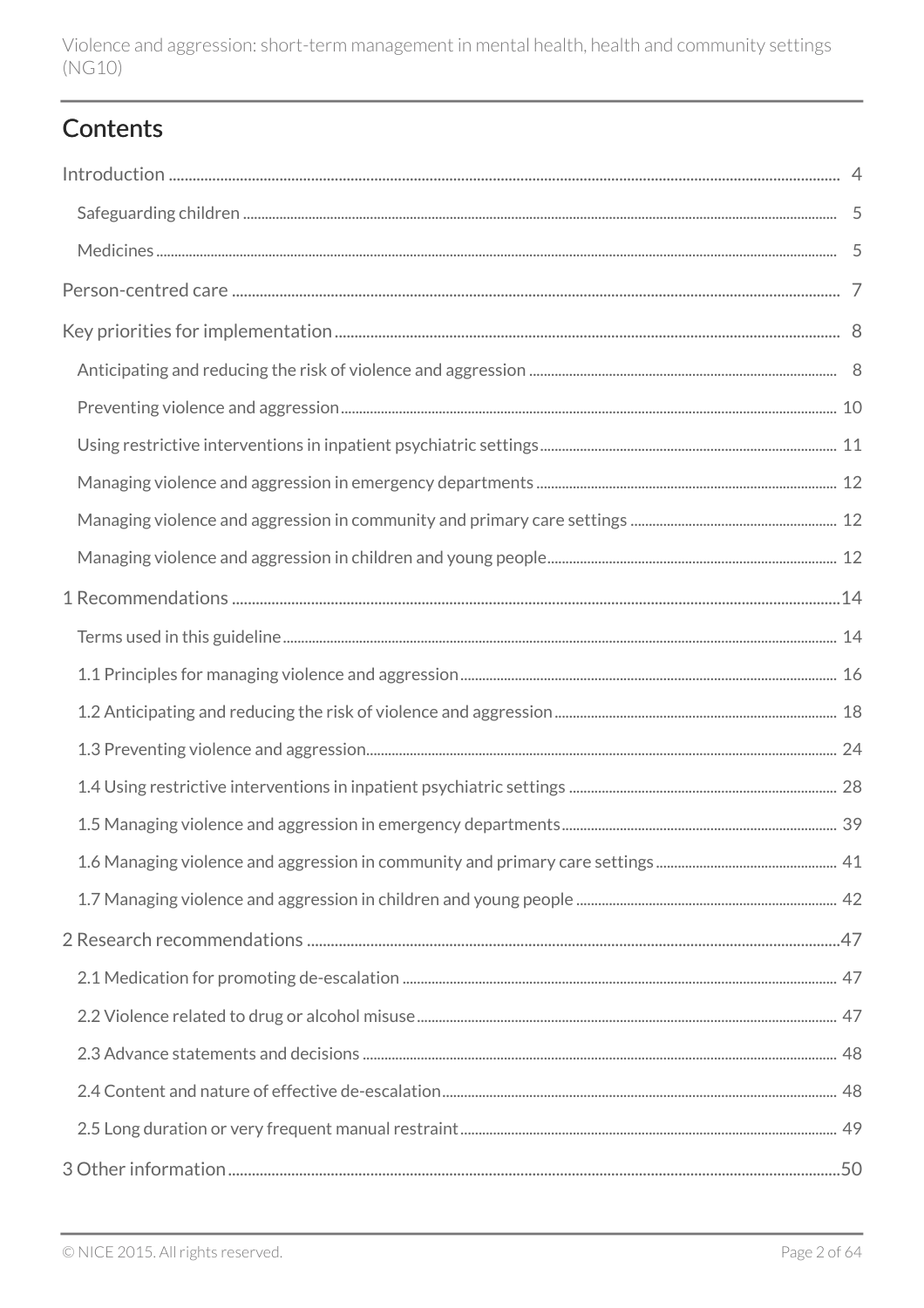| 4 The Guideline Development Group, National Collaborating Centre and NICE project team, and |  |
|---------------------------------------------------------------------------------------------|--|
|                                                                                             |  |
|                                                                                             |  |
|                                                                                             |  |
|                                                                                             |  |
|                                                                                             |  |
|                                                                                             |  |
|                                                                                             |  |
|                                                                                             |  |
|                                                                                             |  |
|                                                                                             |  |
|                                                                                             |  |
|                                                                                             |  |
|                                                                                             |  |
|                                                                                             |  |
|                                                                                             |  |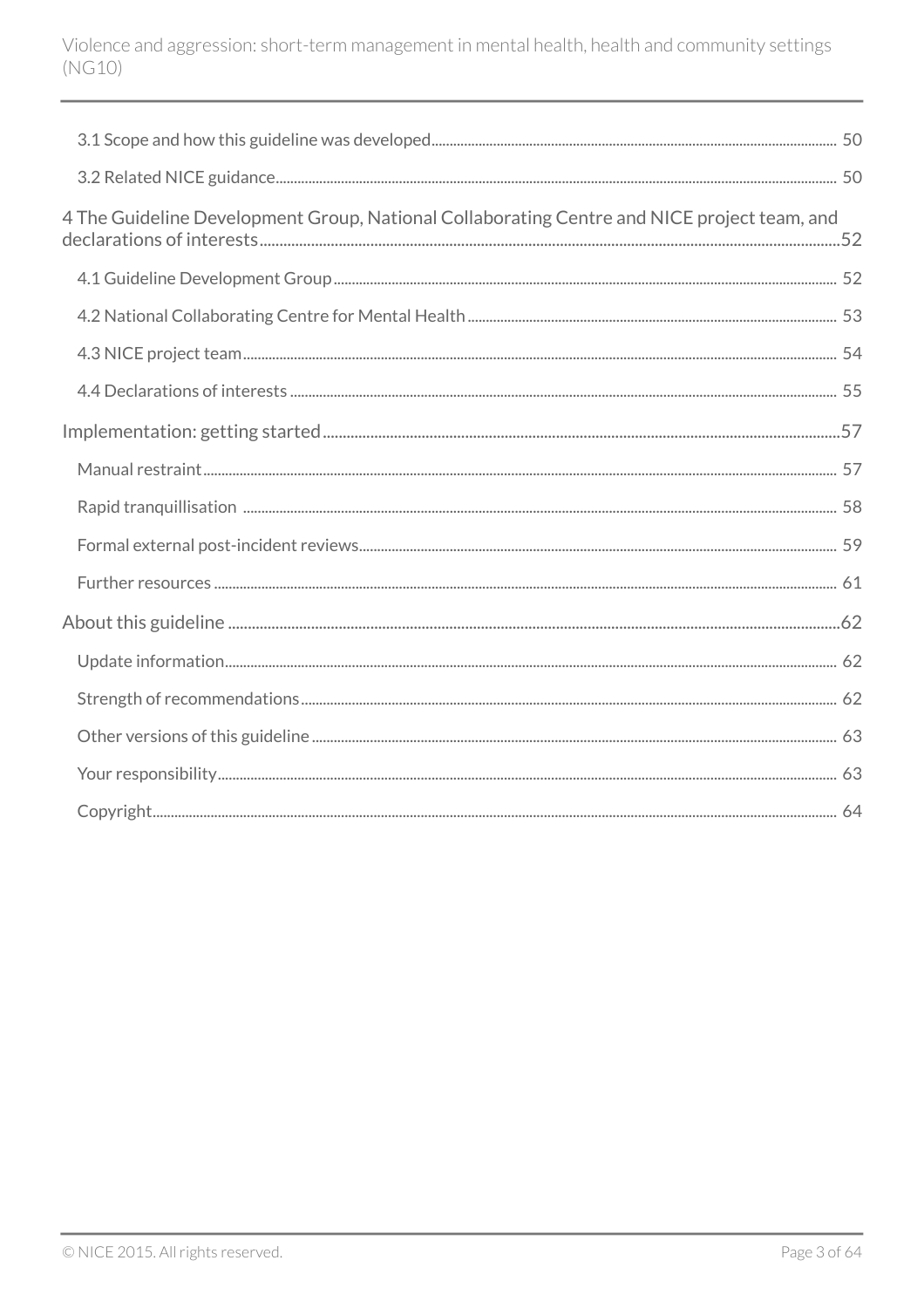This guideline replaces CG25.

### <span id="page-3-0"></span>Introduction

Violence and aggression refer to a range of behaviours or actions that can result in harm, hurt or injury to another person, regardless of whether the violence or aggression is physically or verbally expressed, physical harm is sustained or the intention is clear.

Violence and aggression are relatively common and serious occurrences in health and social care settings. Between 2013 and 2014 there were 68,683 assaults reported against NHS staff in England: 69% in mental health or learning disability settings, 27% against ambulance staff, 25% involving primary care staff and 26% involving acute hospital staff. Violence and aggression in mental health settings occur most frequently in inpatient psychiatric units and most acute hospital assaults take place in emergency departments.

The manifestation of violence and aggression depends on a combination of intrinsic factors, such as personality characteristics and intense mental distress, and extrinsic factors, such as the attitudes and behaviours of surrounding staff and service users, the physical setting and any restrictions that limit the service user's freedom. The impact of violence and aggression is significant and diverse, adversely affecting the health and safety of the service user, other service users in the vicinity, carers and staff. Violence and aggression can also affect public opinion about services and service users and result in a strong negative impact on the overall experience of care. Although the guideline contains recommendations on intervening before violence and aggression occur, it is not always possible to avoid violence. Therefore a graded set of interventions is needed to prevent minor violence from escalating into severe violence.

Since the publication of the previous guideline in 2005 (NICE guideline CG25) there have been some important advances in our knowledge of the management of violence and aggression, including service users' views on the use of physical intervention and seclusion, and the effectiveness, acceptability and safety of drugs and their dosages for rapid tranquillisation. The previous guideline was restricted to people aged 16 and over in adult psychiatric settings and emergency departments; this update has been expanded to include some of the previously excluded populations and settings. All areas of NICE guideline CG25 have been updated and this guideline replaces it in full.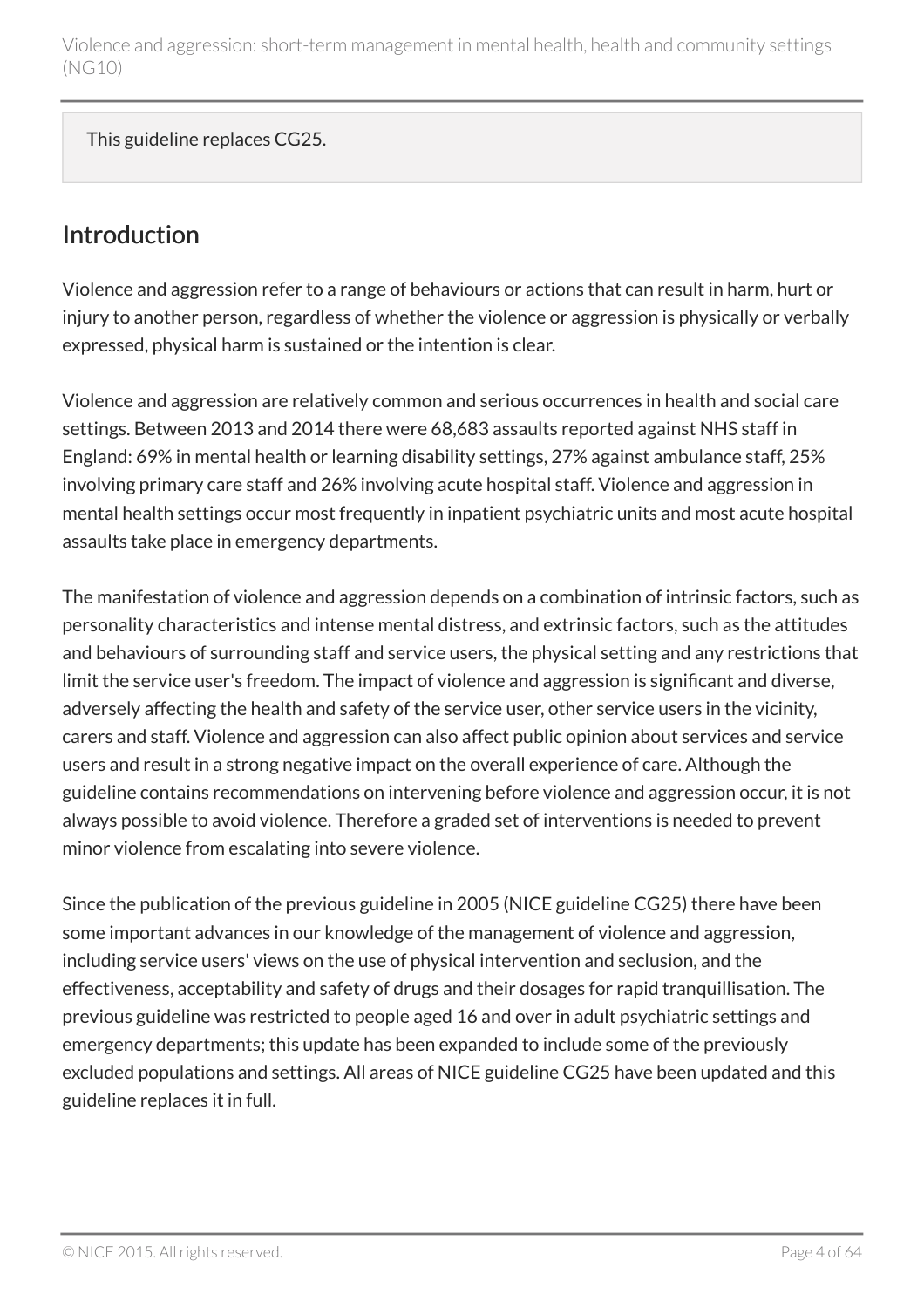This guideline covers the short-term management of violence and physically threatening behaviour in mental health, health and community settings. This includes inpatient psychiatric care, emergency and urgent care, secondary mental health care (such as care provided by assertive community teams, community mental health teams, early intervention teams and crisis resolution and home treatment teams), community healthcare, primary care, social care and care provided in people's homes. The guideline covers anticipating and reducing the risk of violence and aggression, prevention methods (such as searching, de-escalation and pharmacological strategies, including p.r.n. medication), restrictive interventions (for example, restraint, rapid tranquillisation and seclusion), staff training, and post-incident debrief and review.

This guideline includes adults (aged 18 and over), children (aged 12 and under) and young people (aged 13 to 17) with a mental health problem who are currently service users within mental health, health and community settings. It also covers carers of service users with mental health problems in these settings.

This guideline does not cover but may be relevant to practice regarding people who do not have mental health problems, those who are not carers of people with mental health problems, people in whom the primary behaviour is self-harm and people with a primary diagnosis of learning disability.

## <span id="page-4-0"></span>*Safeguarding children*

Remember that child maltreatment:

- is common
- can present anywhere, such as emergency departments and primary care or on home visits.

Be aware of or suspect abuse as a contributory factor to or cause of the symptoms or signs of violence or aggression in children. Abuse may also coexist with violence or aggression. See the NICE guideline on [child maltreatment](http://www.nice.org.uk/guidance/cg89) for clinical features that may be associated with maltreatment.

This section has been agreed with the Royal College of Paediatrics and Child Health.

## <span id="page-4-1"></span>*Medicines*

The guideline assumes that prescribers will use a medicine's summary of product characteristics to inform decisions made with individual service users.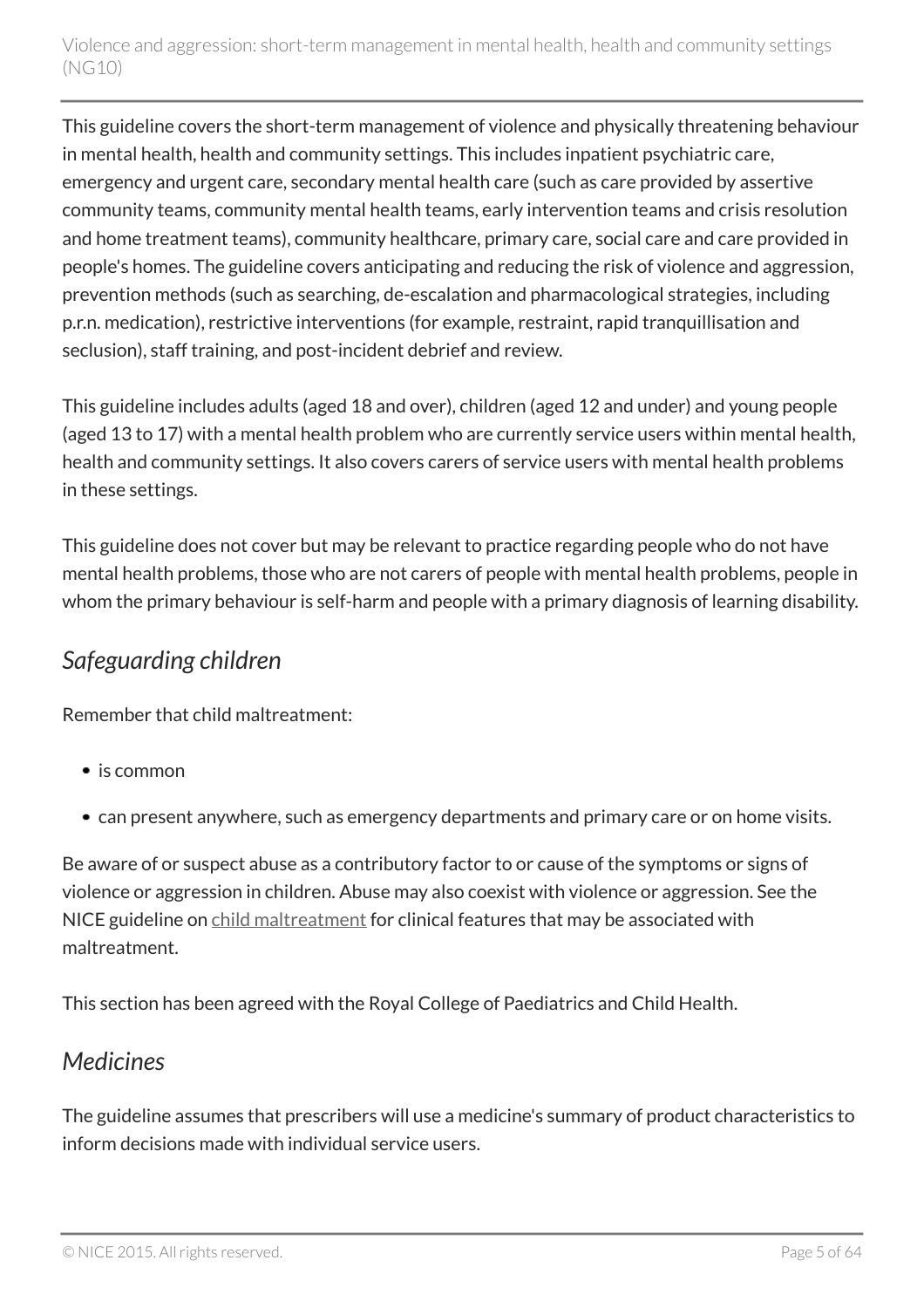This guideline recommends some medicines for indications for which they do not have a UK marketing authorisation at the date of consultation, if there is good evidence to support that use. The prescriber should follow relevant professional guidance, taking full responsibility for the decision. The service user (or those with authority to give consent on their behalf) should provide informed consent, which should be documented. See the General Medical Council's [Prescribing](http://www.gmc-uk.org/guidance/ethical_guidance/14327.asp) [guidance: prescribing unlicensed medicines](http://www.gmc-uk.org/guidance/ethical_guidance/14327.asp) for further information. Where recommendations have been made for the use of medicines outside their licensed indications ('off-label use'), these medicines are marked with a footnote in the recommendations.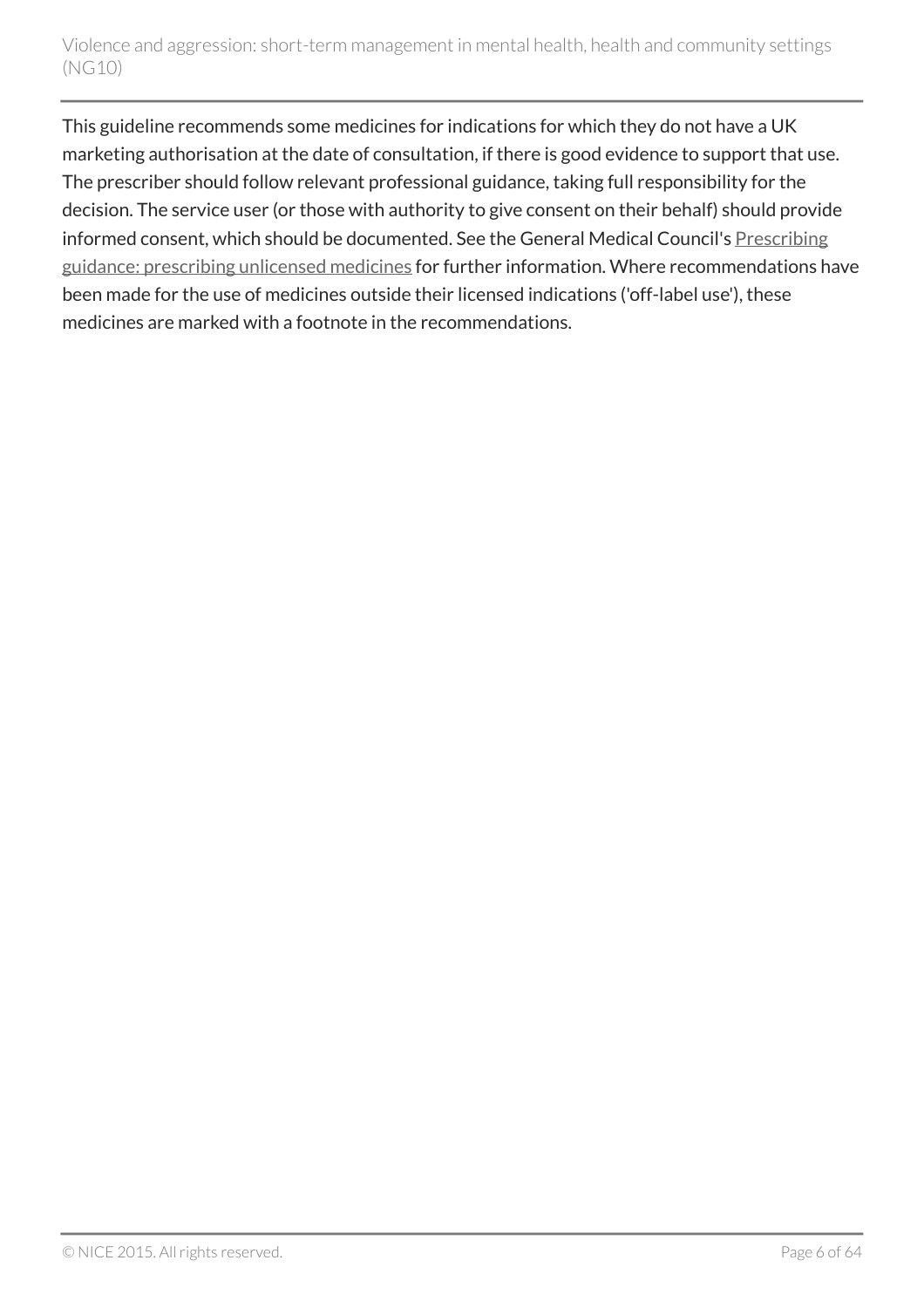## <span id="page-6-0"></span>Person-centred care

This guideline offers best practice advice on the care of service users with mental health problems whose behaviour is violent or aggressive.

Service users and healthcare professionals have rights and responsibilities as set out in the [NHS](https://www.gov.uk/government/publications/the-nhs-constitution-for-england) [Constitution for England](https://www.gov.uk/government/publications/the-nhs-constitution-for-england) – all NICE guidance is written to reflect these. Treatment and care should take into account individual needs and preferences. Service users should have the opportunity to make informed decisions about their care and treatment, in partnership with their healthcare professionals. If the service user is under 16, their family or carers should also be given information and support to help the child or young person to make decisions about their treatment. Healthcare professionals should follow the [Department of Health's advice on consent](https://www.gov.uk/government/publications/reference-guide-to-consent-for-examination-or-treatment-second-edition). If someone does not have capacity to make decisions, healthcare professionals should follow the [code of practice that](http://www.justice.gov.uk/protecting-the-vulnerable/mental-capacity-act) [accompanies the Mental Capacity Act](http://www.justice.gov.uk/protecting-the-vulnerable/mental-capacity-act) and the supplementary [code of practice on deprivation of](http://webarchive.nationalarchives.gov.uk/20130107105354/http:/www.dh.gov.uk/en/Publicationsandstatistics/Publications/PublicationsPolicyAndGuidance/DH_085476) [liberty safeguards](http://webarchive.nationalarchives.gov.uk/20130107105354/http:/www.dh.gov.uk/en/Publicationsandstatistics/Publications/PublicationsPolicyAndGuidance/DH_085476).

NICE has produced guidance on the components of good patient experience in adult NHS services. All healthcare professionals should follow the recommendations in [patient experience in adult NHS](http://www.nice.org.uk/guidance/cg138) [services.](http://www.nice.org.uk/guidance/cg138)

NICE has also produced guidance on the components of good service user experience. All healthcare professionals and social care practitioners working with people using adult NHS mental health services should follow the recommendations in [service user experience in adult mental](http://www.nice.org.uk/guidance/cg136) [health](http://www.nice.org.uk/guidance/cg136).

If a young person is moving between paediatric and adult services, care should be planned and managed according to the best practice guidance described in the Department of Health's [Transition: getting it right for young people.](http://webarchive.nationalarchives.gov.uk/20130107105354/http:/www.dh.gov.uk/en/Publicationsandstatistics/Publications/PublicationsPolicyAndGuidance/DH_4132145)

Adult and paediatric healthcare teams should work jointly to provide assessment and services to young people with mental health problems whose behaviour is violent or aggressive. Diagnosis and management should be reviewed throughout the transition process, and there should be clarity about who is the lead clinician to ensure continuity of care.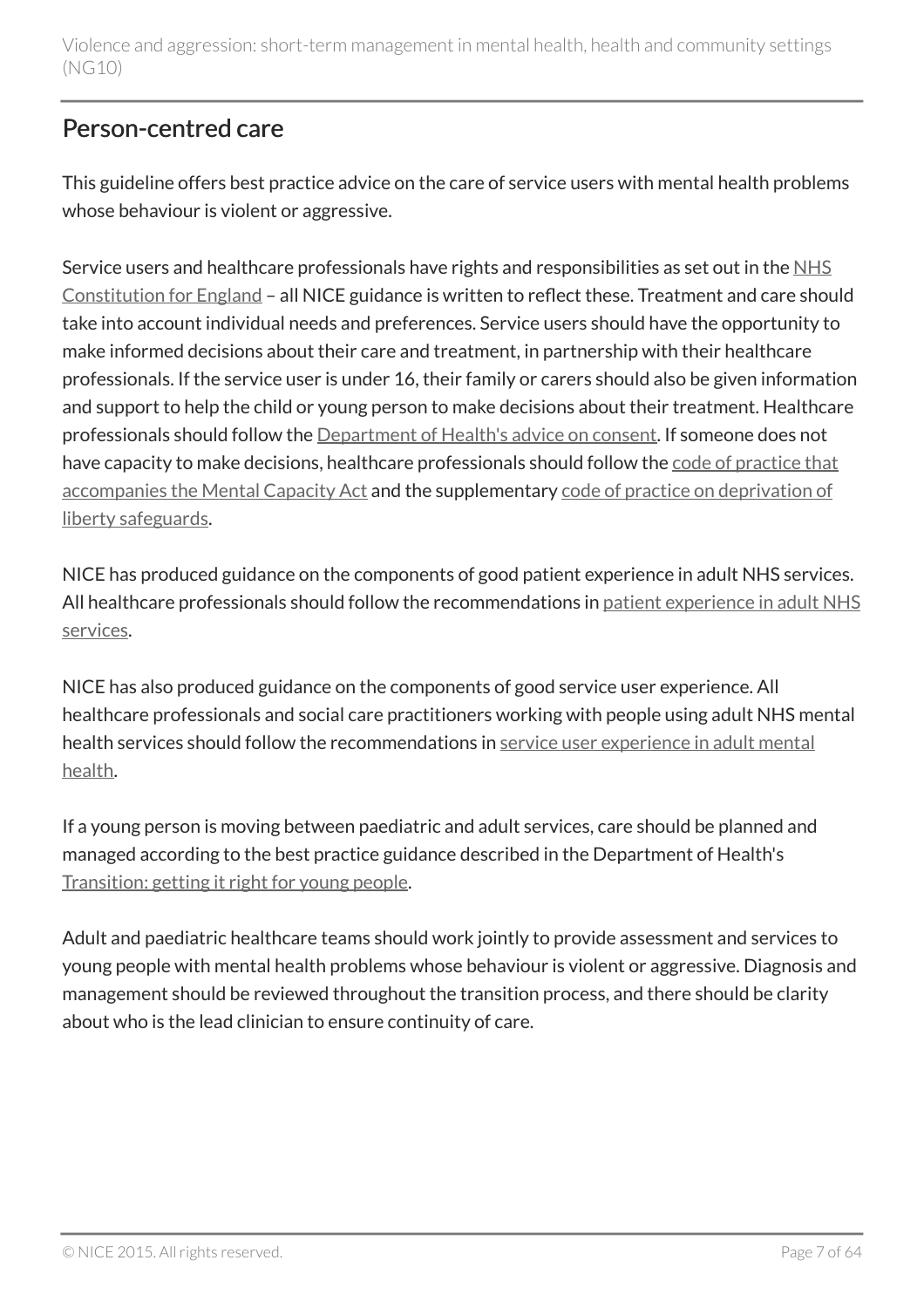## <span id="page-7-0"></span>Key priorities for implementation

The following recommendations have been identified as priorities for implementation. The full list of recommendations is in [section](#page-15-0) 1.

See [implementation: getting started](#page-56-0) for information about putting the recommendations on manual restraint, rapid tranquillisation and formal external post-incident reviews into practice.

## <span id="page-7-1"></span>*Anticipating and reducing the risk of violence and aggression*

### Reducing the use of restrictive interventions

### *Staff training*

- Health and social care provider organisations should train staff who work in services in which [restrictive interventions](#page-13-1) may be used in psychosocial methods to avoid or minimise restrictive interventions. This training should enable staff to develop:
	- a person-centred, values-based approach to care, in which personal relationships, continuity of care and a positive approach to promoting health underpin the therapeutic relationship
	- an understanding of the relationship between mental health problems and the risk of [violence and aggression](#page-13-1)
	- skills to assess why behaviour is likely to become violent or aggressive, including personal, constitutional, mental, physical, environmental, social, communicational, functional and behavioural factors
	- skills, methods and techniques to reduce or avert imminent violence and defuse aggression when it arises (for example, verbal [de-escalation\)](#page-13-1)
	- skills, methods and techniques to undertake restrictive interventions safely when these are required
	- skills to undertake an immediate post[-incident](#page-13-1) debrief (see [recommendations](#page-36-0) 1.4.55–1.4.61)
	- skills to undertake a formal external post-incident review in collaboration with experienced service users who are not currently using the service (see [recommendations](#page-36-0) 1.4.62–1.4.63).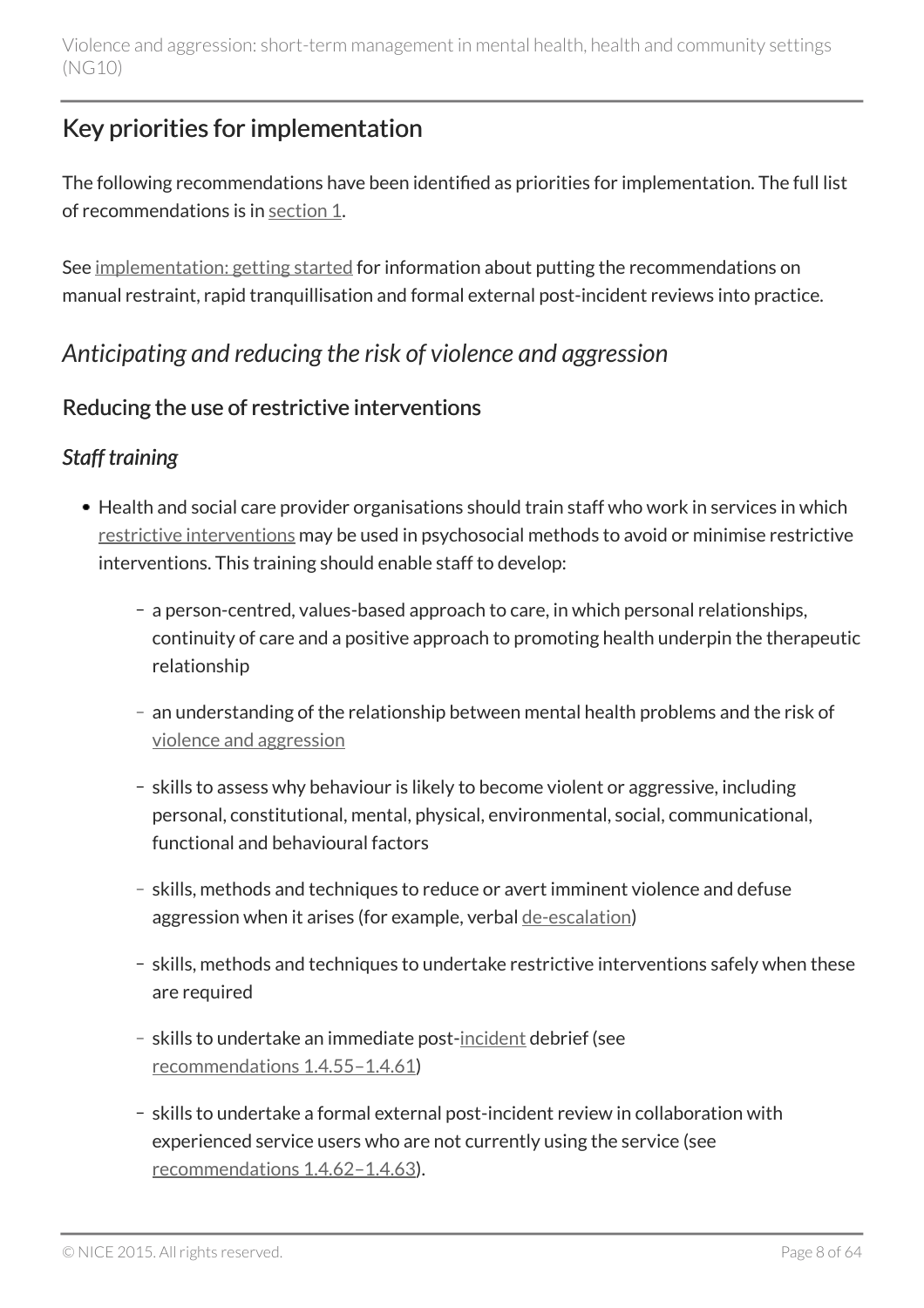### A framework for anticipating and reducing violence and aggression in inpatient psychiatric wards

- Use the following framework to anticipate violence and aggression in inpatient psychiatric wards, exploring each domain to identify ways to reduce violence and aggression and the use of restrictive interventions.
	- Ensure that the staff work as a therapeutic team by using a positive and encouraging approach, maintaining staff emotional regulation and self-management (see [recommendation 1.3.19](#page-26-0)) and encouraging good leadership.
	- Ensure that service users are offered appropriate psychological therapies, physical activities, leisure pursuits such as film clubs and reading or writing groups, and support for communication difficulties.
	- Recognise possible teasing, bullying, unwanted physical or sexual contact or miscommunication between service users.
	- Recognise how each service user's mental health problem might affect their behaviour (for example, their diagnosis, severity of illness, current symptoms and past history of violence or aggression).
	- Anticipate the impact of the regulatory process on each service user (for example, being formally detained, having leave refused, having a failed detention appeal or being in a very restricted environment such as a low-, medium- or high-secure hospital).
	- Improve or optimise the physical environment (for example, use unlocked doors whenever possible, enhance the décor, simplify the ward layout and ensure easy access to outside spaces and privacy).
	- Anticipate that restricting a service user's liberty and freedom of movement (for example, not allowing service users to leave the building) can be a trigger for violence and aggression.
	- Anticipate and manage any personal factors occurring outside the hospital (for example, family disputes or financial difficulties) that may affect a service user's behaviour.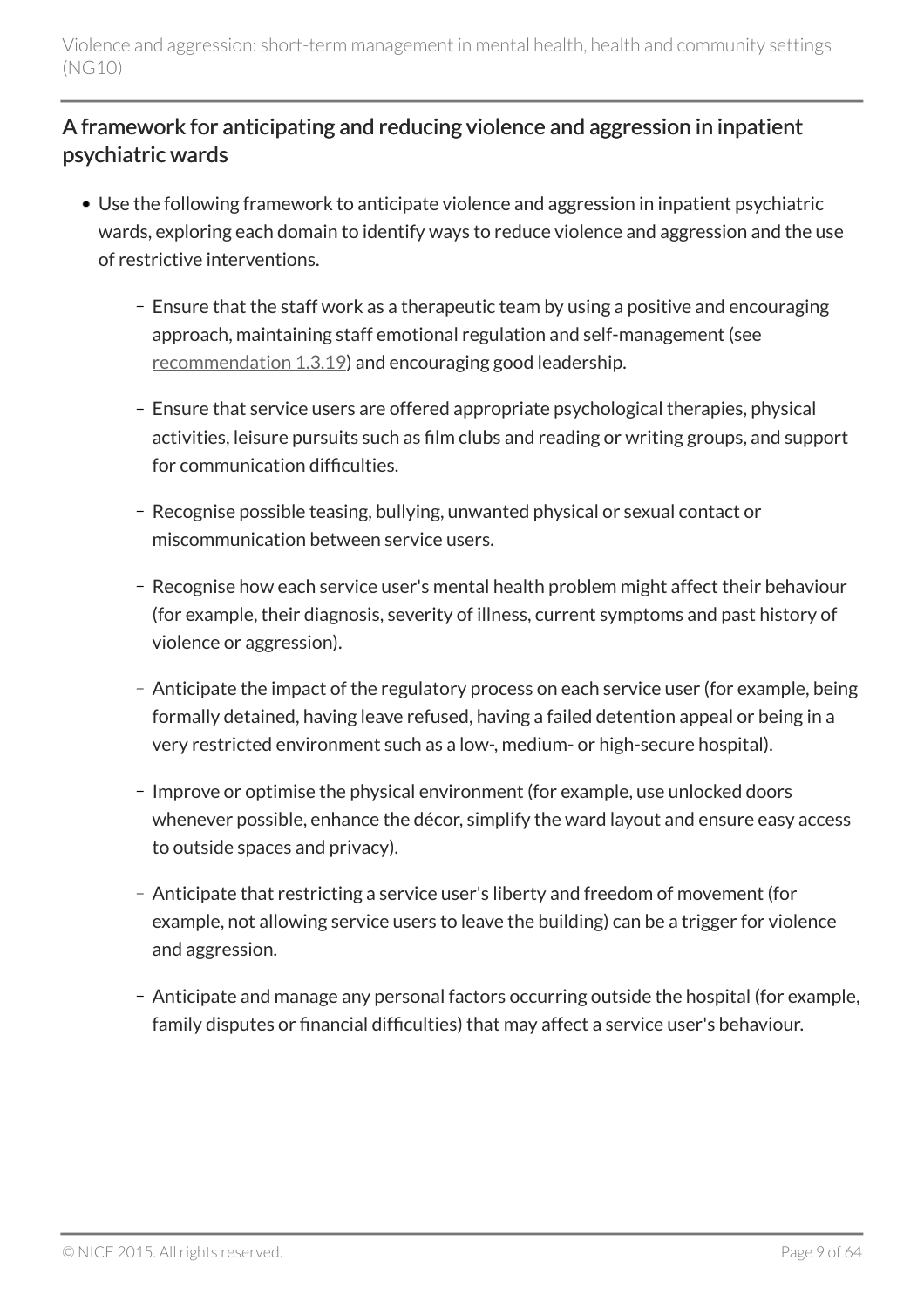## <span id="page-9-0"></span>*Preventing violence and aggression*

### Using p.r.n. medication

- When prescribing <u>[p.r.n.](#page-13-1)</u> medication as part of a strategy to de-escalate or prevent situations that may lead to violence and aggression:
	- do not prescribe p.r.n. medication routinely or automatically on admission
	- tailor p.r.n. medication to individual need and include discussion with the service user if possible
	- ensure there is clarity about the rationale and circumstances in which p.r.n. medication may be used and that these are included in the care plan
	- ensure that the maximum daily dose is specified and does not inadvertently exceed the maximum daily dose stated in the [British national formulary \(BNF\)](https://www.medicinescomplete.com/mc/bnf/current/) when combined with the person's standard dose or their dose for [rapid tranquillisation](#page-13-1)
	- only exceed the BNF maximum daily dose (including p.r.n. dose, the standard dose and dose for rapid tranquillisation) if this is planned to achieve an agreed therapeutic goal, documented and carried out under the direction of a senior doctor
	- ensure that the interval between p.r.n. doses is specified.

### De-escalation

### *Staff training*

- Health and social care provider organisations should give staff training in de-escalation that enables them to:
	- recognise the early signs of agitation, irritation, anger and aggression
	- understand the likely causes of aggression or violence, both generally and for each service user
	- use techniques for distraction and calming, and ways to encourage relaxation
	- recognise the importance of personal space
	- respond to a service user's anger in an appropriate, measured and reasonable way and avoid provocation.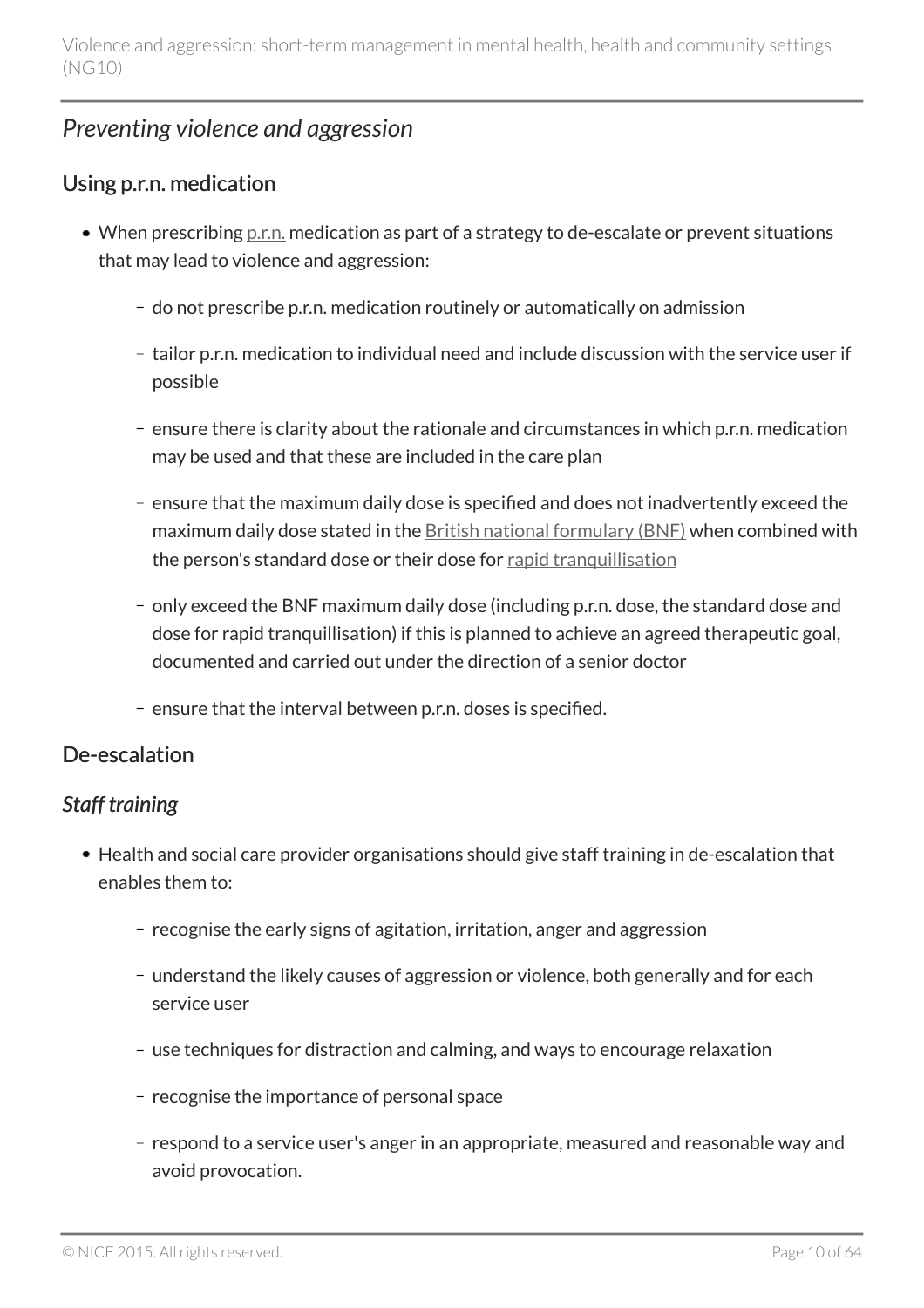### *General principles*

Establish a close working relationship with service users at the earliest opportunity and sensitively monitor changes in their mood or composure that may lead to aggression or violence.

## <span id="page-10-0"></span>*Using restrictive interventions in inpatient psychiatric settings*

### Using restrictive interventions

Do not use restrictive interventions to punish, inflict pain, suffering or humiliation, or establish dominance.

### Rapid tranquillisation

• If there is evidence of cardiovascular disease, including a prolonged QT interval, or no electrocardiogram has been carried out, avoid intramuscular haloperidol combined with intramuscular promethazine and use intramuscular lorazepam instead.

### Post-incident debrief and review

#### *Formal external post-incident review*

- The service user experience monitoring unit or equivalent service user group should undertake a formal external post-incident review as soon as possible and no later than 72 hours after the incident. The unit or group should ensure that the formal external post-incident review:
	- is led by a service user and includes staff from outside the ward where the incident took place, all of whom are trained to undertake investigations that aim to help staff learn and improve rather than assign blame
	- uses the information recorded in the immediate post-incident debrief and the service user's notes relating to the incident
	- includes interviews with staff, the service user involved and any witnesses if further information is needed
	- uses the framework in [recommendation](#page-19-0) 1.2.7 to:
		- $\Diamond$  evaluate the physical and emotional impact on everyone involved, including witnesses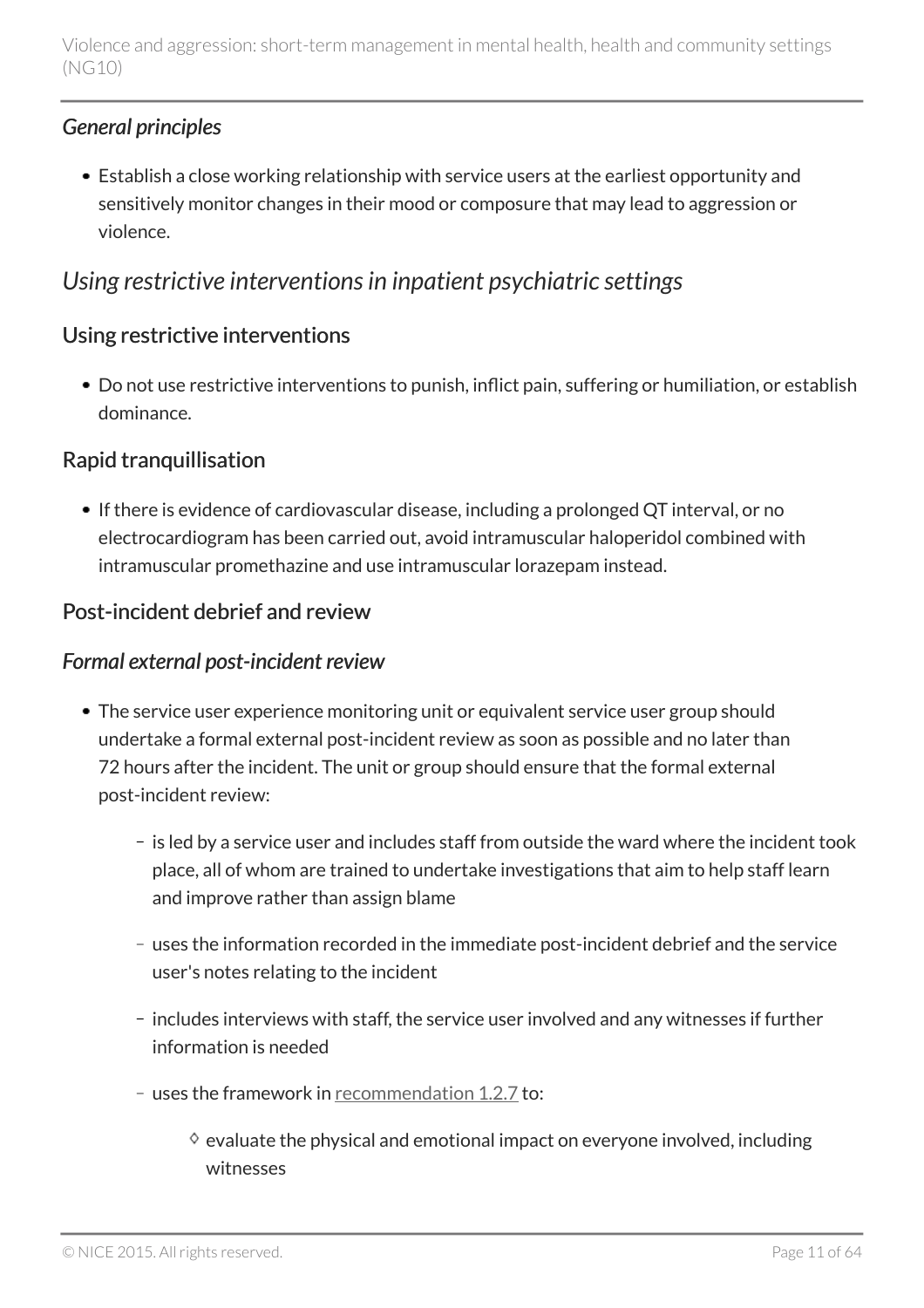- $\Diamond$  help service users and staff to identify what led to the incident and what could have been done differently
- $\Diamond$  determine whether alternatives, including less restrictive interventions, were discussed
- $\Diamond$  determine whether service barriers or constraints make it difficult to avoid the same course of actions in future
- $\Diamond$  recommend changes to the service's philosophy, policies, care environment, treatment approaches, staff education and training, if appropriate
- $\diamond$  avoid a similar incident happening in future, if possible.

### <span id="page-11-0"></span>*Managing violence and aggression in emergency departments*

• If a service user with a mental health problem becomes aggressive or violent, do not exclude them from the emergency department. Manage the violence or aggression in line with [recommendations](#page-27-1) 1.4.1–1.4.45 and do not use [seclusion](#page-13-1). Regard the situation as a psychiatric emergency and refer the service user to mental health services urgently for a psychiatric assessment within 1 hour.

### <span id="page-11-1"></span>*Managing violence and aggression in community and primary care settings*

Health and social care provider organisations, including ambulance trusts, should consider training staff working in community and primary care settings in methods of avoiding violence, including anticipation, prevention, de-escalation and **breakaway** techniques, depending on the frequency of violence and aggression in each setting and the extent to which staff move between settings.

### <span id="page-11-2"></span>*Managing violence and aggression in children and young people*

### Staff training

- Child and adolescent mental health services (CAMHS) should ensure that staff are trained in the management of violence and aggression using a training programme designed specifically for staff working with [children](#page-13-1) and [young people](#page-13-1). Training programmes should include the use of psychosocial methods to avoid or minimise restrictive interventions whenever possible. Staff who might undertake restrictive interventions should be trained:
	- $-$  in the use of these interventions in these age groups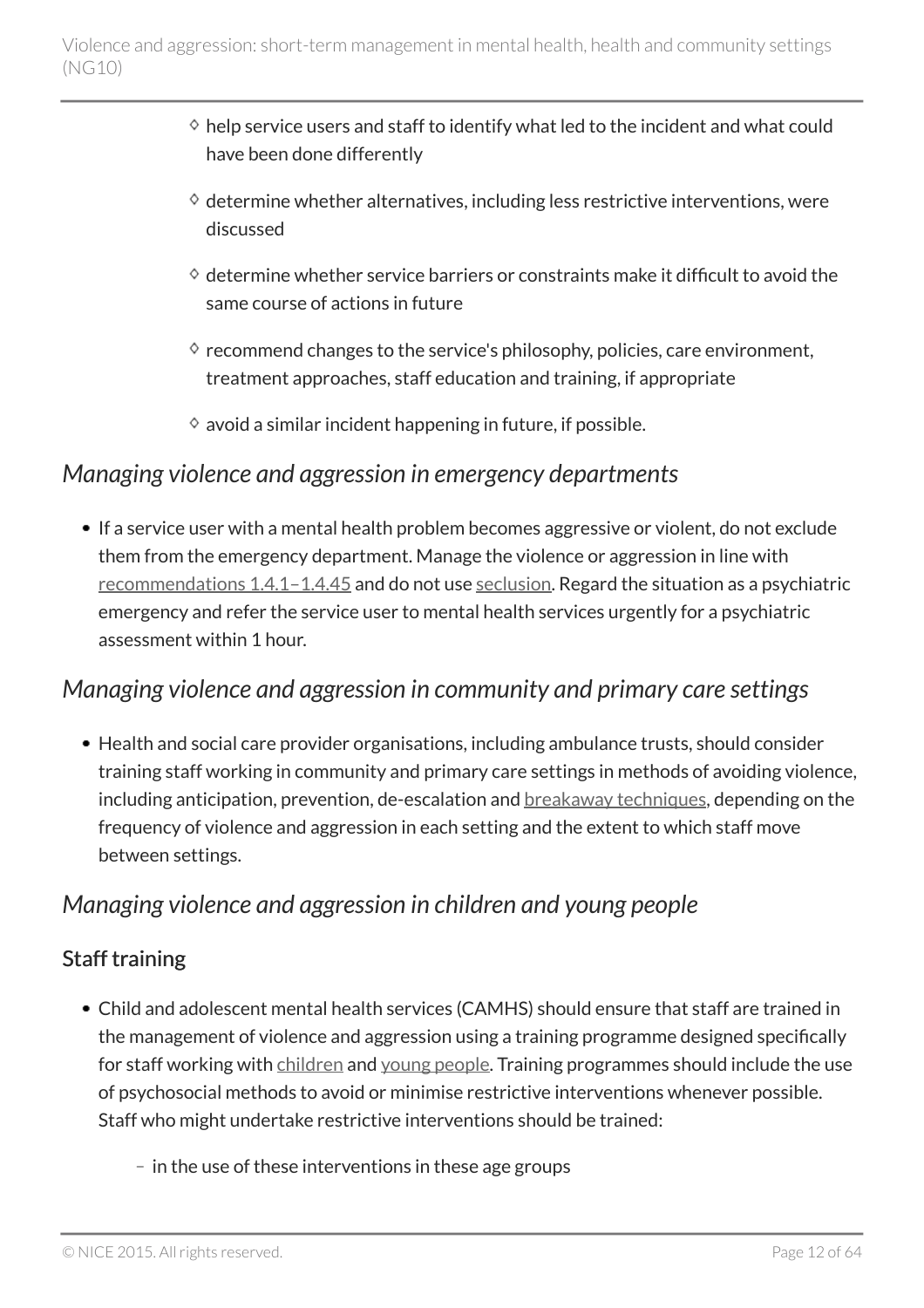- to adapt the [manual restraint](#page-13-1) techniques for adults in [recommendations](#page-31-0) 1.4.23-1.4.33, adjusting them according to the child or young person's height, weight and physical strength
- $-$  in the use of resuscitation equipment (see [recommendation](#page-27-2) 1.4.3) in children and young people.

#### Managing violence and aggression

- Manage violence and aggression in children and young people in line with the recommendations for adults in [sections](#page-15-0) 1.1-1.6, taking into account:
	- the child or young person's level of physical, intellectual, emotional and psychological maturity
	- the recommendations for children and young people in this section
	- that the Mental Capacity Act 2005 applies to young people aged 16 and over.

#### Assessment and initial management

Identify any history of aggression or aggression trigger factors, including experience of abuse or trauma and previous response to management of violence or aggression.

The wording used in the recommendations in this guideline (for example, words such as 'offer' and 'consider') denotes the certainty with which the recommendation is made (the strength of the recommendation). See [about this guideline](#page-61-0) for details.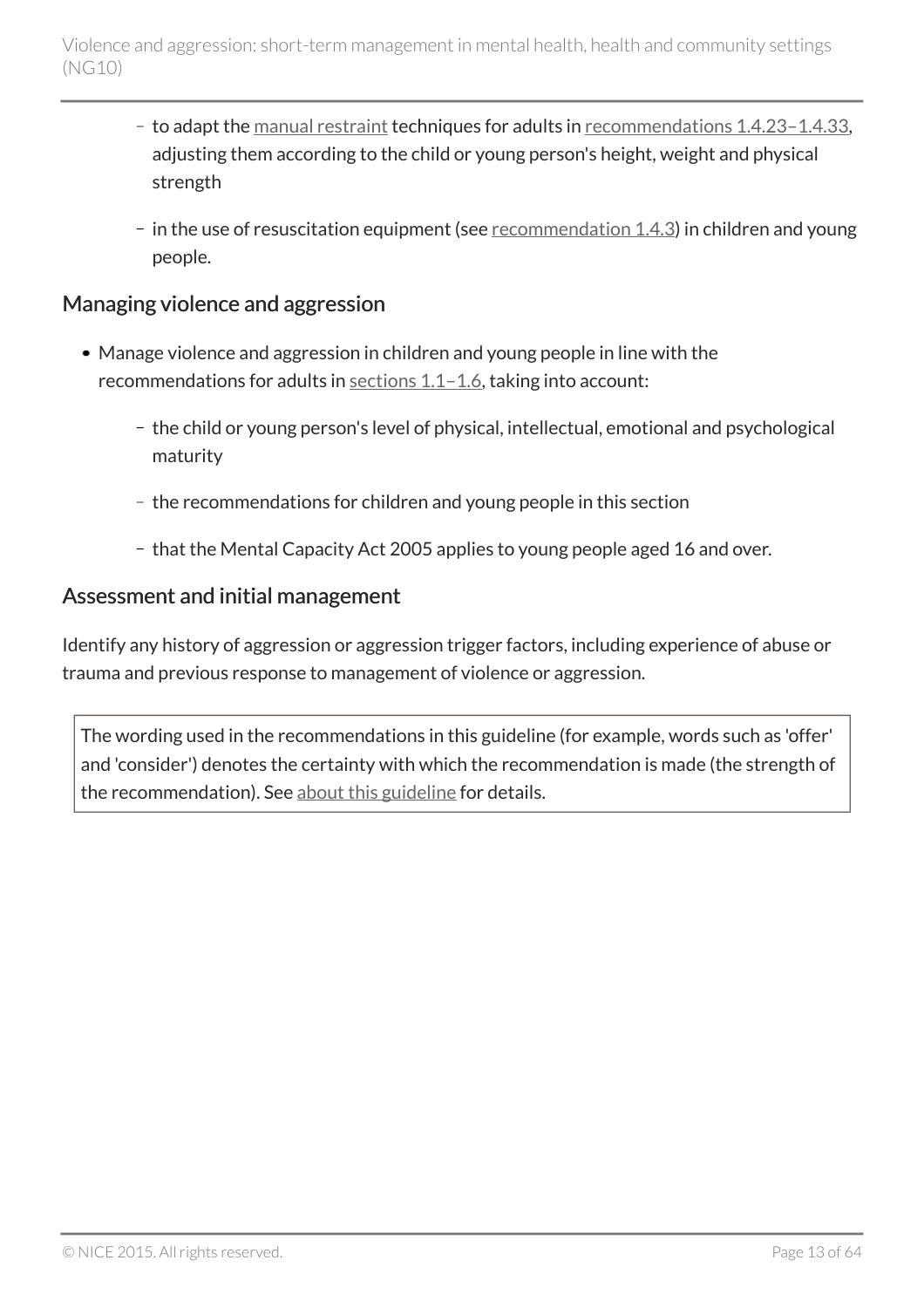### <span id="page-13-0"></span>1 Recommendations

The following guidance is based on the best available evidence. The [full guideline](http://www.nice.org.uk/guidance/ng10/evidence) gives details of the methods and the evidence used to develop the guidance.

### <span id="page-13-1"></span>*Terms used in this guideline*

Advance decision A written statement made by a person aged 18 or over that is legally binding and conveys a person's decision to refuse specific treatments and interventions in the future.

Advance statement A written statement that conveys a person's preferences, wishes, beliefs and values about their future treatment and care. An advance statement is not legally binding.

Advocate A person who represents someone's interests independently of any organisation, and helps them to get the care and support they need.

Breakaway techniques A set of physical skills to help separate or break away from an aggressor in a safe manner. They do not involve the use of restraint.

Carer A person who provides unpaid support to a partner, family member, friend or neighbour who is ill, struggling or disabled.

Children People aged 12 years or under.

De-escalation The use of techniques (including verbal and non-verbal communication skills) aimed at defusing anger and averting aggression. P.r.n. medication can be used as part of a de-escalation strategy but p.r.n. medication used alone is not de-escalation.

Incident Any event that involves the use of a restrictive intervention – restraint, rapid tranquillisation or seclusion (but not observation) – to manage violence or aggression.

Manual restraint A skilled, hands-on method of physical restraint used by trained healthcare professionals to prevent service users from harming themselves, endangering others or compromising the therapeutic environment. Its purpose is to safely immobilise the service user.

Mechanical restraint A method of physical intervention involving the use of authorised equipment, for example handcuffs or restraining belts, applied in a skilled manner by designated healthcare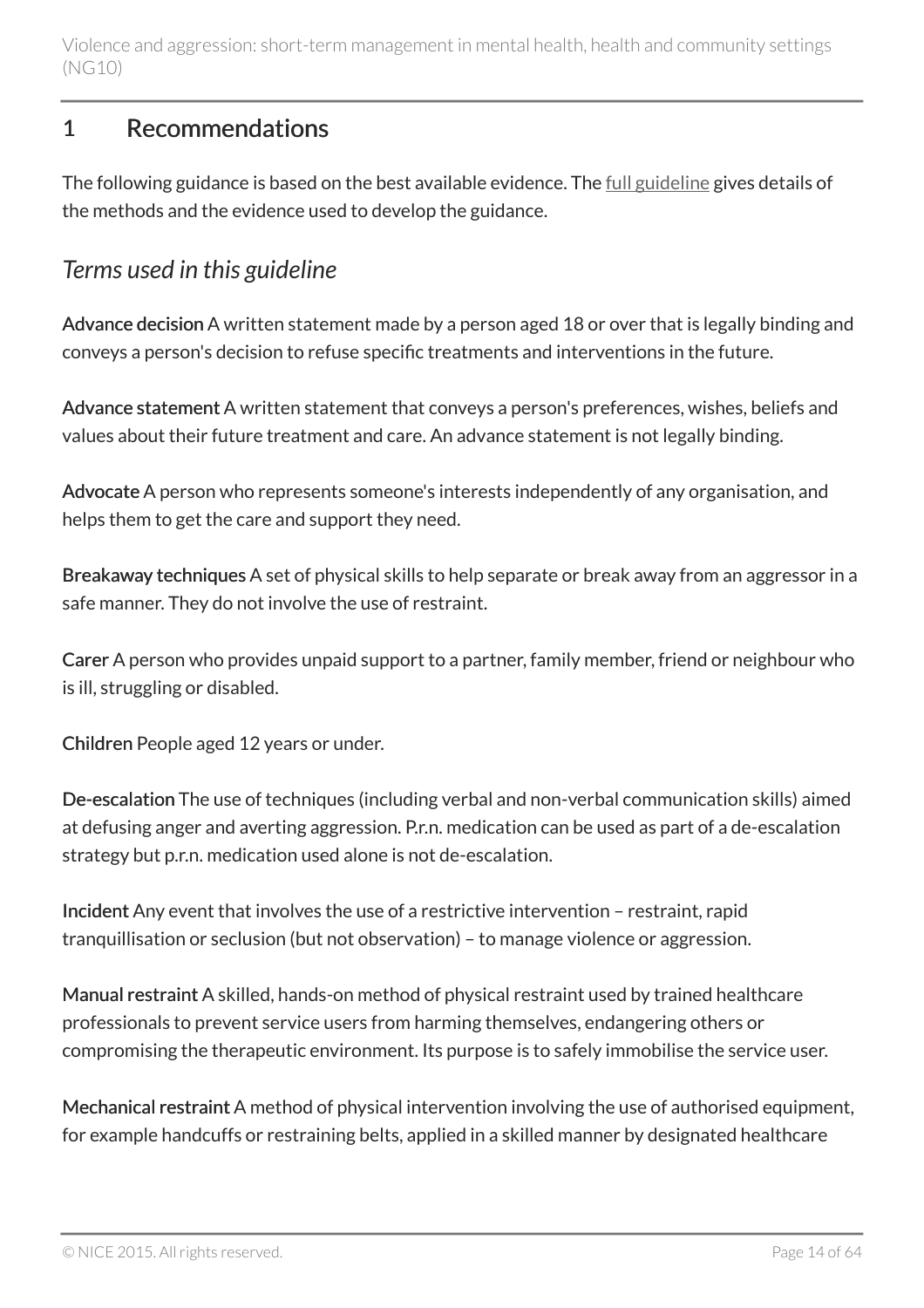professionals. Its purpose is to safely immobilise or restrict movement of part(s) of the body of the service user.

Observation A minimally restrictive intervention of varying intensity in which a member of the healthcare staff observes and maintains contact with a service user to ensure the service user's safety and the safety of others. There are different levels of observation, as defined in [recommendation](#page-29-0) 1.4.11.

Positive engagement An intervention that aims to empower service users to actively participate in their care. Rather than 'having things done to' them, service users negotiate the level of engagement that will be most therapeutic.

p.r.n. (pro re nata) When needed. In this guideline, p.r.n. refers to the use of medication as part of a strategy to de-escalate or prevent situations that may lead to violence or aggression; it does not refer to p.r.n. medication used on its own for rapid tranquillisation during an episode of violence of aggression

Rapid tranquillisation Use of medication by the parenteral route (usually intramuscular or, exceptionally, intravenous) if oral medication is not possible or appropriate and urgent sedation with medication is needed.

Restrictive interventions Interventions that may infringe a person's human rights and freedom of movement, including observation, seclusion, manual restraint, mechanical restraint and rapid tranquillisation.

Seclusion Defined in accordance with the Mental Health Act 1983 Code of Practice: 'the supervised confinement of a patient in a room, which may be locked. Its sole aim is to contain severely disturbed behaviour that is likely to cause harm to others'.

Violence and aggression A range of behaviours or actions that can result in harm, hurt or injury to another person, regardless of whether the violence or aggression is physically or verbally expressed, physical harm is sustained or the intention is clear.

Young people People aged between 13 and 17 years.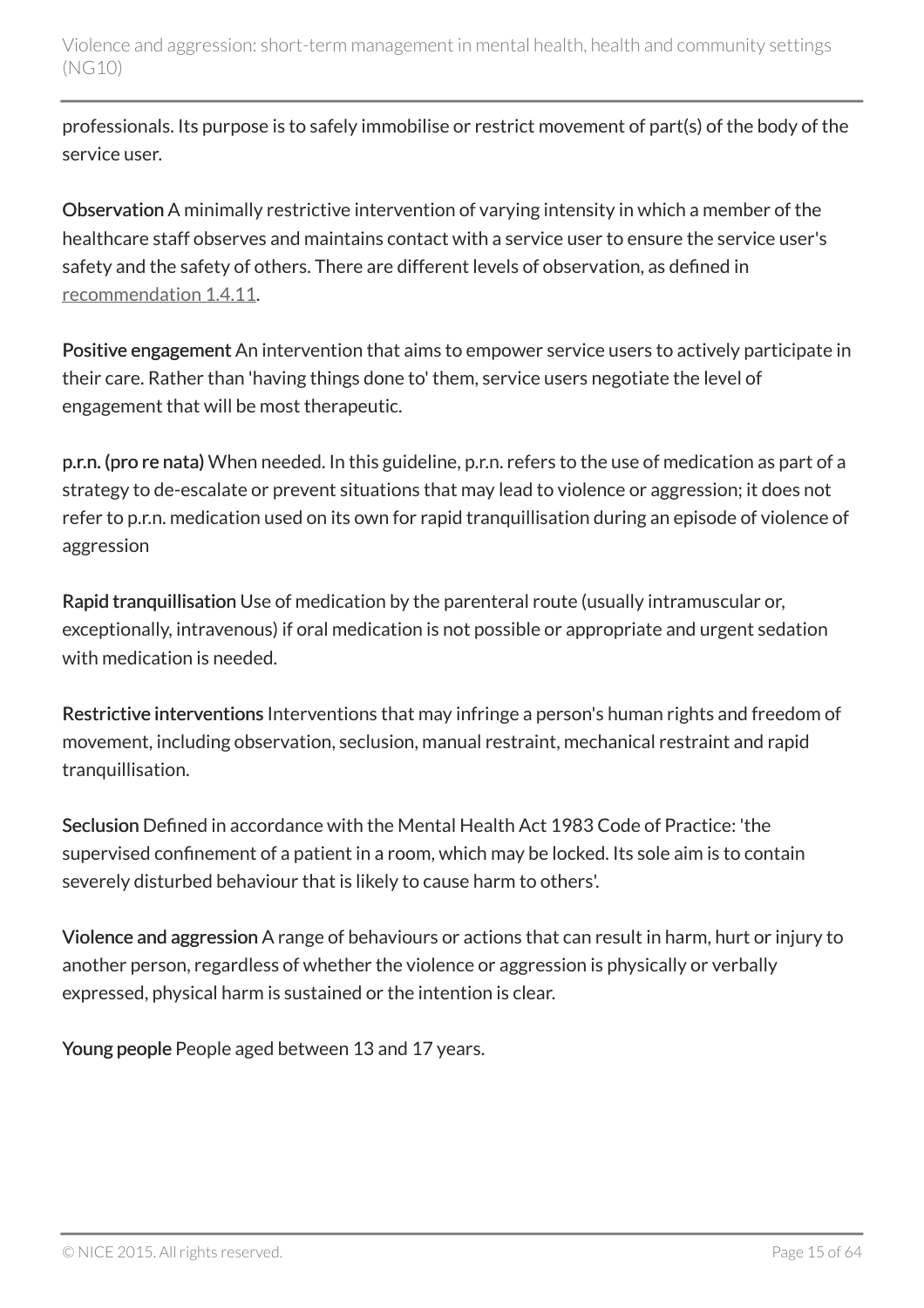## <span id="page-15-0"></span>*1.1 Principles for managing violence and aggression*

#### Improving service user experience

- 1.1.1 Use this guideline in conjunction with NICE's guideline on [service user](http://www.nice.org.uk/guidance/cg136) [experience in adult mental health](http://www.nice.org.uk/guidance/cg136) and:
	- work in partnership with service users and their [carers](#page-13-1)
	- adopt approaches to care that respect service users' independence, choice and human rights
	- increase social inclusion by decreasing exclusionary practices, such as the use of [seclusion](#page-13-1) and the Mental Health Act 1983.
- 1.1.2 Ensure that the safety and dignity of service users and the safety of staff are priorities when anticipating or managing [violence and aggression](#page-13-1).
- 1.1.3 Use of [restrictive interventions](#page-13-1) must be undertaken in a manner that complies with the Human Rights Act 1998 and the relevant rights in the European Convention on Human Rights.
- 1.1.4 Unless a service user is detained under the Mental Health Act 1983 or subject to a deprivation of liberty authorisation or order under the Mental Capacity Act 2005, health and social care provider organisations must ensure that the use of restrictive interventions does not impose restrictions that amount to a deprivation of liberty.

#### Staff training

1.1.5 In any setting in which restrictive interventions could be used, health and social care provider organisations should train staff to understand and apply the Human Rights Act 1998, the Mental Capacity Act 2005 and the Mental Health Act 1983.

#### Involving service users in decision-making

1.1.6 Involve service users in all decisions about their care and treatment, and develop care and risk management plans jointly with them. If a service user is unable or unwilling to participate, offer them the opportunity to review and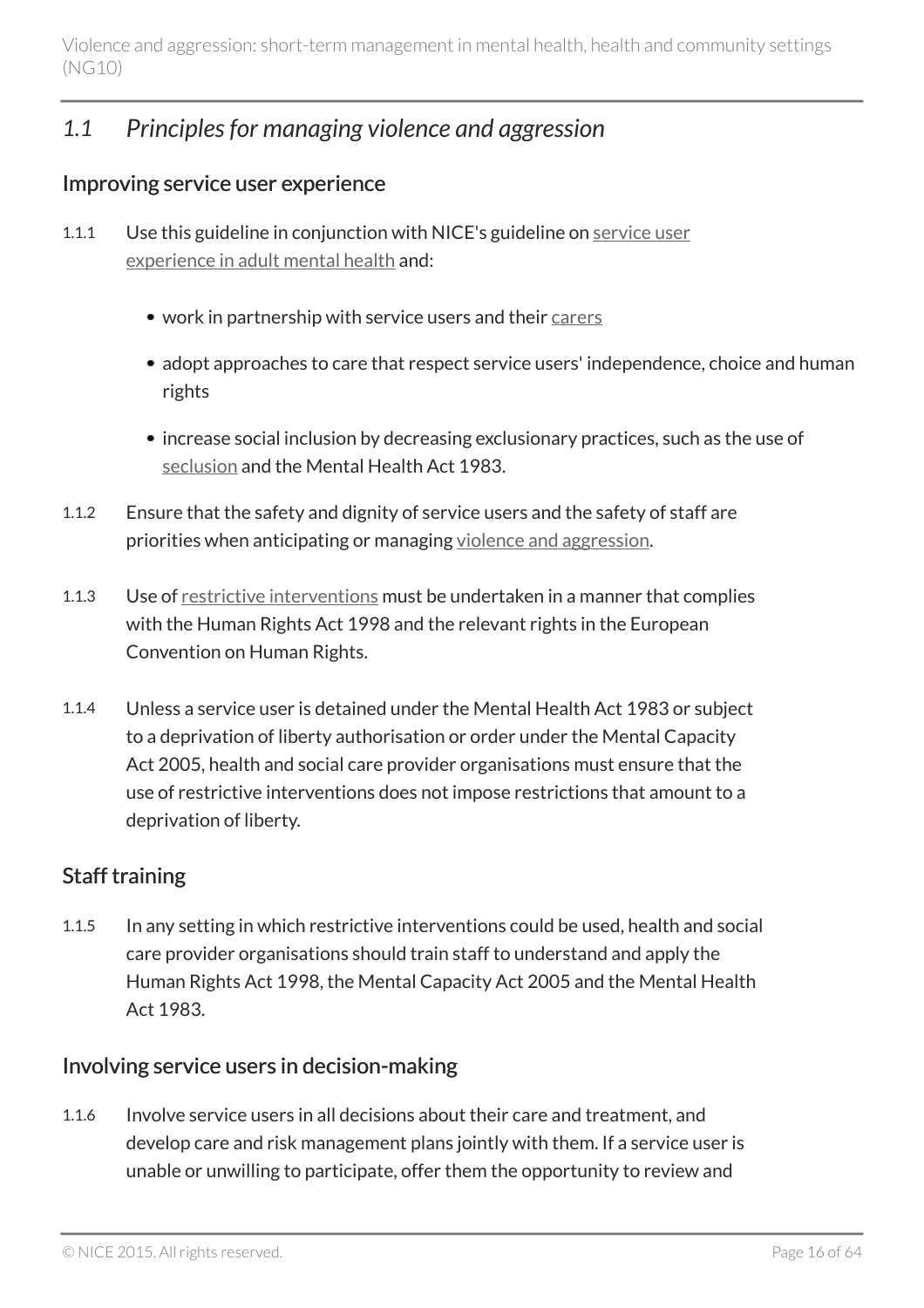revise the plans as soon as they are able or willing and, if they agree, involve their carer.

- 1.1.7 Check whether service users have made [advance decisions](#page-13-1) or [advance](#page-13-1) [statements](#page-13-1) about the use of restrictive interventions, and whether a decision-maker has been appointed for them, as soon as possible (for example, during admission to an inpatient psychiatric unit) and take this information into account when making decisions about care.
- 1.1.8 If a service user has not made any advance decisions or statements about the use of restrictive interventions, encourage them to do so as soon as possible (for example, during admission to an inpatient psychiatric unit). Ensure that service users understand the main side-effect profiles of the medications recommended in this guideline for [rapid tranquillisation](#page-13-1) (see [recommendation](#page-33-0) 1.4.37) so that they can make an informed choice.
- 1.1.9 Ensure that service users understand that during any restrictive intervention their human rights will be respected and the least restrictive intervention will be used to enable them to exercise their rights (for example, their right to follow religious or cultural practices during restrictive interventions) as much as possible. Identify and reduce any barriers to a service user exercising their rights and, if this is not possible, record the reasons in their notes.
- 1.1.10 Ensure that carers are involved in decision-making whenever possible, if the service user agrees, and that carers are involved in decision-making for all service users who lack mental capacity, in accordance with the Mental Capacity Act 2005.

### Preventing violations of service users' rights

1.1.11 Evaluate, together with the service user, whether adjustments to services are needed to ensure that their rights and those of their carers (including rights related to protected characteristics as defined by the Equality Act 2010) are respected, and make any adjustments that are needed. Adjustments might include providing a particular type of support, modifying the way services are delivered or the approach to interaction with the service user, or making changes to facilities. Record this in the service user's care plan.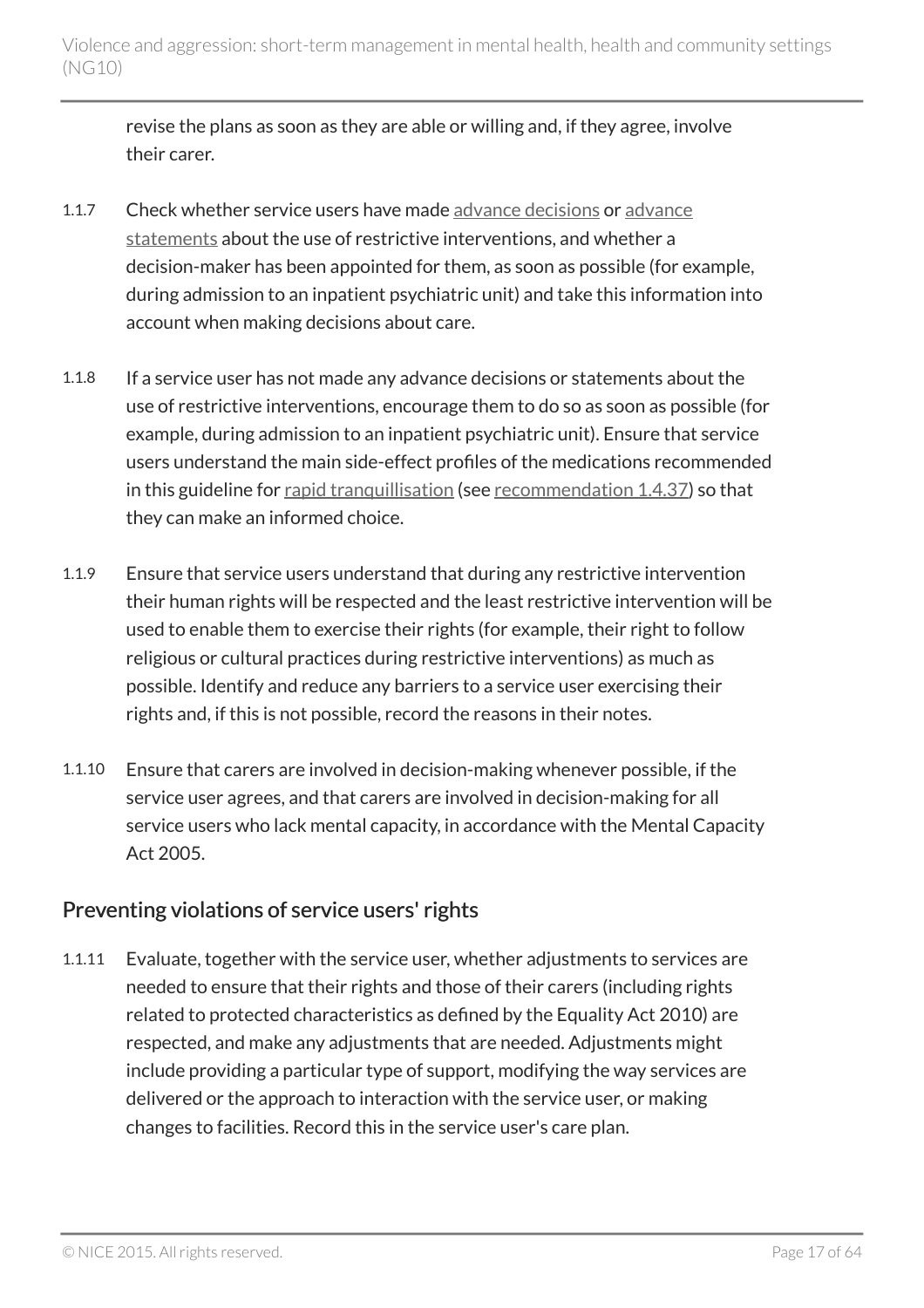1.1.12 Health and social care provider organisations should train staff in cultural awareness and in the organisation's duties under the Equality Act 2010.

### Working with the police

- 1.1.13 Health and social care provider organisations should work with the police, and local service user groups if possible, to develop policies for joint working and locally agreed operating protocols that cover:
	- when and how police enter health or social care settings (including psychiatric and forensic inpatients, emergency departments, general health inpatients, GP surgeries, social care and community settings and 136 place-of-safety suites)
	- when and how health and social care professionals enter police cells
	- transferring service users between settings.

Review the operating protocols regularly to ensure compliance with the policies and update the policies in light of operational experience.

### <span id="page-17-0"></span>*1.2 Anticipating and reducing the risk of violence and aggression*

### Reducing the use of restrictive interventions

### *Staff training*

- 1.2.1 Health and social care provider organisations should train staff who work in services in which [restrictive interventions](#page-13-1) may be used in psychosocial methods to avoid or minimise restrictive interventions. This training should enable staff to develop:
	- a person-centred, values-based approach to care, in which personal relationships, continuity of care and a positive approach to promoting health underpin the therapeutic relationship
	- an understanding of the relationship between mental health problems and the risk of [violence and aggression](#page-13-1)
	- skills to assess why behaviour is likely to become violent or aggressive, including personal, constitutional, mental, physical, environmental, social, communicational, functional and behavioural factors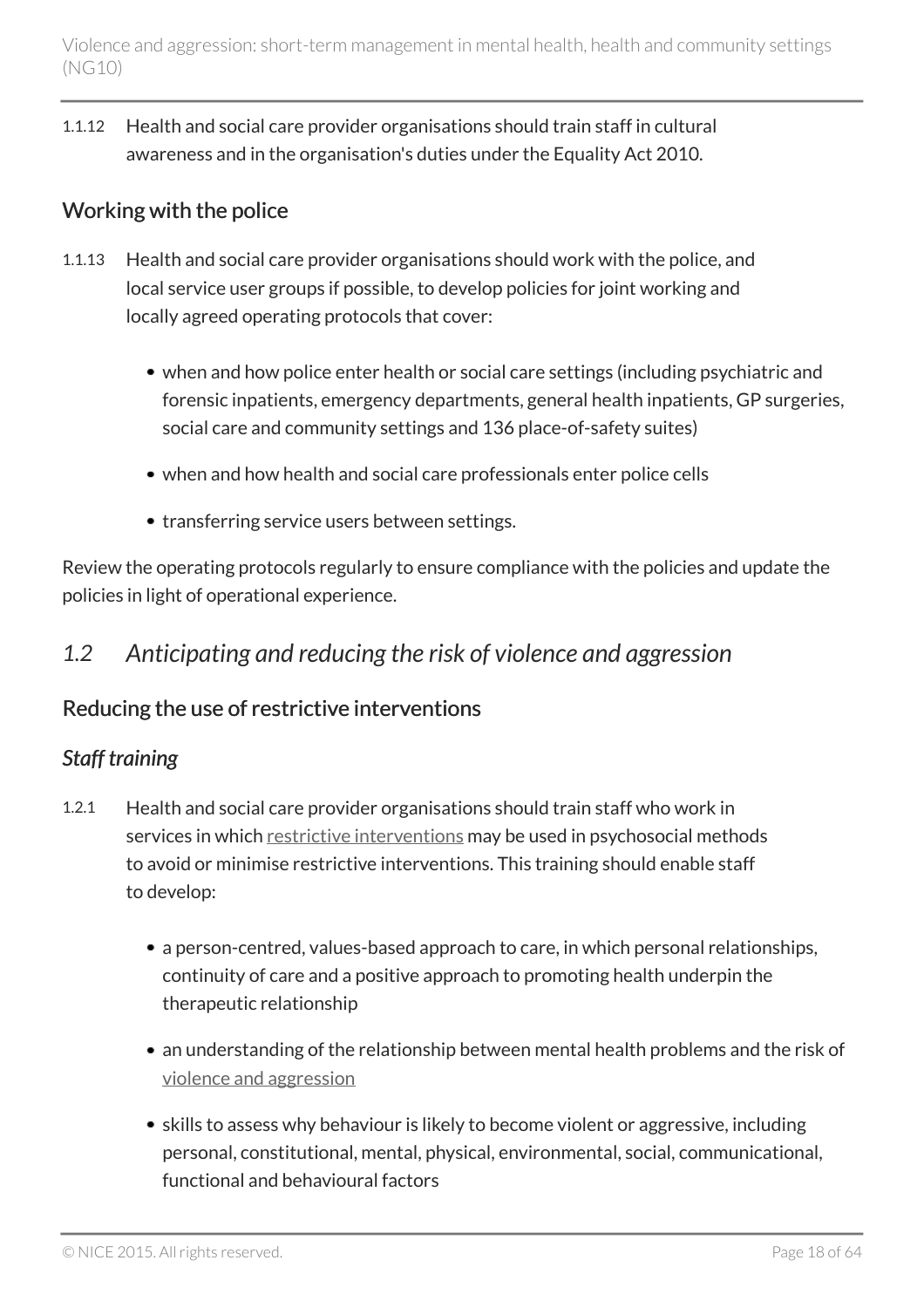- skills, methods and techniques to reduce or avert imminent violence and defuse aggression when it arises (for example, verbal de-escalation)
- skills, methods and techniques to undertake restrictive interventions safely when these are required
- skills to undertake an immediate post-[incident](#page-13-1) debrief (see [recommendations](#page-36-0) 1.4.55–1.4.61)
- skills to undertake a formal external post-incident review in collaboration with experienced service users who are not currently using the service (see [recommendations](#page-37-0) 1.4.62–1.4.63).

#### *Restrictive intervention reduction programme*

- 1.2.2 Health and social care provider organisations should ensure that all services that use restrictive interventions have a restrictive intervention reduction programme (see recommendation 1.2.3) to reduce the incidence of violence and aggression and the use of restrictive interventions.
- 1.2.3 Restrictive intervention reduction programmes should:
	- ensure effective service leadership
	- address environmental factors likely to increase or decrease the need for restrictive interventions (see recommendation 1.2.7)
	- involve and empower service users and their [carers](#page-13-1)
	- include leisure activities that are personally meaningful and physical exercise for service users
	- use clear and simple care pathways
	- use [de-escalation](#page-13-1)
	- use crisis and risk management plans and strategies to reduce the need for restrictive interventions
	- include post-incident debrief and review (see [recommendations](#page-36-0) 1.4.55-1.4.61)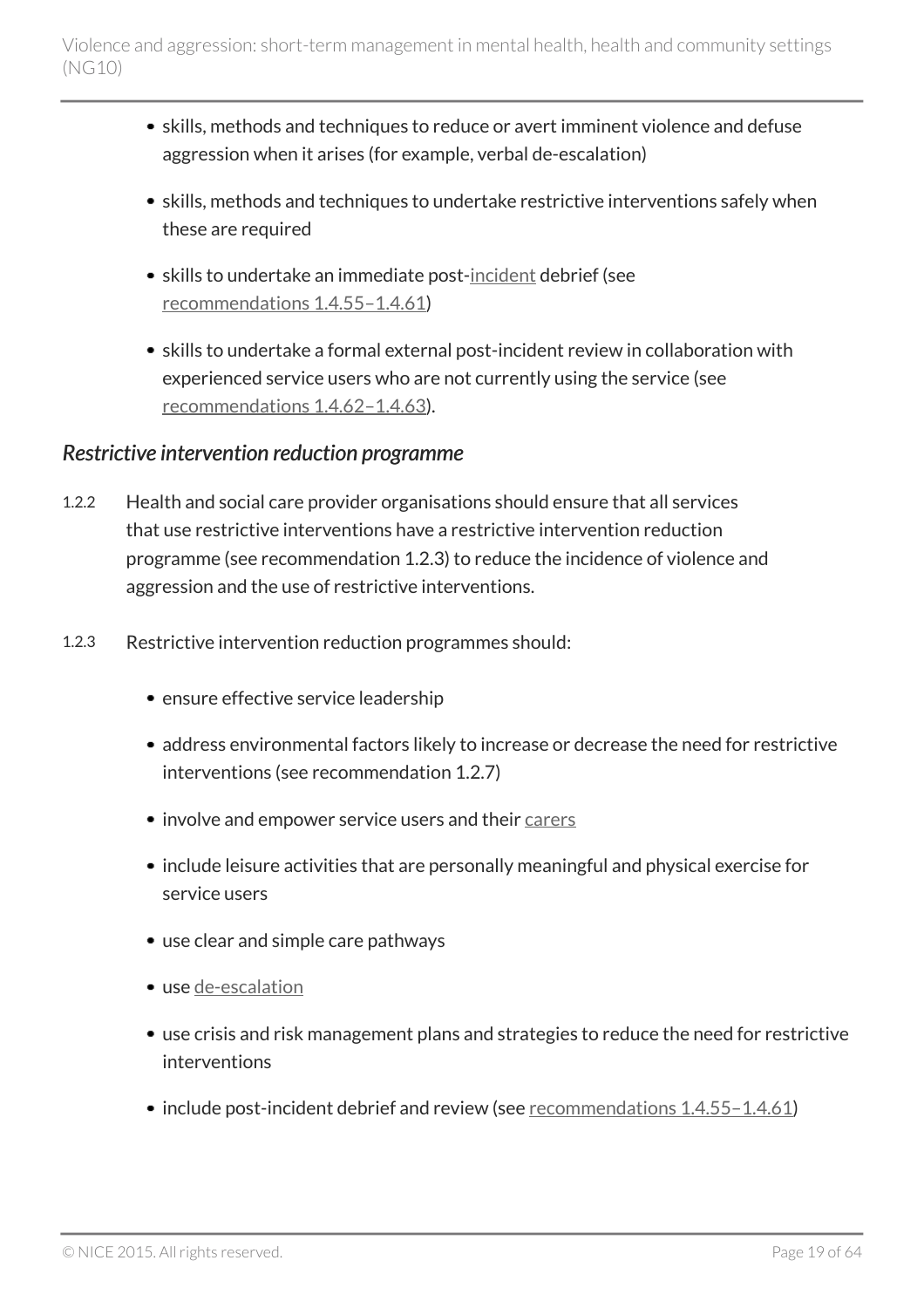- explore the current and potential use of technology in reporting, monitoring and improving the use of restrictive interventions
- have routine outcome monitoring, including quality of life and service user experience
- be based on outcome measures (safety, effectiveness and service user experience) to support quality improvement programmes
- include regular staff training in line with recommendation 1.2.1.
- 1.2.4 Health and social care provider organisations should collate, analyse and synthesise all data about violent events and the use of restrictive interventions, and involve service users in the process. The information should:
	- be shared with the teams and services involved
	- be shared with the trust board or equivalent organisational governing body
	- be linked to the standards set in safeguarding procedures.
- 1.2.5 Health and social care provider organisations should develop a service user experience monitoring unit, or equivalent service user group, led by service users and including staff, to report and analyse data on violence and aggression and the use of restrictive interventions.
- 1.2.6 Health and social care provider organisations should publish board reports on their public websites that include data about incidents of violence and aggression and use of restrictive interventions within each team, ward and service, and include reasons for the similarities and differences between services.

### A framework for anticipating and reducing violence and aggression in inpatient psychiatric wards

- <span id="page-19-0"></span>1.2.7 Use the following framework to anticipate violence and aggression in inpatient psychiatric wards, exploring each domain to identify ways to reduce violence and aggression and the use of restrictive interventions.
	- Ensure that the staff work as a therapeutic team by using a positive and encouraging approach, maintaining staff emotional regulation and self-management (see [recommendation](#page-26-0) 1.3.19) and encouraging good leadership.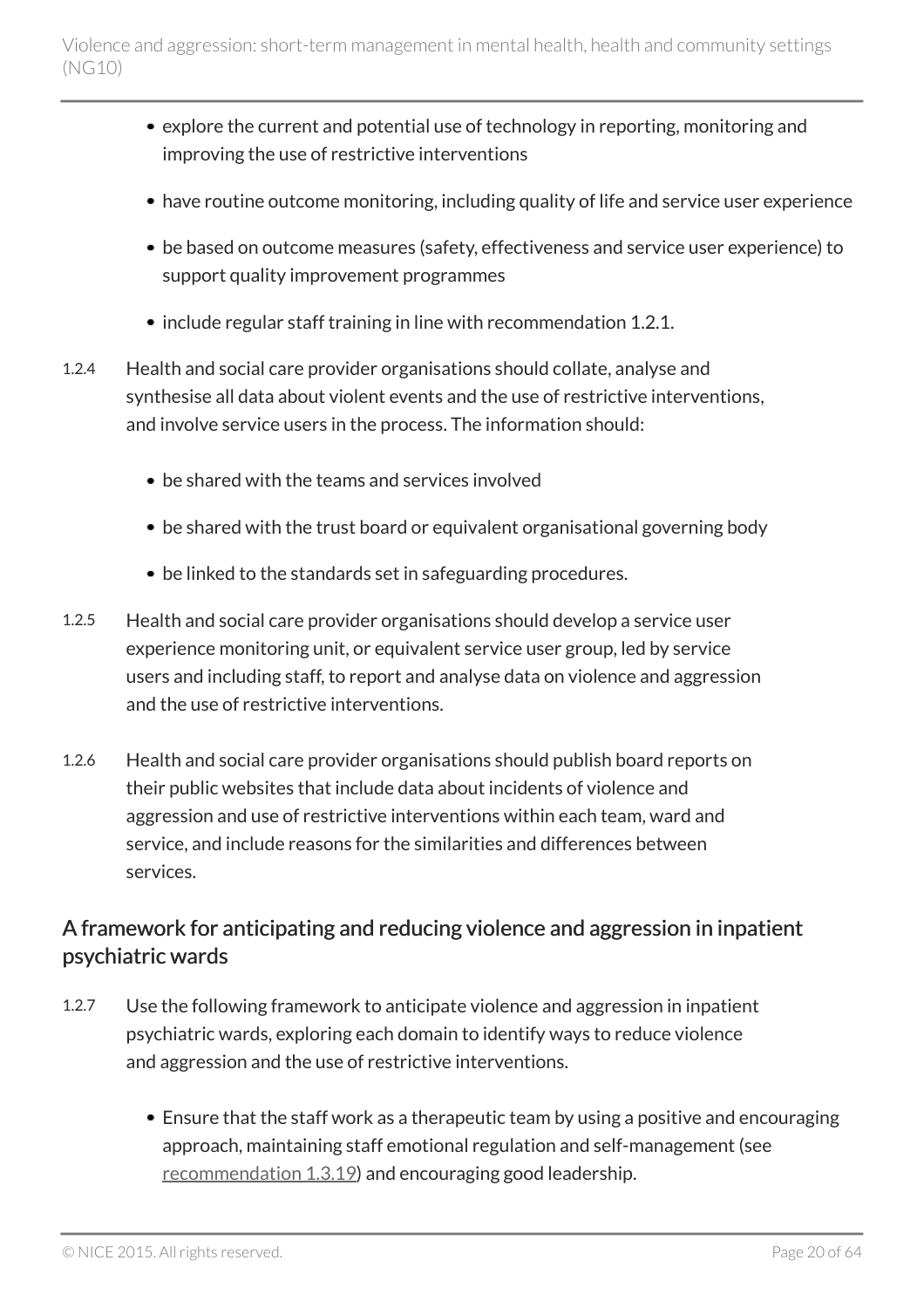- Ensure that service users are offered appropriate psychological therapies, physical activities, leisure pursuits such as film clubs and reading or writing groups, and support for communication difficulties.
- Recognise possible teasing, bullying, unwanted physical or sexual contact, or miscommunication between service users.
- Recognise how each service user's mental health problem might affect their behaviour (for example, their diagnosis, severity of illness, current symptoms and past history of violence or aggression).
- Anticipate the impact of the regulatory process on each service user, for example, being formally detained, having leave refused, having a failed detention appeal or being in a very restricted environment such as a low-, medium- or high-secure hospital.
- Improve or optimise the physical environment (for example, use unlocked doors whenever possible, enhance the décor, simplify the ward layout and ensure easy access to outside spaces and privacy).
- Anticipate that restricting a service user's liberty and freedom of movement (for example, not allowing service users to leave the building) can be a trigger for violence and aggression.
- Anticipate and manage any personal factors occurring outside the hospital (for example, family disputes or financial difficulties) that may affect a service user's behaviour.

#### Assessing and managing the risk of violence and aggression

- 1.2.8 When assessing and managing the risk of violence and aggression use a multidisciplinary approach that reflects the care setting.
- 1.2.9 Before assessing the risk of violence or aggression:
	- Take into account previous violent or aggressive episodes because these are associated with an increased risk of future violence and aggression.
	- Do not make negative assumptions based on culture, religion or ethnicity.
	- Recognise that unfamiliar cultural practices and customs could be misinterpreted as being aggressive.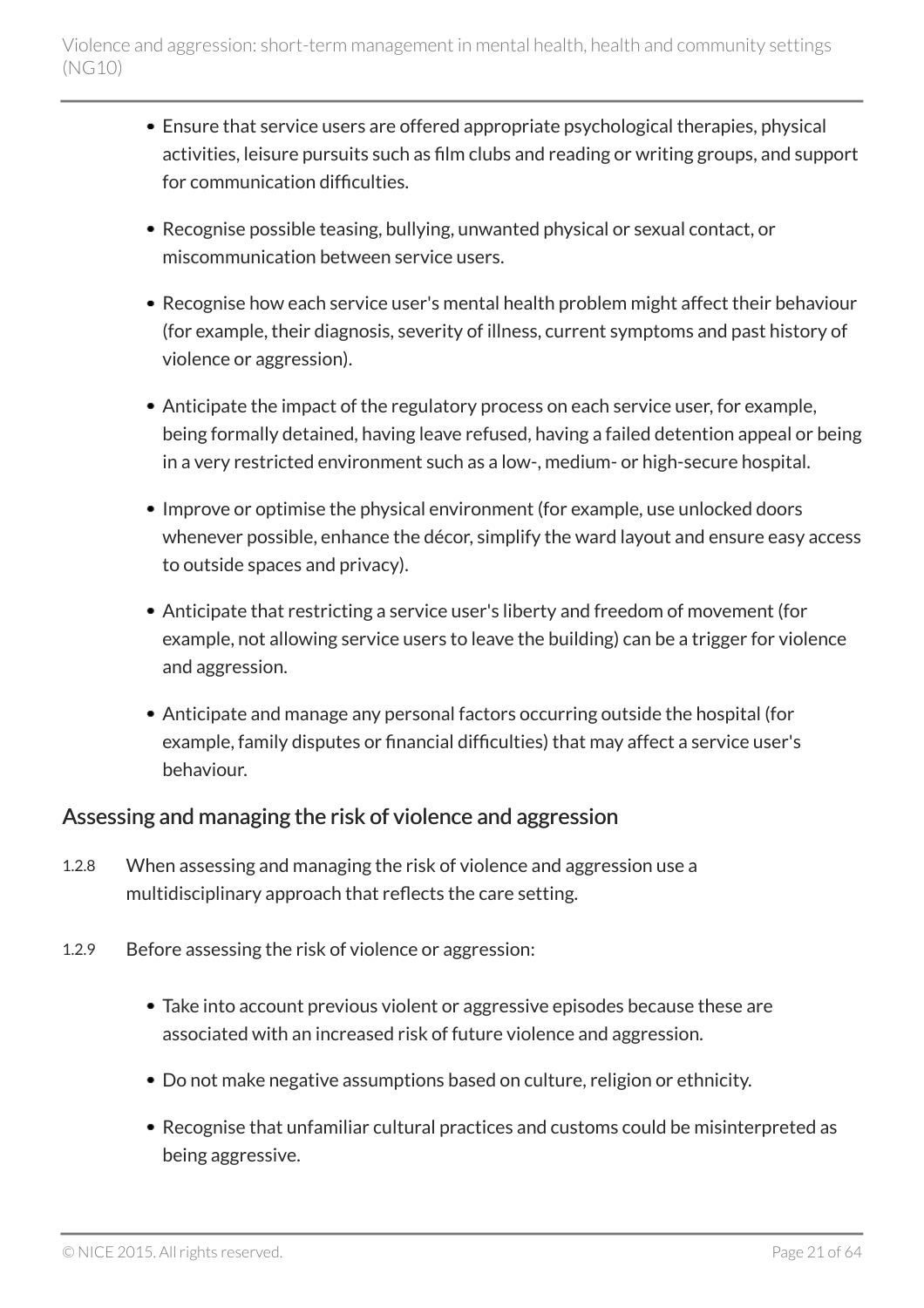- Ensure that the risk assessment will be objective and take into account the degree to which the perceived risk can be verified.
- 1.2.10 Carry out the risk assessment with the service user and, if they agree, their carer. If this finds that the service user could become violent or aggressive, set out approaches that address:
	- service user-related domains in the framework (see recommendation 1.2.7)
	- contexts in which violence and aggression tend to occur
	- usual manifestations and factors likely to be associated with the development of violence and aggression
	- primary prevention strategies that focus on improving quality of life and meeting the service user's needs
	- symptoms or feelings that may lead to violence and aggression, such as anxiety, agitation, disappointment, jealousy and anger, and secondary prevention strategies focusing on these symptoms or feelings
	- de-escalation techniques that have worked effectively in the past
	- restrictive interventions that have worked effectively in the past, when they are most likely to be necessary and how potential harm or discomfort can be minimised.
- 1.2.11 Consider using an actuarial prediction instrument such as the BVC (Brøset Violence Checklist) or the DASA-IV (Dynamic Appraisal of Situational Aggression – Inpatient Version), rather than unstructured clinical judgement alone, to monitor and reduce incidents of violence and aggression and to help develop a risk management plan in inpatient psychiatric settings.
- 1.2.12 Consider offering service users with a history of violence or aggression psychological help to develop greater self-control and techniques for self-soothing.
- 1.2.13 Regularly review risk assessments and risk management plans, addressing the service user and environmental domains listed in recommendation 1.2.7 and following recommendations 1.2.9 and 1.2.10. The regularity of the review should depend on the assessment of the level of risk. Base the care plan on accurate and thorough risk assessments.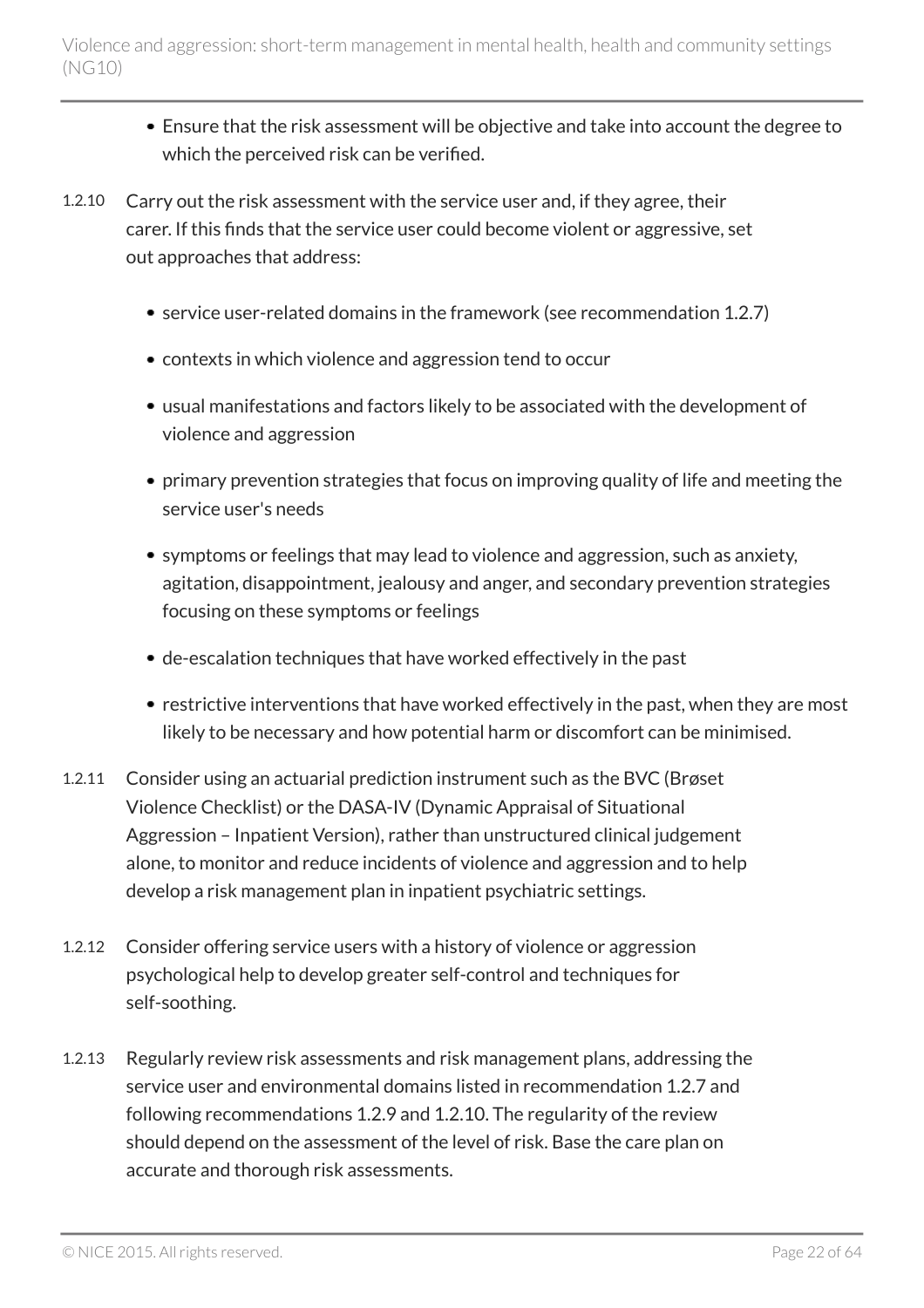1.2.14 If service users are transferring to another agency or care setting, or being discharged, share the content of the risk assessment with staff in the relevant agencies or care settings, and with carers.

### An individualised pharmacological strategy to reduce the risk of violence and aggression

- 1.2.15 A multidisciplinary team that includes a psychiatrist and a specialist pharmacist should develop and document an individualised pharmacological strategy for using routine and [p.r.n.](#page-13-1) medication to calm, relax, tranquillise or sedate service users who are at risk of violence and aggression as soon as possible after admission to an inpatient psychiatric unit.
- 1.2.16 The multidisciplinary team should review the pharmacological strategy and the use of medication at least once a week and more frequently if events are escalating and restrictive interventions are being planned or used. The review should be recorded and include:
	- clarification of target symptoms
	- the likely timescale for response to medication
	- the total daily dose of medication, prescribed and administered, including p.r.n. medication
	- the number of and reason for any missed doses
	- therapeutic response
	- the emergence of unwanted effects.

If [rapid tranquillisation](#page-13-1) is being used, a senior doctor should review all medication at least once a day.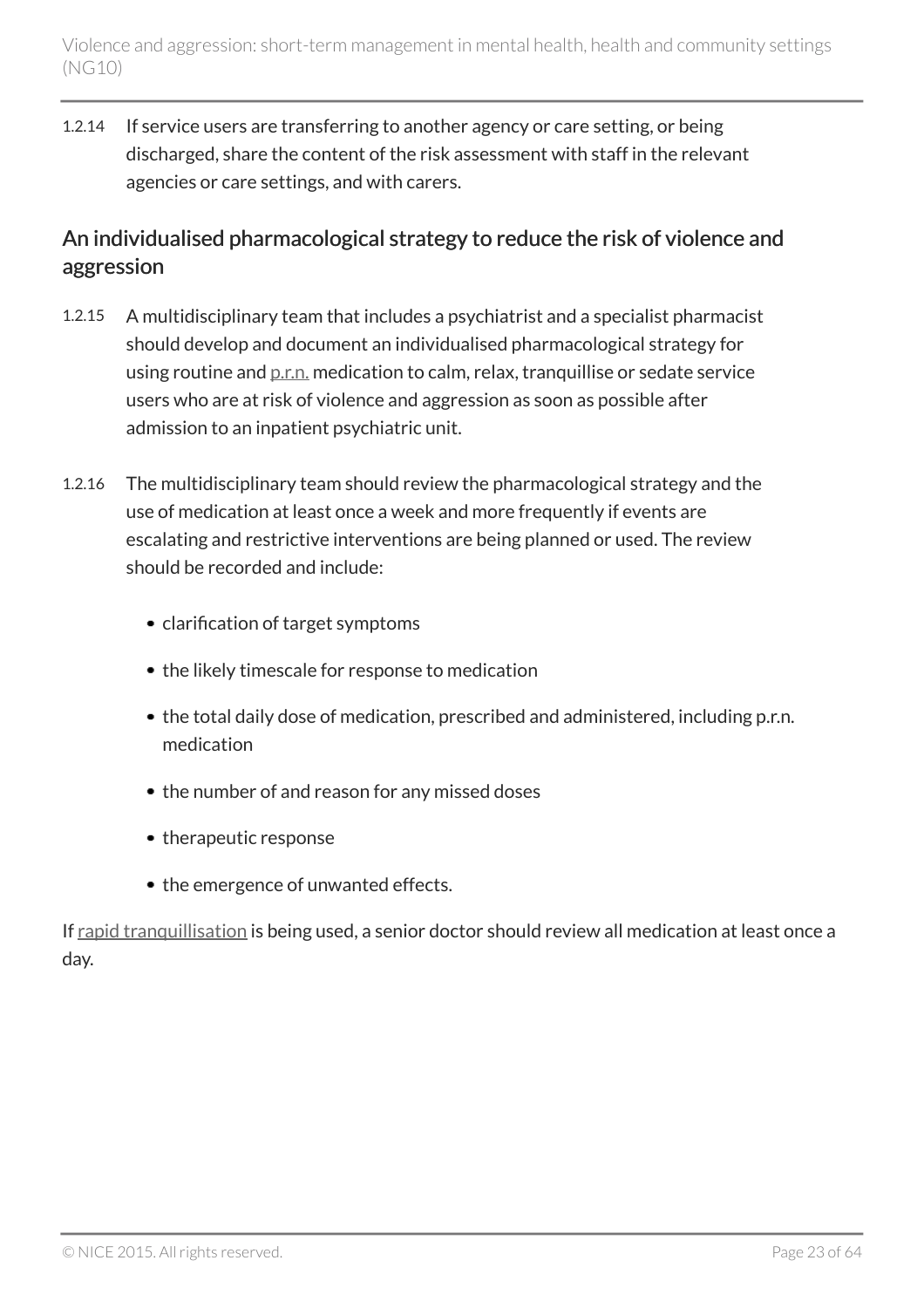### <span id="page-23-0"></span>*1.3 Preventing violence and aggression*

### **Searching**

#### *Developing a policy on searching*

- 1.3.1 Health and social care provider organisations should have an operational policy on the searching of service users, their belongings and the environment in which they are accommodated, and the searching of [carers](#page-13-1) and visitors. The policy should address:
	- the reasons for carrying out a search, ensuring that the decision to search is proportionate to the risks
	- the searching of service users detained under the Mental Health Act 1983 who lack mental capacity
	- the rationale for repeated searching of service users, carers or visitors, for example those who misuse drugs or alcohol
	- the legal grounds for, and the methods used when, undertaking a search without consent, including when the person physically resists searching
	- which staff members are allowed to undertake searching and in which contexts
	- who and what can be searched, including persons, clothing, possessions and environments
	- the storage, return and disposal of drugs or alcohol
	- how to manage any firearms or other weapons carried by service users, including when to call the police
	- links to other related policies such as those on drugs and alcohol, and on police liaison.
- 1.3.2 Develop and share a clear and easily understandable summary of the policy on searching, for use across the organisation for all service users, carers or visitors who may be searched.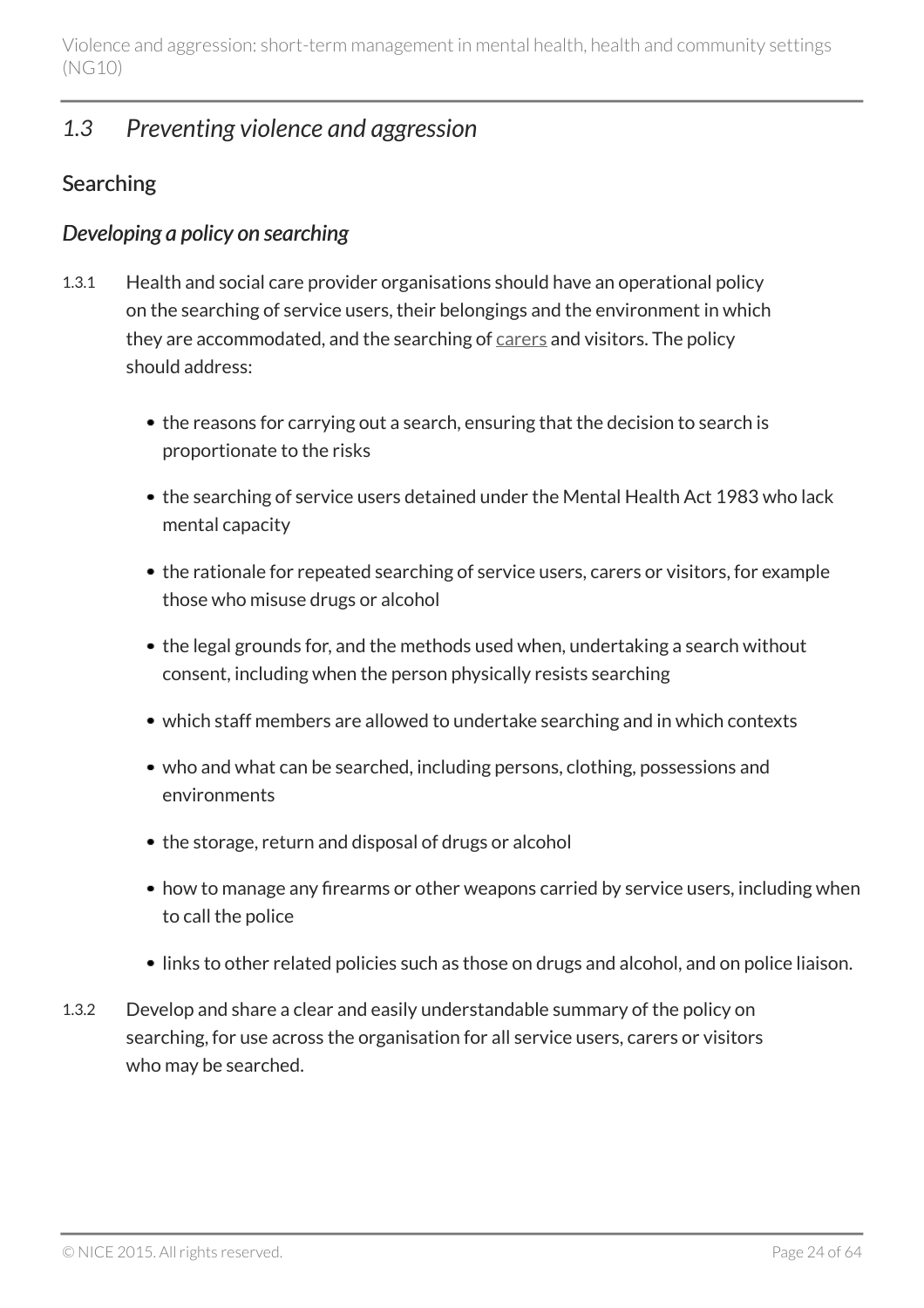### *Carrying out searches*

- 1.3.3 Health and social care provider organisations should ensure that searches are undertaken by 2 members of staff, at least 1 of whom should be the same sex as the person being searched.
- 1.3.4 When a decision has been made to undertake a search:
	- provide the person who is to be searched with the summary of the organisation's policy on searching
	- seek consent to undertake the search
	- explain what is being done and why throughout the search
	- ensure the person's dignity and privacy are respected during the search
	- record what was searched, why and how it was searched, and the disposal of any items found.
- 1.3.5 If a service user refuses to be searched, carry out a multidisciplinary review of the need to perform a search using physical force and explore any consequences in advance. Use physical force only as a last resort.
- 1.3.6 If consent for a search has not been given, a multidisciplinary review has been conducted and physical force has been used, conduct an immediate post[-incident](#page-13-1) debrief (see [recommendations](#page-36-0) 1.4.55-1.4.61) and a formal external post-incident review (see [recommendations](#page-37-0) 1.4.62–1.4.63) with the service user that includes a visit from an advocacy service or hospital manager.
- 1.3.7 If a service user is carrying a weapon, ask them to place it in a neutral location rather than handing it over.
- 1.3.8 If a service user who is at risk of becoming [violent or aggressive](#page-13-1) is in a room or area where there are objects that could be used as weapons, remove the objects or relocate the service user.
- 1.3.9 Audit the exercise of powers of search and report the outcomes to the trust board or equivalent governing body at least twice a year.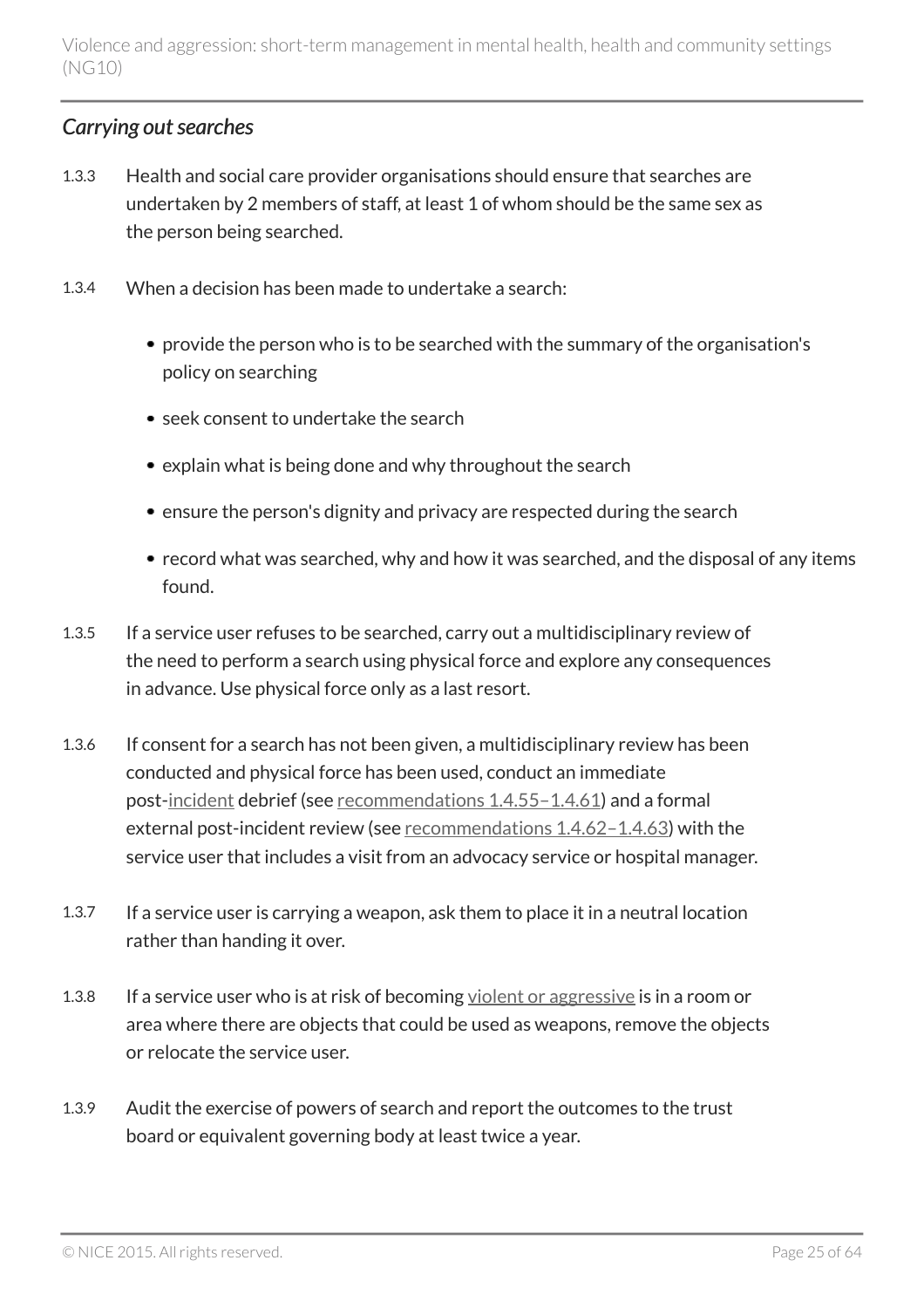### Using p.r.n. medication

- 1.3.10 When prescribing [p.r.n.](#page-13-1) medication as part of a strategy to de-escalate or prevent situations that may lead to violence and aggression:
	- do not prescribe p.r.n. medication routinely or automatically on admission
	- tailor p.r.n. medication to individual need and include discussion with the service user if possible
	- ensure there is clarity about the rationale and circumstances in which p.r.n. medication may be used and that these are included in the care plan
	- ensure that the maximum daily dose is specified and does not inadvertently exceed the maximum daily dose stated in the [British national formulary \(BNF\)](https://www.medicinescomplete.com/mc/bnf/current/) when combined with the person's standard dose or their dose for [rapid tranquillisation](#page-13-1)
	- only exceed the BNF maximum daily dose (including p.r.n. dose, the standard dose and dose for rapid tranquillisation) if this is planned to achieve an agreed therapeutic goal, documented, and carried out under the direction of a senior doctor
	- ensure that the interval between p.r.n. doses is specified.
- 1.3.11 The multidisciplinary team should review p.r.n. medication at least once a week and, if p.r.n. medication is to be continued, the rationale for its continuation should be included in the review. If p.r.n. medication has not been used since the last review, consider stopping it.

### De-escalation

### *Staff training*

- <span id="page-25-0"></span>1.3.12 Health and social care provider organisations should give staff training in [de](#page-13-1)[escalation](#page-13-1) that enables them to:
	- recognise the early signs of agitation, irritation, anger and aggression
	- understand the likely causes of aggression or violence, both generally and for each service user
	- use techniques for distraction and calming, and ways to encourage relaxation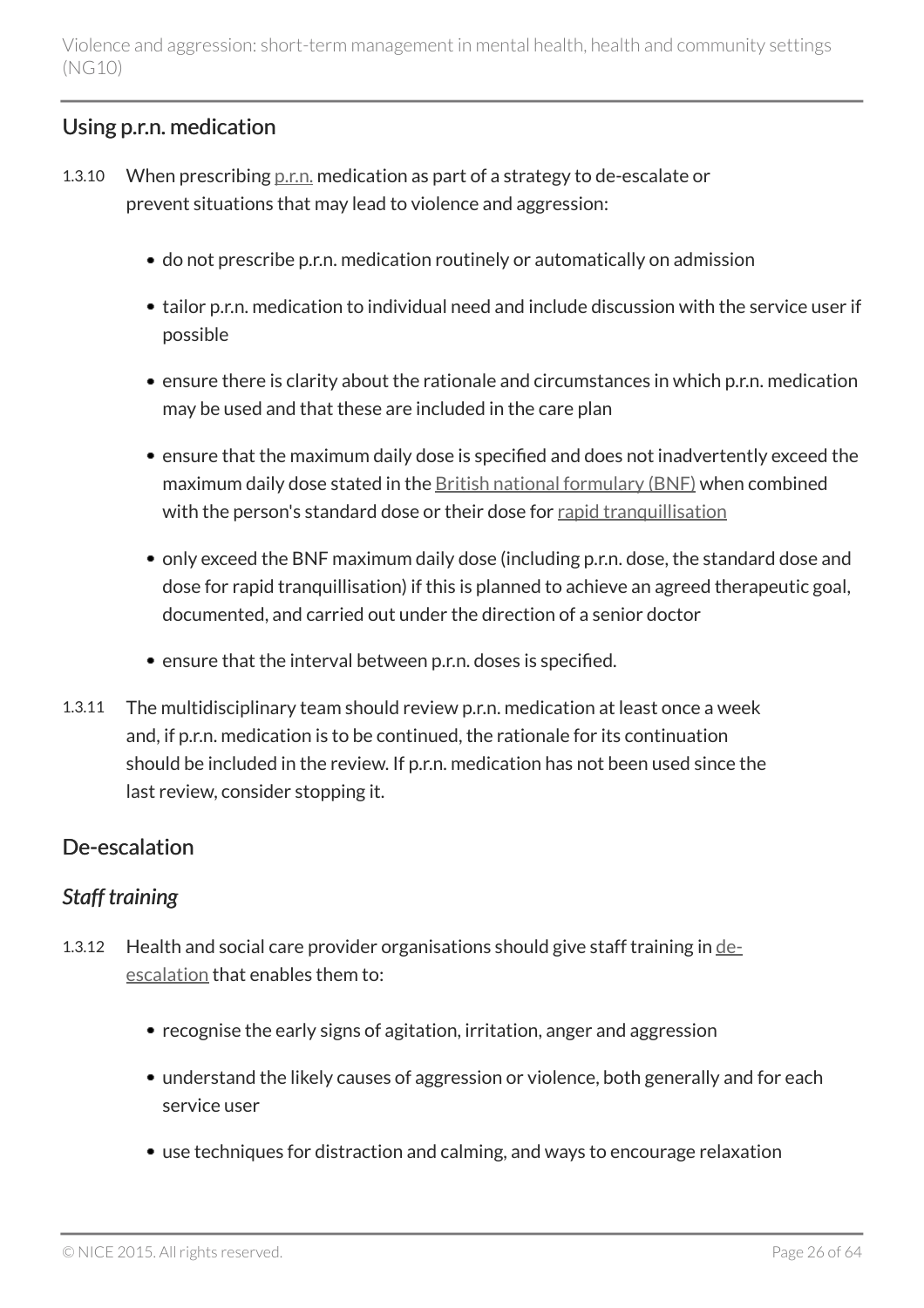- recognise the importance of personal space
- respond to a service user's anger in an appropriate, measured and reasonable way and avoid provocation.

#### *General principles*

- 1.3.13 Establish a close working relationship with service users at the earliest opportunity and sensitively monitor changes in their mood or composure that may lead to aggression or violence.
- 1.3.14 Separate agitated service users from others (using quiet areas of the ward, bedrooms, comfort rooms, gardens or other available spaces) to aid de-escalation, ensuring that staff do not become isolated.
- 1.3.15 Use a wide range of verbal and non-verbal skills and interactional techniques to avoid or manage known 'flashpoint' situations (such as refusing a service user's request, asking them to stop doing something they wish to do or asking that they do something they don't wish to do) without provoking aggression.
- 1.3.16 Encourage service users to recognise their own triggers and early warning signs of violence and aggression and other vulnerabilities, and to discuss and negotiate their wishes should they become agitated. Include this information in care plans and [advance statements](#page-13-1) and give a copy to the service user.
- 1.3.17 Communicate respect for and empathy with the service user at all stages of de-escalation.

#### <span id="page-26-0"></span>*De-escalation techniques*

- 1.3.18 If a service user becomes agitated or angry, 1 staff member should take the primary role in communicating with them. That staff member should assess the situation for safety, seek clarification with the service user and negotiate to resolve the situation in a non-confrontational manner.
- 1.3.19 Use emotional regulation and self-management techniques to control verbal and non-verbal expressions of anxiety or frustration (for example, body posture and eye contact) when carrying out de-escalation.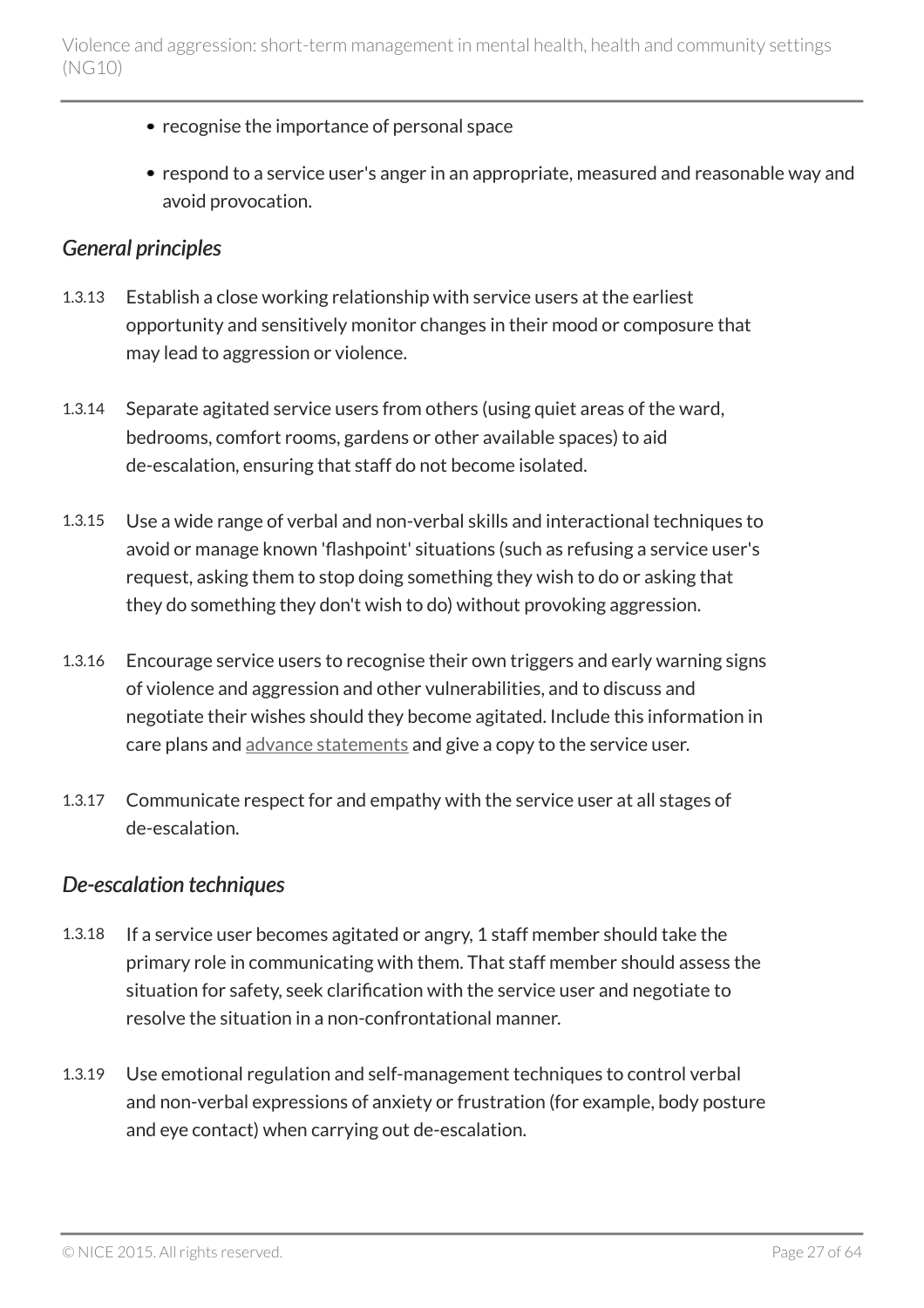1.3.20 Use a designated area or room to reduce emotional arousal or agitation and support the service user to become calm. In services where [seclusion](#page-13-1) is practised, do not routinely use the seclusion room for this purpose because the service user may perceive this as threatening.

### <span id="page-27-0"></span>*1.4 Using restrictive interventions in inpatient psychiatric settings*

[Restrictive interventions](#page-13-1) are most likely to be used in inpatient psychiatric settings, but may be used in emergency departments, outpatient services and child and adolescent mental health services (CAMHS).

See [implementation: getting started](#page-56-0) for information about putting the recommendations on manual restraint, rapid tranquillisation and formal external post-incident reviews into practice.

### Staff training

<span id="page-27-1"></span>1.4.1 Health and social care provider organisations should train staff working in inpatient psychiatric settings to undertake restrictive interventions and understand the risks involved in their use, including the side-effect profiles of the medication recommended for [rapid tranquillisation](#page-13-1) in this guideline, and to communicate these risks to service users.

### <span id="page-27-2"></span>Staffing and equipment

- 1.4.2 Health and social care provider organisations should:
	- define staff:patient ratios for each inpatient psychiatric ward and the numbers of staff required to undertake restrictive interventions
	- ensure that restrictive interventions are used only if there are sufficient numbers of trained staff available
	- ensure the safety of staff during the use of restrictive interventions, including techniques to avoid injuries from needles during rapid tranquillisation.
- 1.4.3 Health and social care provider organisations should ensure that resuscitation equipment is immediately available if restrictive interventions might be used and: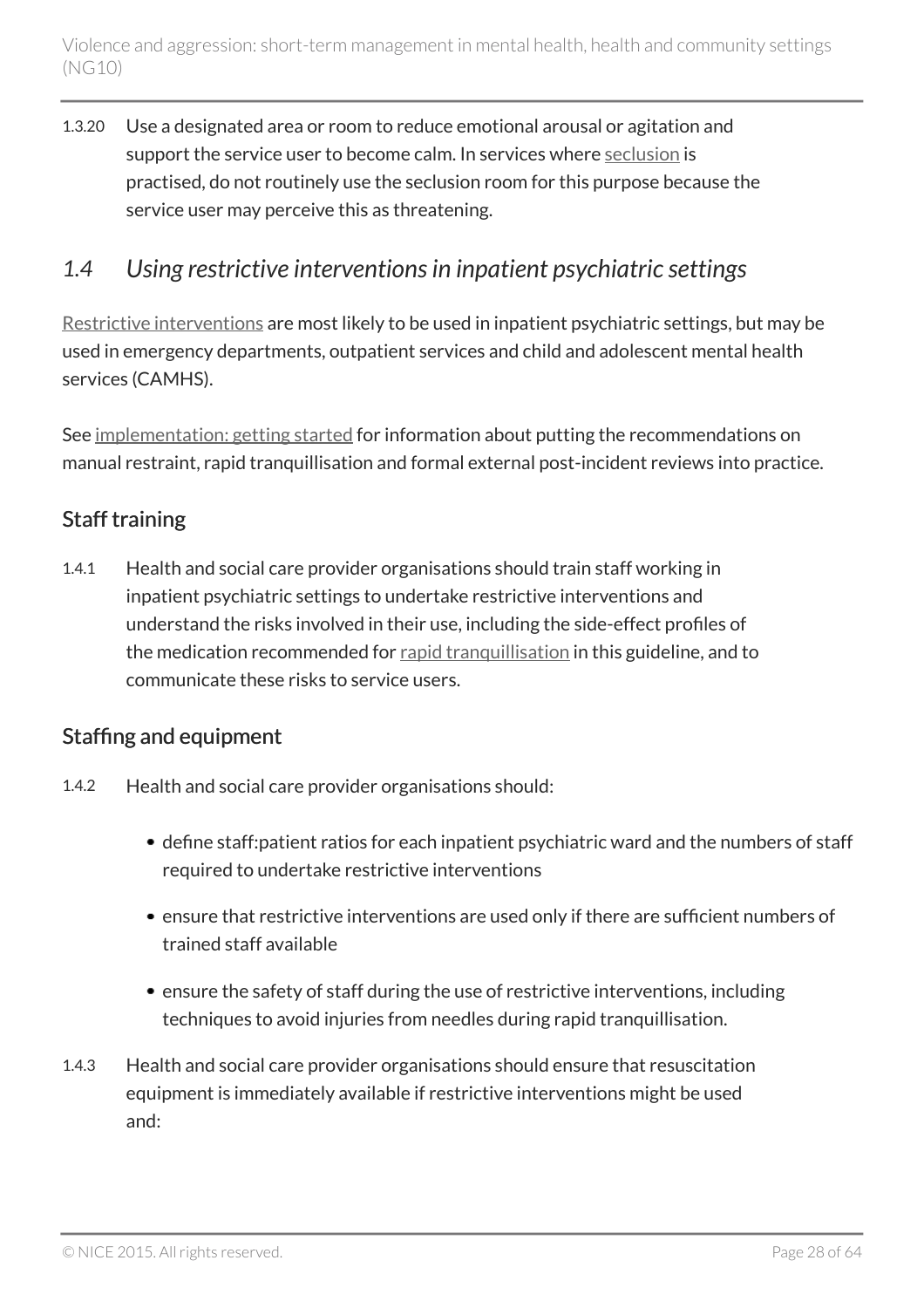- include an automatic external defibrillator, a bag valve mask, oxygen, cannulas, intravenous fluids, suction and first-line resuscitation medications
- maintain equipment and check it every week.
- 1.4.4 Staff trained in immediate life support and a doctor trained to use resuscitation equipment should be immediately available to attend an emergency if restrictive interventions might be used.

#### Using restrictive interventions

- 1.4.5 Use a restrictive intervention only if <u>[de-escalation](#page-13-1)</u> and other preventive strategies, including [p.r.n.](#page-13-1) medication, have failed and there is potential for harm to the service user or other people if no action is taken. Continue to attempt de-escalation throughout a restrictive intervention.
- 1.4.6 Do not use restrictive interventions to punish, inflict pain, suffering or humiliation, or establish dominance.
- 1.4.7 Ensure that the techniques and methods used to restrict a service user:
	- are proportionate to the risk and potential seriousness of harm
	- are the least restrictive option to meet the need
	- are used for no longer than necessary
	- take account of the service user's preferences, if known and it is possible to do so
	- take account of the service user's physical health, degree of frailty and developmental age.

#### **Observation**

#### *General principles*

- 1.4.8 Staff should be aware of the location of all service users for whom they are responsible, but not all service users need to be kept within sight.
- 1.4.9 At least once during each shift a nurse should set aside dedicated time to assess the mental state of, and engage positively with, the service user. As part of the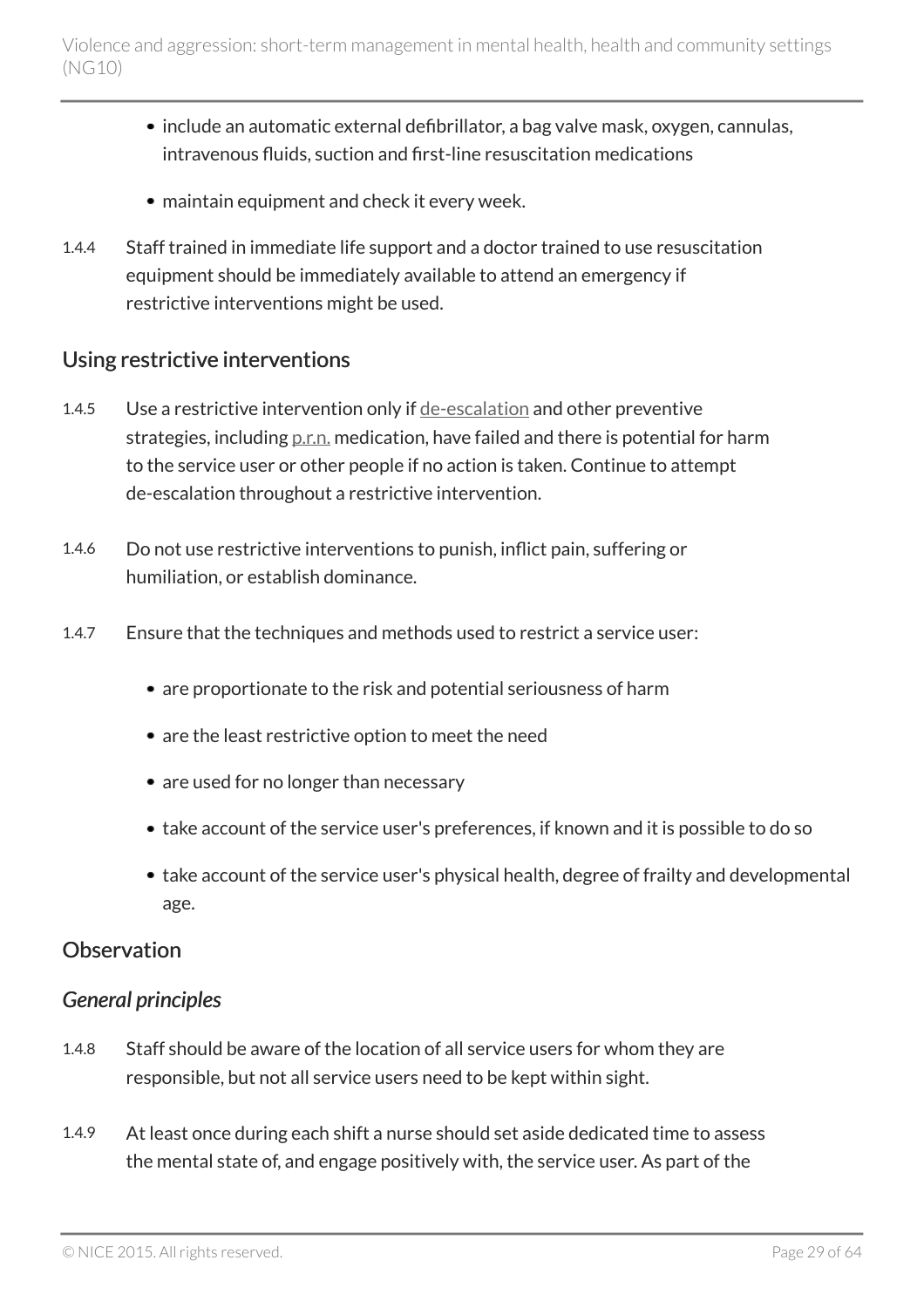assessment, the nurse should evaluate the impact of the service user's mental state on the risk of violence and aggression, and record any risk in the notes.

### *Developing a policy on observation*

- 1.4.10 Health and social care provider organisations should have a policy on [observation](#page-13-1) and [positive engagement](#page-13-1) that includes:
	- definitions of levels of observation in line with recommendation 1.4.11
	- who can instigate, increase, decrease and review observation
	- when an observer should be male or female
	- how often reviews should take place
	- how service users' experience of observation will be taken into account
	- how to ensure that observation is underpinned by continuous attempts to engage therapeutically
	- the levels of observation necessary during the use of other restrictive interventions (for example, [seclusion](#page-13-1))
	- the need for multidisciplinary review when observation continues for 1 week or more.

#### *Levels of observation*

- <span id="page-29-0"></span>1.4.11 Staff in inpatient psychiatric wards (including general adult wards, older adult wards, psychiatric intensive care units and forensic wards) should use the following definitions for levels of observation, unless a locally agreed policy states otherwise.
	- Low-level intermittent observation: the baseline level of observation in a specified psychiatric setting. The frequency of observation is once every 30–60 minutes.
	- High-level intermittent observation: usually used if a service user is at risk of becoming violent or aggressive but does not represent an immediate risk. The frequency of observation is once every 15–30 minutes.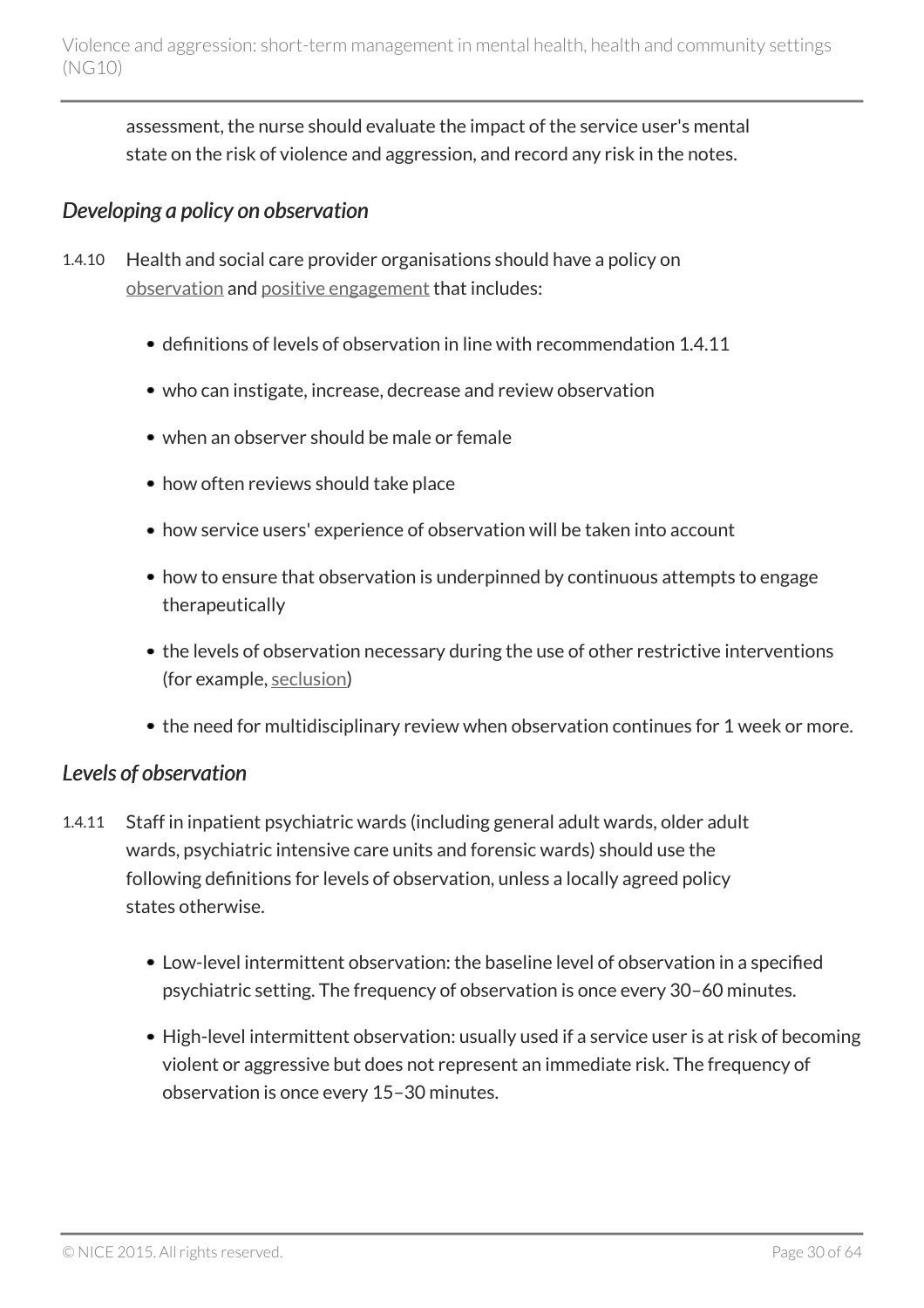- Continuous observation: usually used when a service user presents an immediate threat and needs to be kept within eyesight or at arm's length of a designated one-to-one nurse, with immediate access to other members of staff if needed.
- Multiprofessional continuous observation: usually used when a service user is at the highest risk of harming themselves or others and needs to be kept within eyesight of 2 or 3 staff members and at arm's length of at least 1 staff member.

#### *Using observation*

- 1.4.12 Use observation only after positive engagement with the service user has failed to dissipate the risk of [violence and aggression](#page-13-1).
- 1.4.13 Recognise that service users sometimes find observation provocative, and that it can lead to feelings of isolation and dehumanisation.
- 1.4.14 Use the least intrusive level of observation necessary, balancing the service user's safety, dignity and privacy with the need to maintain the safety of those around them.
- 1.4.15 Give the service user information about why they are under observation, the aims of observation, how long it is likely to last and what needs to be achieved for it to be stopped. If the service user agrees, tell their [carer](#page-13-1) about the aims and level of observation.
- 1.4.16 Record decisions about observation levels in the service user's notes and clearly specify the reasons for the observation.
- 1.4.17 When deciding on levels of observation take into account:
	- the service user's current mental state
	- any prescribed and non-prescribed medications and their effects
	- the current assessment of risk
	- the views of the service user, as far as possible.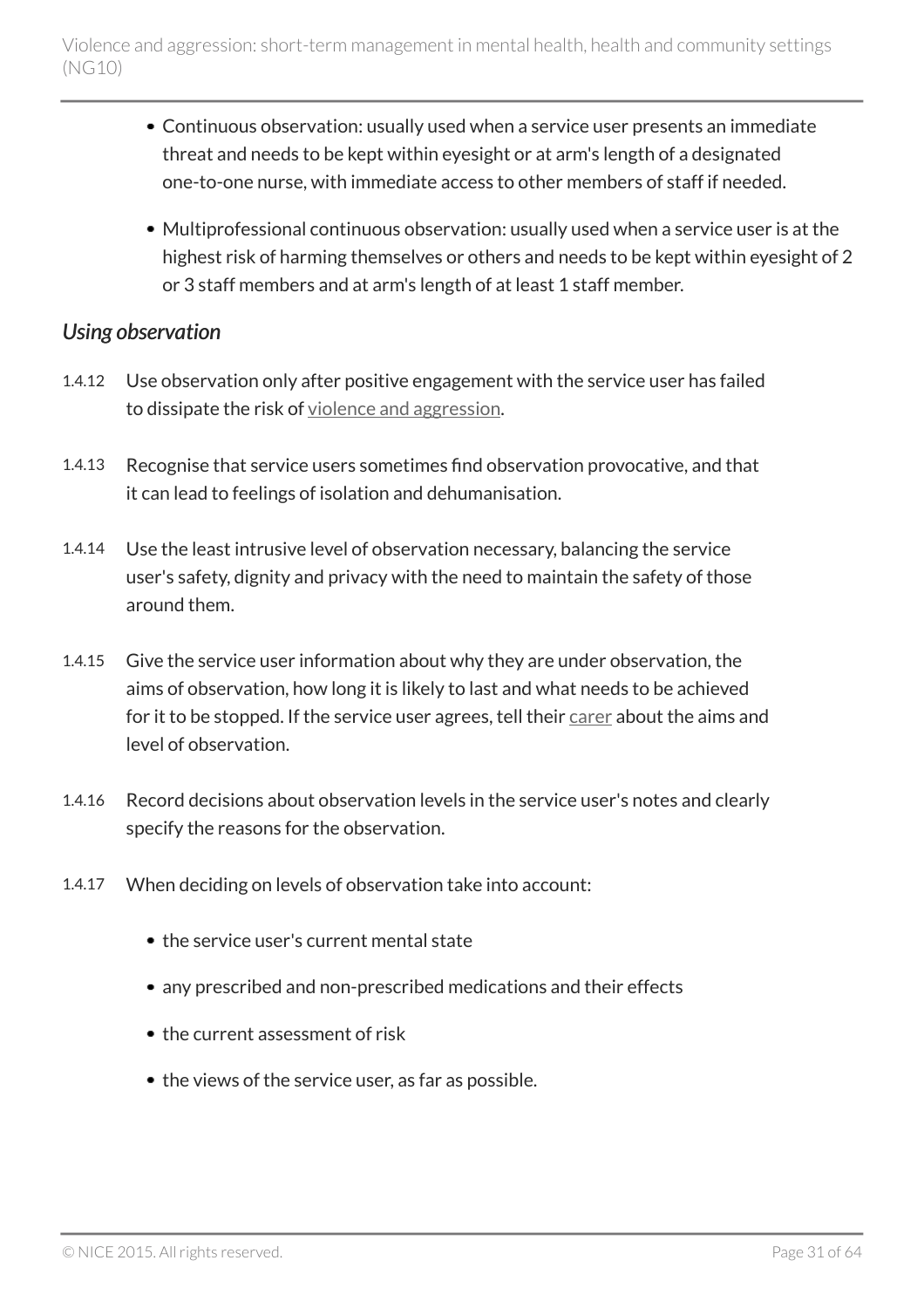- 1.4.18 Record clearly the names and titles of the staff responsible for carrying out a review of observation levels (see recommendation 1.4.11) and when the review should take place.
- 1.4.19 Staff undertaking observation should:
	- take an active role in engaging positively with the service user
	- be appropriately briefed about the service user's history, background, specific risk factors and particular needs
	- be familiar with the ward, the ward policy for emergency procedures and potential risks in the environment
	- be approachable, listen to the service user and be able to convey to the service user that they are valued.
- 1.4.20 Ensure that an individual staff member does not undertake a continuous period of observation above the general level for longer than 2 hours. If observation is needed for longer than 2 hours, ensure the staff member has regular breaks.
- 1.4.21 When handing over to another staff member during a period of observation, include the service user in any discussions during the handover if possible.
- 1.4.22 Tell the service user's psychiatrist or on-call doctor as soon as possible if observation above the general level is carried out (see recommendation 1.4.11).

### <span id="page-31-1"></span>Manual restraint

- <span id="page-31-0"></span>1.4.23 Health and social care provider organisations should ensure that [manual](#page-13-1) [restraint](#page-13-1) is undertaken by staff who work closely together as a team, understand each other's roles and have a clearly defined lead.
- 1.4.24 When using manual restraint, avoid taking the service user to the floor, but if this becomes necessary:
	- use the supine (face up) position if possible or
	- if the prone (face down) position is necessary, use it for as short a time as possible.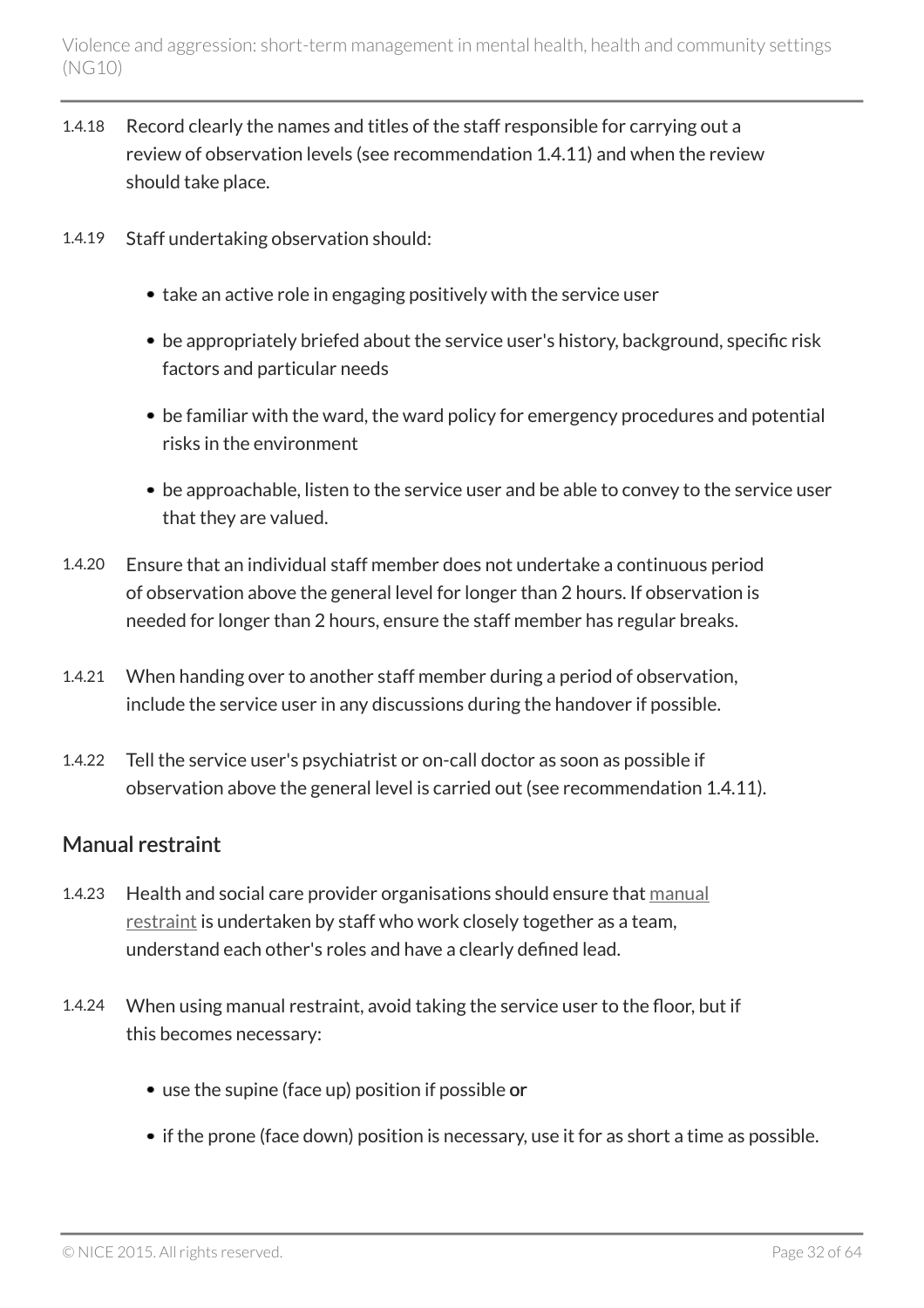- 1.4.25 Do not use manual restraint in a way that interferes with the service user's airway, breathing or circulation, for example by applying pressure to the rib cage, neck or abdomen, or obstructing the mouth or nose.
- 1.4.26 Do not use manual restraint in a way that interferes with the service user's ability to communicate, for example by obstructing the eyes, ears or mouth.
- 1.4.27 Undertake manual restraint with extra care if the service user is physically unwell, disabled, pregnant or obese.
- 1.4.28 Aim to preserve the service user's dignity and safety as far as possible during manual restraint.
- 1.4.29 Do not routinely use manual restraint for more than 10 minutes.
- 1.4.30 Consider rapid tranquillisation or seclusion as alternatives to prolonged manual restraint (longer than 10 minutes).
- 1.4.31 Ensure that the level of force applied during manual restraint is justifiable, appropriate, reasonable, proportionate to the situation and applied for the shortest time possible.
- 1.4.32 One staff member should lead throughout the use of manual restraint. This person should ensure that other staff members are:
	- able to protect and support the service user's head and neck, if needed
	- able to check that the service user's airway and breathing are not compromised
	- able to monitor vital signs
	- supported throughout the process.
- 1.4.33 Monitor the service user's physical and psychological health for as long as clinically necessary after using manual restraint.

#### Mechanical restraint

1.4.34 Health and social care provider organisations should ensure that [mechanical](#page-13-1) [restraint](#page-13-1) in adults is used only in high-secure settings (except when transferring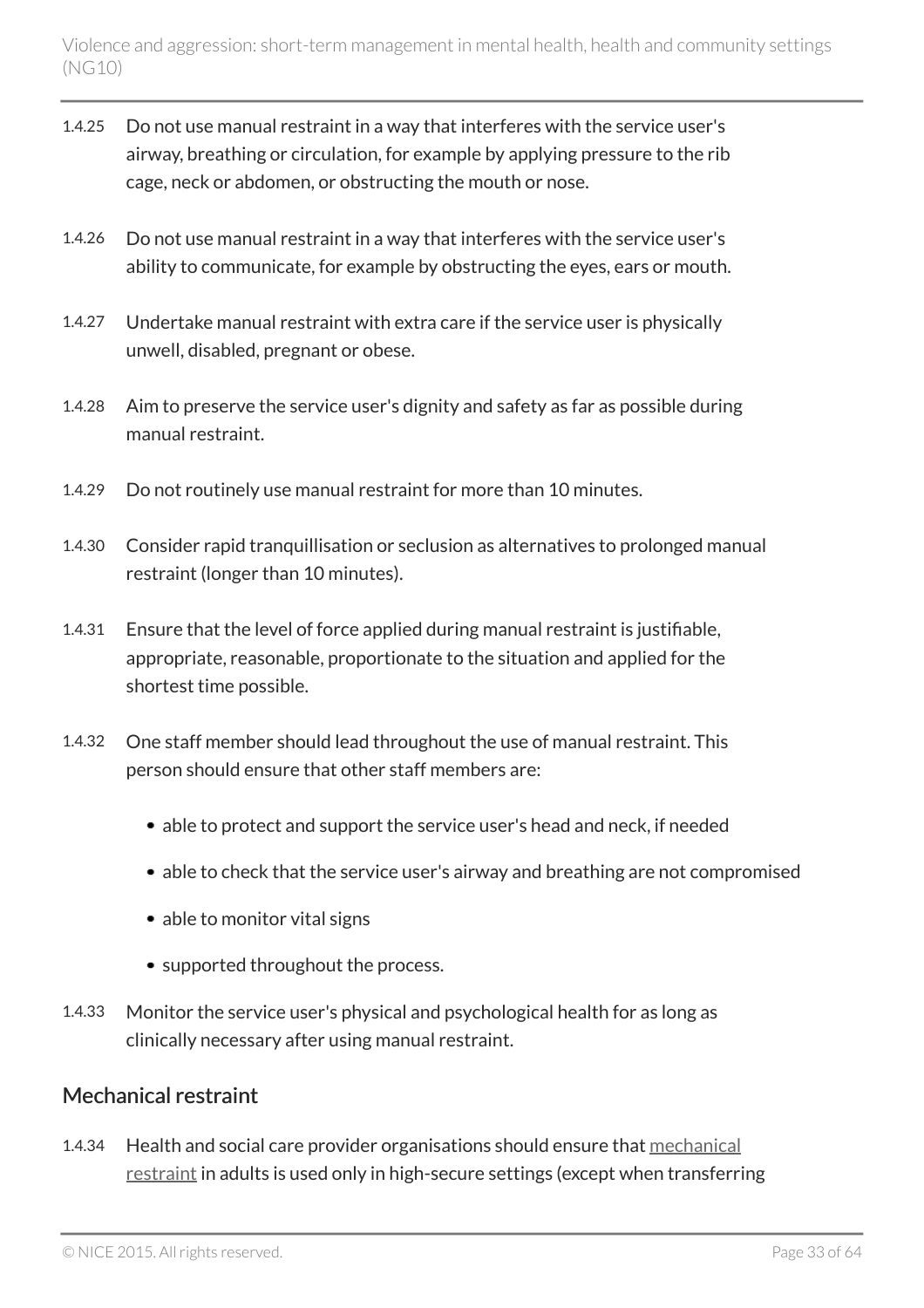service users between medium- and high-secure settings as in recommendation 1.4.36) and its use is reported to the trust board.

- 1.4.35 Use mechanical restraint only as a last resort and for the purpose of:
	- managing extreme violence directed at other people or
	- limiting self-injurious behaviour of extremely high frequency or intensity.
- 1.4.36 Consider mechanical restraint, such as handcuffs, when transferring service users who are at high risk of violence and aggression between medium- and high-secure settings. In this context, restraint should be clearly planned as part of overall risk management.

#### Rapid tranquillisation

Rapid tranquillisation in this guideline refers to the use of medication by the parenteral route (usually intramuscular or, exceptionally, intravenous) if oral medication is not possible or appropriate and urgent sedation with medication is needed.

- <span id="page-33-0"></span>1.4.37 Use either intramuscular lorazepam on its own or intramuscular haloperidol combined with intramuscular promethazine for rapid tranquillisation in adults. When deciding which medication to use, take into account:
	- the service user's preferences or [advance statements](#page-13-1) and decisions
	- pre-existing physical health problems or pregnancy
	- possible intoxication
	- previous response to these medications, including adverse effects
	- potential for interactions with other medications
	- the total daily dose of medications prescribed and administered.
- 1.4.38 If there is insufficient information to guide the choice of medication for rapid tranquillisation, or the service user has not taken antipsychotic medication before, use intramuscular lorazepam.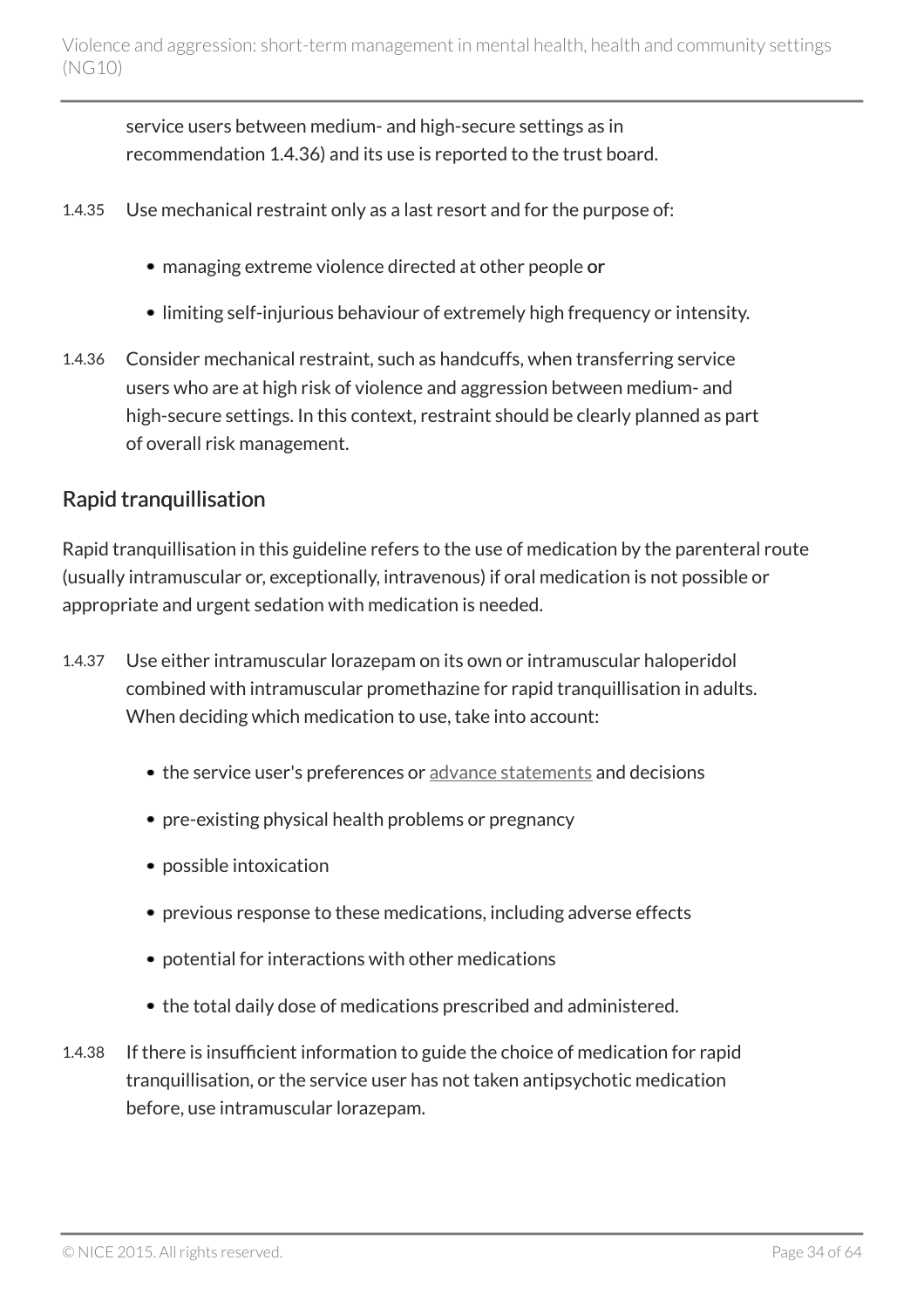- 1.4.39 If there is evidence of cardiovascular disease, including a prolonged QT interval, or no electrocardiogram has been carried out, avoid intramuscular haloperidol combined with intramuscular promethazine and use intramuscular lorazepam instead.
- 1.4.40 If there is a partial response to intramuscular lorazepam, consider a further dose.
- 1.4.41 If there is no response to intramuscular lorazepam, consider intramuscular haloperidol combined with intramuscular promethazine.
- 1.4.42 If there is a partial response to intramuscular haloperidol combined with intramuscular promethazine, consider a further dose.
- 1.4.43 If there is no response to intramuscular haloperidol combined with intramuscular promethazine, consider intramuscular lorazepam if this hasn't been used already during this episode. If intramuscular lorazepam has already been used, arrange an urgent team meeting to carry out a review and seek a second opinion if needed.
- 1.4.44 When prescribing medication for use in rapid tranquillisation, write the initial prescription as a single dose, and do not repeat it until the effect of the initial dose has been reviewed.
- 1.4.45 After rapid tranquillisation, monitor side effects and the service user's pulse, blood pressure, respiratory rate, temperature, level of hydration and level of consciousness at least every hour until there are no further concerns about their physical health status. Monitor every 15 minutes if the [BNF](https://www.medicinescomplete.com/mc/bnf/current/) maximum dose has been exceeded or the service user:
	- appears to be asleep or sedated
	- has taken illicit drugs or alcohol
	- has a pre-existing physical health problem
	- has experienced any harm as a result of any restrictive intervention.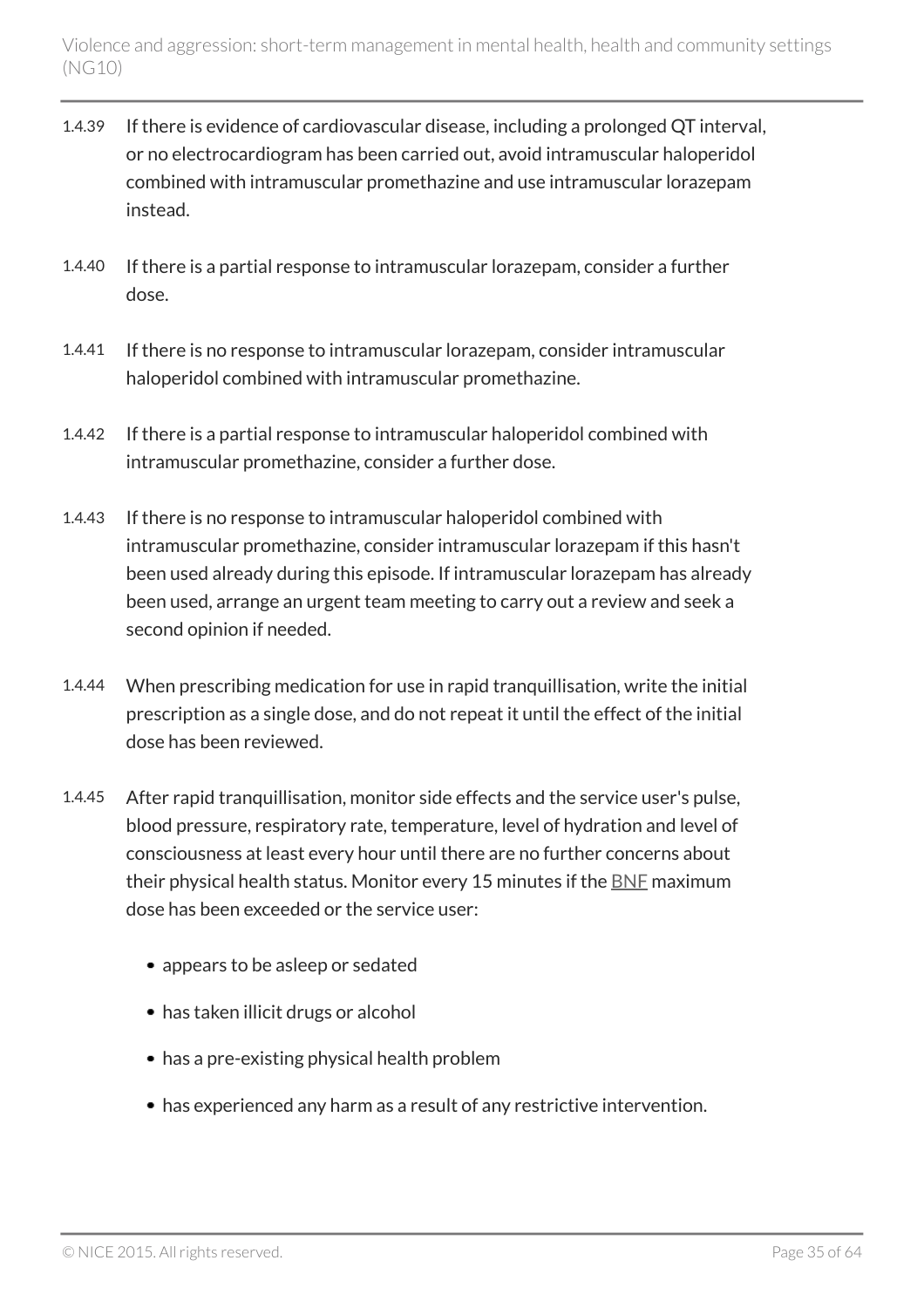#### Seclusion

- 1.4.46 Use seclusion in adults only if the service user is detained in accordance with the Mental Health Act 1983. If a service user not detained under the Mental Health Act 1983 is secluded in an emergency, arrange a mental health assessment under the Mental Health Act 1983 immediately.
- 1.4.47 Services that use seclusion should have a designated seclusion room that:
	- allows staff to clearly observe and communicate with the service user
	- is well insulated and ventilated, with temperature controls outside the room
	- has access to toilet and washing facilities
	- has furniture, windows and doors that can withstand damage.

#### *Carrying out seclusion*

- 1.4.48 Record the use of seclusion in accordance with the Mental Health Act 1983 Code of Practice.
- 1.4.49 Ensure that seclusion lasts for the shortest time possible. Review the need for seclusion at least every 2 hours and tell the service user that these reviews will take place.
- 1.4.50 Set out an observation schedule for service users in seclusion. Allocate a suitably trained member of staff to carry out the observation, which should be within eyesight as a minimum.
- 1.4.51 Ensure that a service user in seclusion keeps their clothing and, if they wish, any personal items, including those of personal, religious or cultural significance, unless doing so compromises their safety or the safety of others.

#### Rapid tranquillisation during seclusion

1.4.52 If rapid tranquillisation is needed while a service user is secluded, undertake with caution following recommendations 1.4.37–1.4.45 and: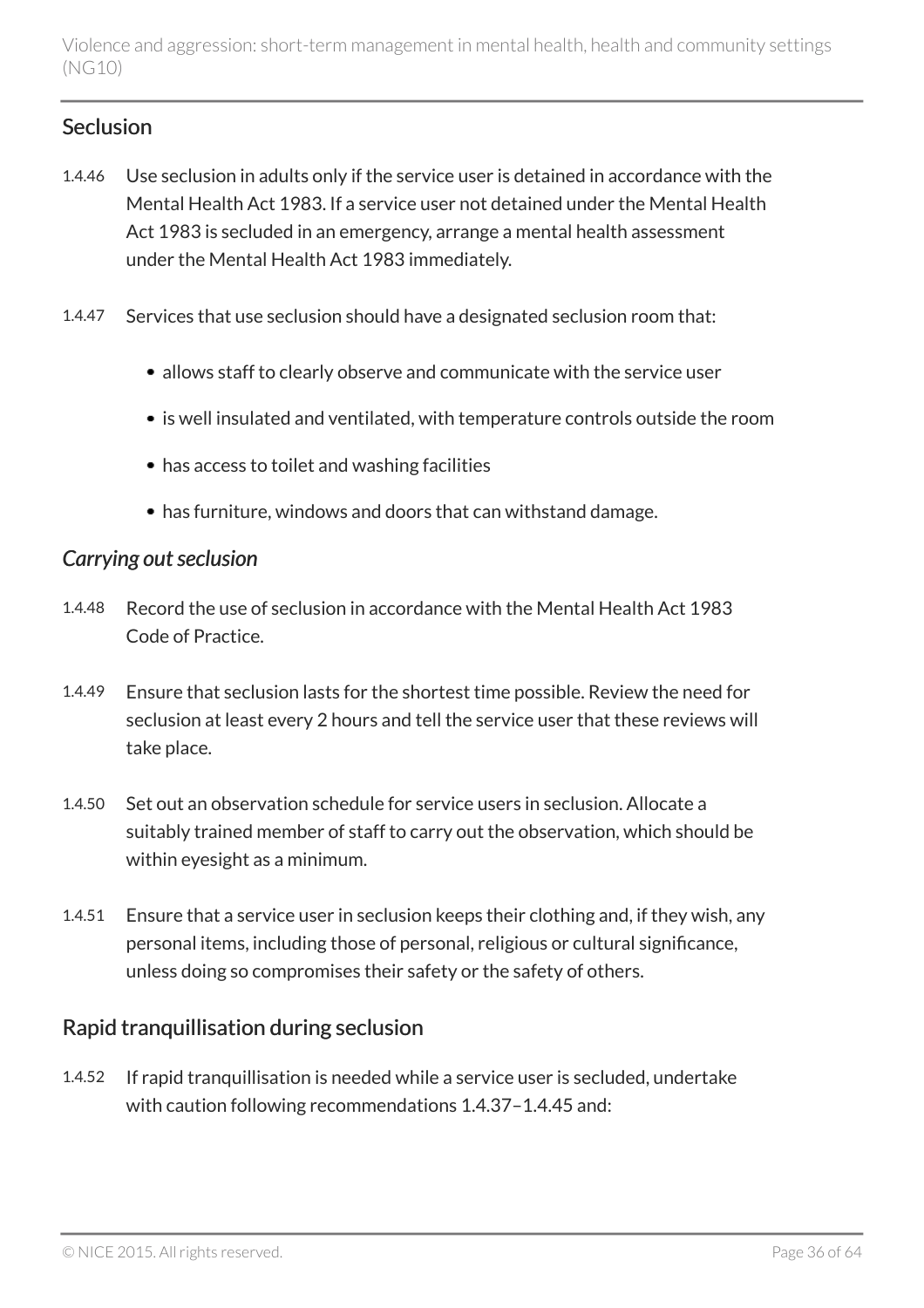- be aware of and prepared to address any complications associated with rapid tranquillisation
- ensure the service user is observed within eyesight by a trained staff member
- undertake a risk assessment and consider ending the seclusion when rapid tranquillisation has taken effect.

#### <span id="page-36-1"></span>Post-incident debrief and formal review

In this guideline an incident is defined as any event that involves the use of a restrictive intervention – restraint, rapid tranquillisation or seclusion (but not observation) – to manage violence or aggression.

- 1.4.53 Health and social care provider organisations should ensure that wards have sufficient staff with a mix of skills and seniority levels that enable them to:
	- conduct an immediate post-[incident](#page-13-1) debrief (see recommendations 1.4.55-1.4.61)
	- monitor and respond to ongoing risks, and contribute to formal external post-incident reviews (see recommendations 1.4.62–1.4.63).
- 1.4.54 The trust board or equivalent governing body should ensure that it receives regular reports from each ward about violent incidents, the use of restrictive interventions, service users' experience of those interventions and the learning gained.

#### *Immediate post-incident debrief*

- <span id="page-36-0"></span>1.4.55 After using a restrictive intervention, and when the risks of harm have been contained, conduct an immediate post-incident debrief, including a nurse and a doctor, to identify and address physical harm to service users or staff, ongoing risks and the emotional impact on service users and staff, including witnesses.
- 1.4.56 Use the framework outlined in [recommendation](#page-19-0) 1.2.7 to determine the factors that contributed to an incident that led to a restrictive intervention, identify any factors that can be addressed quickly to reduce the likelihood of a further incident and amend risk and care plans accordingly.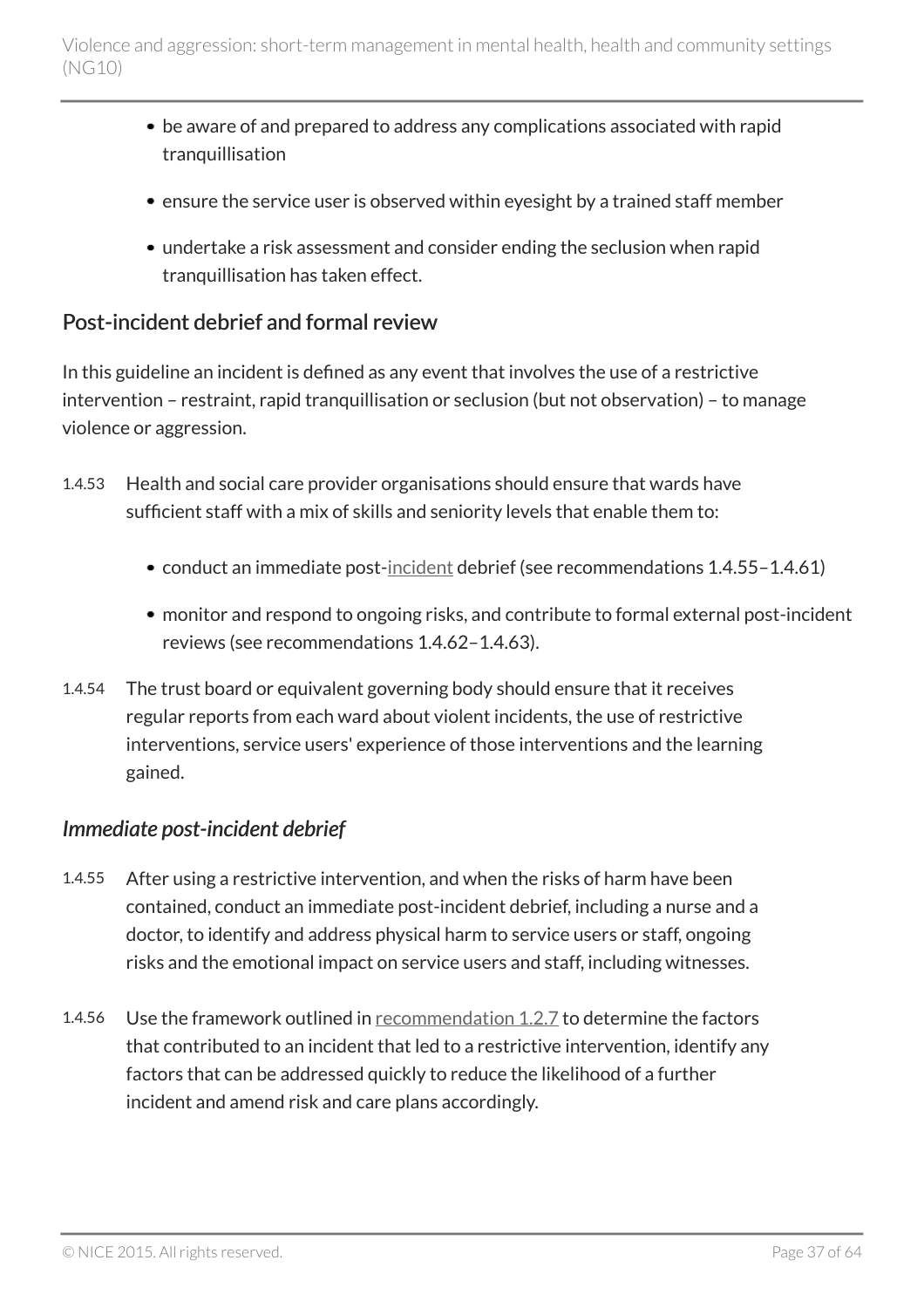- 1.4.57 Advise the service user experience monitoring unit, or equivalent service user group, to start a formal external post-incident review.
- 1.4.58 Ensure that the service user involved has the opportunity to discuss the incident in a supportive environment with a member of staff or an [advocate](#page-13-1) or carer. Offer the service user the opportunity to write their perspective of the event in the notes.
- 1.4.59 Ensure that any other service users who may have seen or heard the incident are given the opportunity to discuss it so that they can understand what has happened.
- 1.4.60 Ensure that all staff involved in the incident have the opportunity to discuss their experience with staff who were not involved.
- 1.4.61 Discuss the incident with service users, witnesses and staff involved only after they have recovered their composure and aim to:
	- acknowledge the emotional responses to the incident and assess whether there is a need for emotional support for any trauma experienced
	- promote relaxation and feelings of safety
	- support a return to normal patterns of activity
	- ensure that everyone involved in the service user's care, including their carers, has been informed of the event, if the service user agrees.

Ensure that the necessary documentation has been completed.

### *Formal external post-incident review*

- <span id="page-37-0"></span>1.4.62 The service user experience monitoring unit or equivalent service user group should undertake a formal external post-incident review as soon as possible and no later than 72 hours after the incident. The unit or group should ensure that the formal external post-incident review:
	- is led by a service user and includes staff from outside the ward where the incident took place, all of whom are trained to undertake investigations that aim to help staff learn and improve rather than assign blame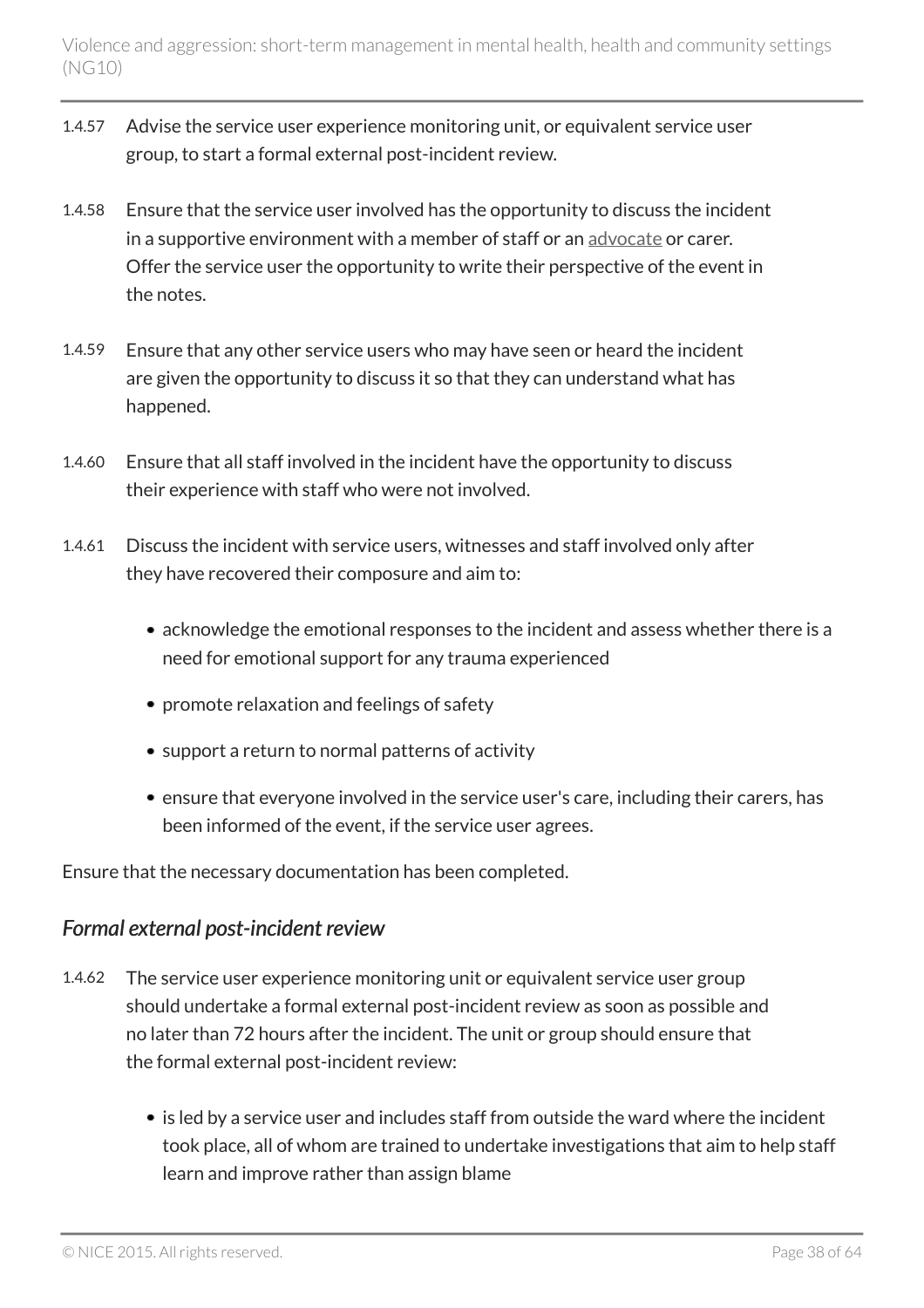- uses the information recorded in the immediate post-incident debrief and the service user's notes relating to the incident
- includes interviews with staff, the service user involved and any witnesses if further information is needed
- uses the framework in [recommendation](#page-19-0) 1.2.7 to:
	- $-$  evaluate the physical and emotional impact on everyone involved, including witnesses
	- help service users and staff to identify what led to the incident and what could have been done differently
	- determine whether alternatives, including less restrictive interventions, were discussed
	- determine whether service barriers or constraints make it difficult to avoid the same course of actions in future
	- recommend changes to the service's philosophy, policies, care environment, treatment approaches, staff education and training, if appropriate
- avoid a similar incident happening in future, if possible.
- 1.4.63 The service user experience monitoring unit or equivalent service user group should give a report to the ward that is based on the formal external post-incident review.

### <span id="page-38-0"></span>*1.5 Managing violence and aggression in emergency departments*

For guidance on [manual restraint](#page-13-1) and [rapid tranquillisation](#page-13-1), which may be used in emergency departments, see [recommendations](#page-31-0) 1.4.23–1.4.33 and [recommendations](#page-33-0) 1.4.37–1.4.45 respectively. Emergency department staff may also be involved in immediate post-[incident](#page-13-1) debriefs (see [recommendations](#page-36-0) 1.4.55–1.4.61).

#### Liaison mental health

1.5.1 Healthcare provider organisations and commissioners should ensure that every emergency department has routine and urgent access to a multidisciplinary liaison team that includes consultant psychiatrists and registered psychiatric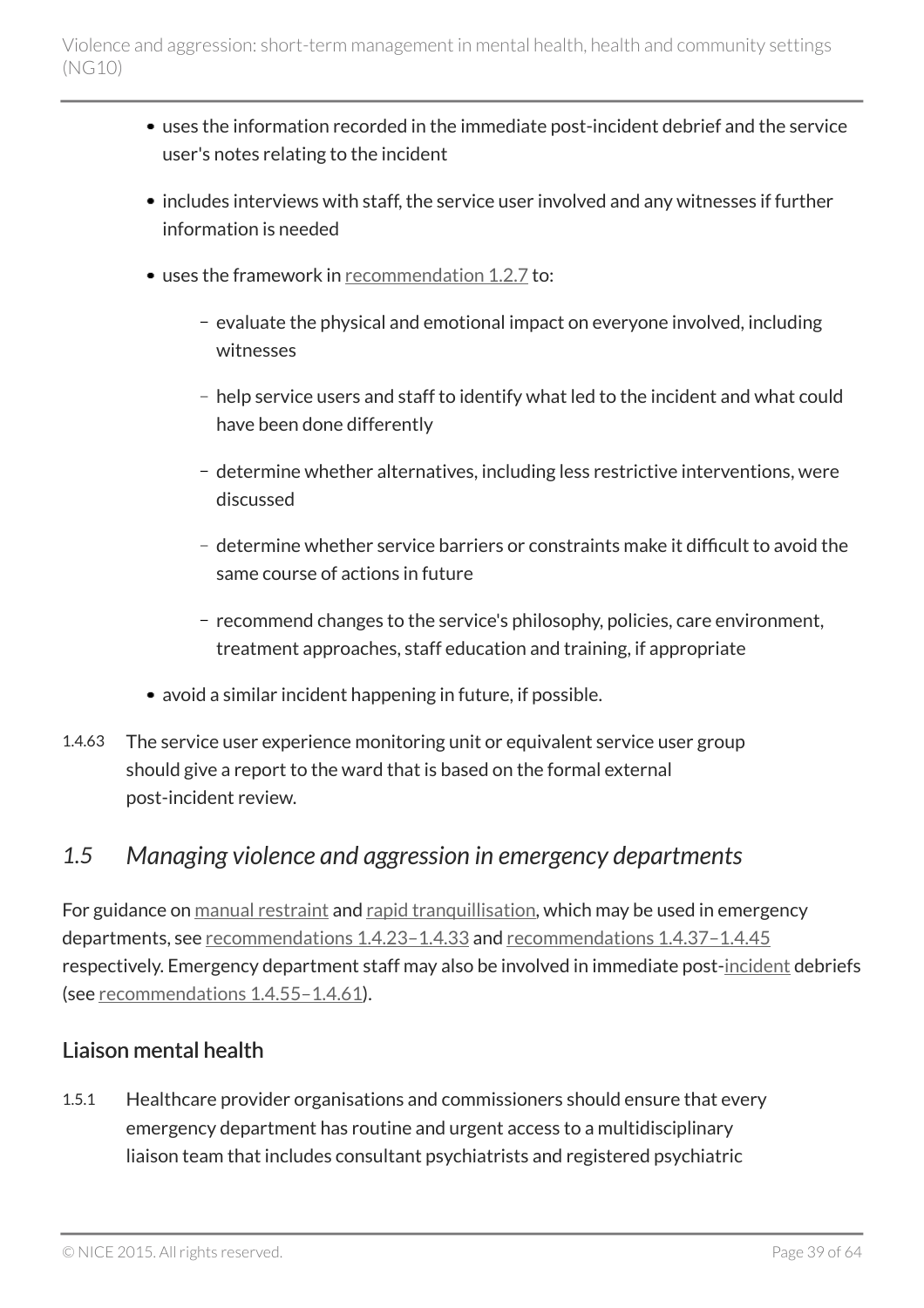nurses who are able to work with [children,](#page-13-1) [young people,](#page-13-1) adults and older adults.

1.5.2 Healthcare provider organisations should ensure that a full mental health assessment is available within 1 hour of alert from the emergency department at all times.

#### Staff training

- 1.5.3 Healthcare provider organisations should train staff in emergency departments in methods and techniques to reduce the risk of [violence and aggression](#page-13-1), including anticipation, prevention and [de-escalation.](#page-13-1)
- 1.5.4 Healthcare provider organisations should train staff in emergency departments in mental health triage.
- 1.5.5 Healthcare provider organisations should train staff in emergency departments to distinguish between excited delirium states (acute organic brain syndrome), acute brain injury and excited psychiatric states (such as mania and other psychoses).

#### **Staffing**

1.5.6 Healthcare provider organisations should ensure that, at all times, there are sufficient numbers of staff on duty in emergency departments who have training in the management of violence and aggression in line with this guideline.

#### Preventing violence and aggression

- 1.5.7 Undertake mental health triage for all service users on entry to emergency departments, alongside physical health triage.
- 1.5.8 Healthcare provider organisations should ensure that emergency departments have at least 1 designated interview room for mental health assessment that:
	- is close to or part of the main emergency department receiving area
	- is made available for mental health assessments as a priority
	- can comfortably seat 6 people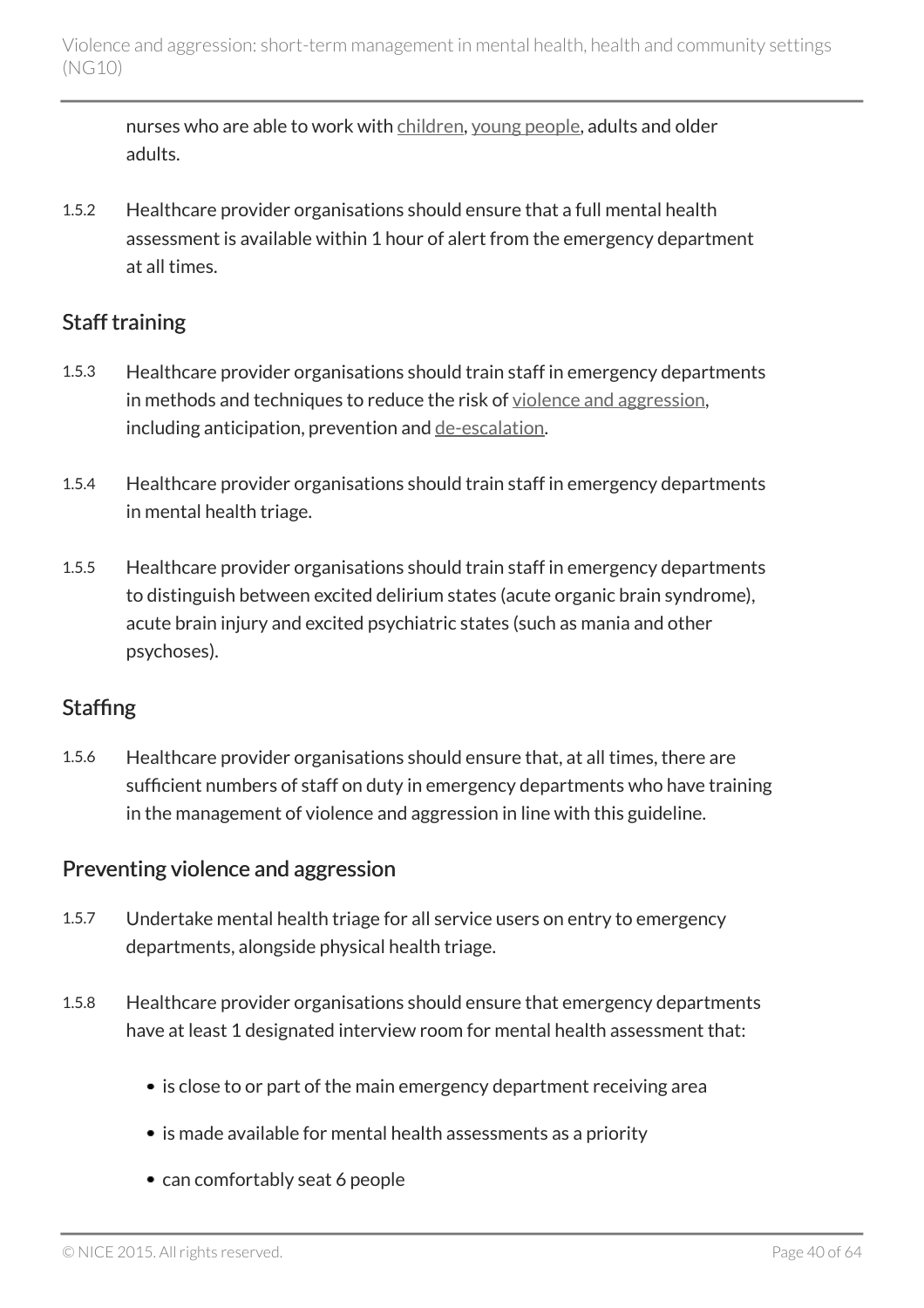- is fitted with an emergency call system, an outward opening door and a window for observation
- contains soft furnishings and is well ventilated
- contains no potential weapons.
- 1.5.9 Staff interviewing a person in the designated interview room should:
	- inform a senior member of the emergency nursing staff before starting the interview
	- make sure another staff member is present.

#### Managing violence and aggression

1.5.10 If a service user with a mental health problem becomes aggressive or violent, do not exclude them from the emergency department. Manage the violence or aggression in line with [recommendations](#page-27-1) 1.4.1-1.4.45 and do not use [seclusion.](#page-13-1) Regard the situation as a psychiatric emergency and refer the service user to mental health services urgently for a psychiatric assessment within 1 hour.

## <span id="page-40-0"></span>*1.6 Managing violence and aggression in community and primary care settings*

For guidance on [manual restraint,](#page-13-1) which may be used by ambulance staff, see [recommendations](#page-31-0) 1.4.23–1.4.33. Ambulance staff may also be involved in immediate post-[incident](#page-13-1) debriefs (see [recommendations](#page-36-0) 1.4.55–1.4.61).

### Developing policies

1.6.1 Health and social care provider organisations, including ambulance trusts, should ensure that they have up-to-date policies on the management of [violence](#page-13-1) [and aggression](#page-13-1) in people with mental health problems, and on lone working, in community and primary care settings, in line with this guideline.

### Staff training

1.6.2 Health and social care provider organisations, including ambulance trusts, should consider training staff working in community and primary care settings in methods of avoiding violence, including anticipation, prevention, [de-](#page-13-1)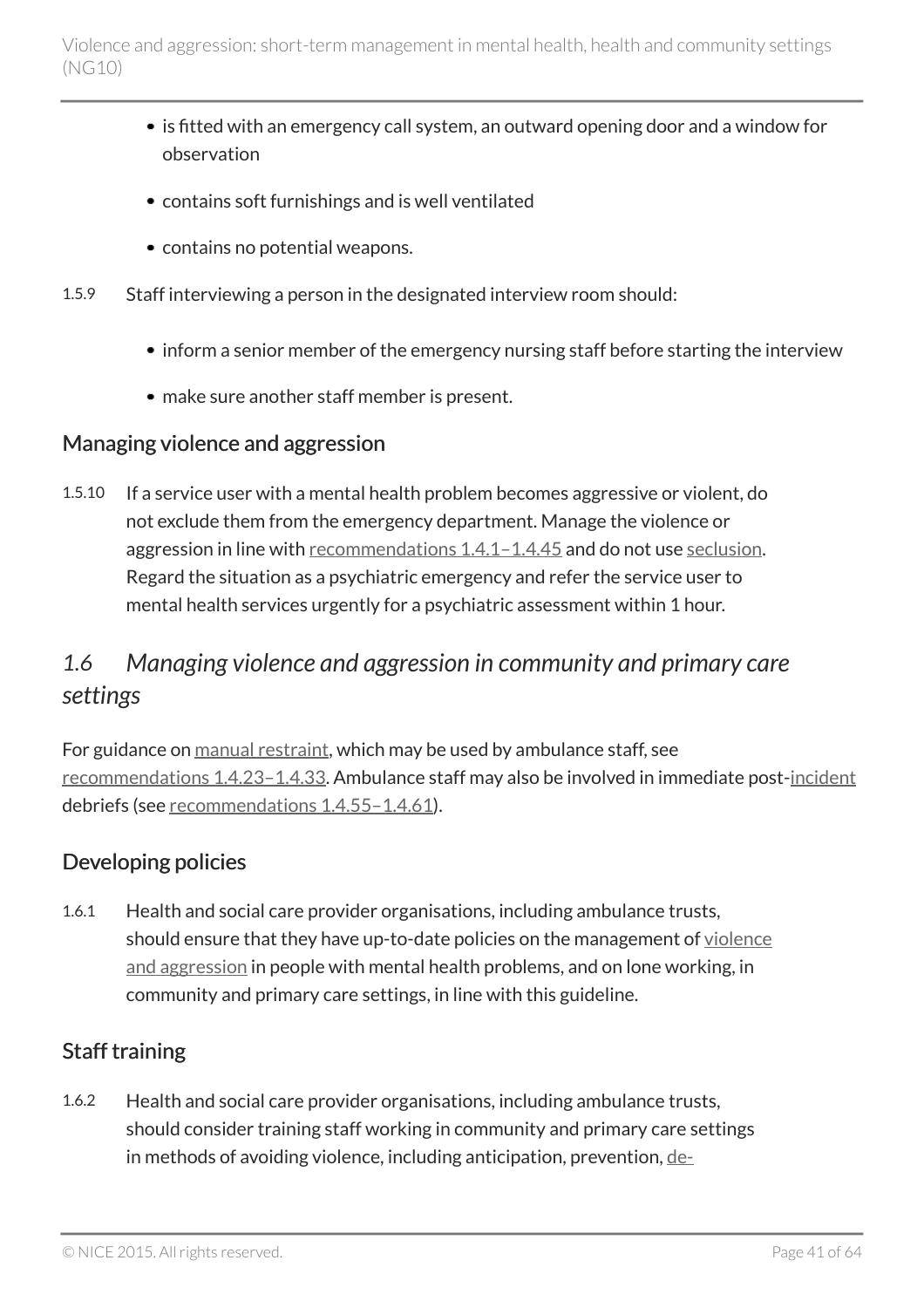[escalation](#page-13-1) and [breakaway techniques,](#page-13-1) depending on the frequency of violence and aggression in each setting and the extent to which staff move between settings.

1.6.3 Health and social care provider organisations, including ambulance trusts, should ensure that staff working in community and primary care settings are able to undertake a risk assessment for violence and aggression in collaboration with service users known to be at risk and their [carers](#page-13-1) if possible. The risk assessment should be available for case supervision and in community teams it should be subject to multidisciplinary review.

#### Managing violence and aggression

- 1.6.4 After a risk assessment has been carried out, staff working in community and primary care settings should:
	- share the risk assessment with other health and social care services and partner agencies (including the police and probation service) who may be involved in the person's care and treatment, and with carers if there are risks to them
	- be aware of professional responsibilities in relation to limits of confidentiality and the need to share information about risks.
- 1.6.5 In community settings, carry out Mental Health Act 1983 assessments with a minimum of 2 people, for example a doctor and a social worker.
- 1.6.6 Community mental health teams should not use [manual restraint](#page-13-1) in community settings. In situations of medium risk, staff should consider using breakaway techniques and de-escalation. In situations of high risk, staff should remove themselves from the situation and, if there is immediate risk to life, contact the police.

### <span id="page-41-0"></span>*1.7 Managing violence and aggression in children and young people*

### Staff training

1.7.1 Child and adolescent mental health services (CAMHS) should ensure that staff are trained in the management of [violence and aggression](#page-13-1) using a training programme designed specifically for staff working with [children](#page-13-1) and [young](#page-13-1)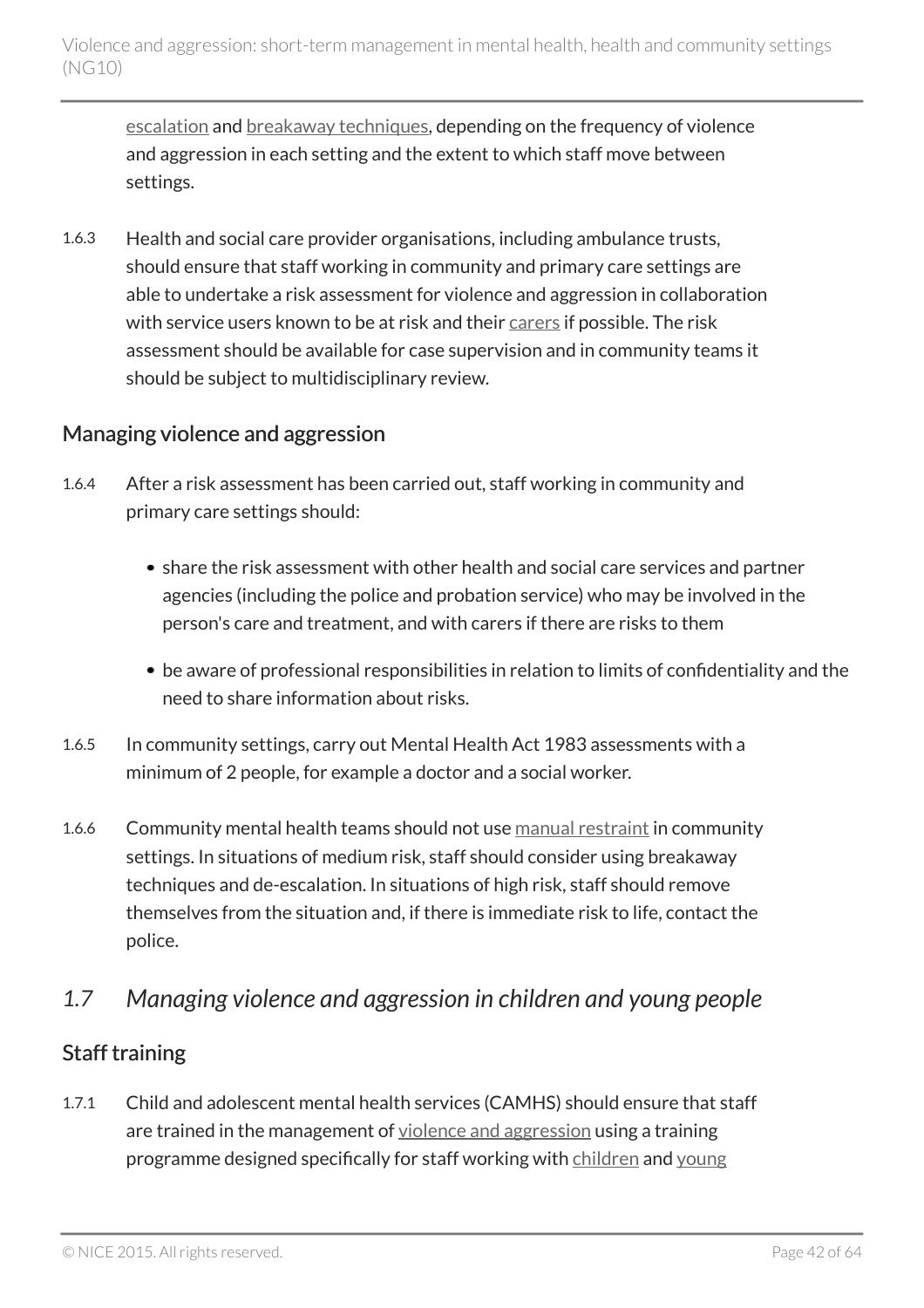[people.](#page-13-1) Training programmes should include the use of psychosocial methods to avoid or minimise [restrictive interventions](#page-13-1) whenever possible. Staff who might undertake restrictive interventions should be trained:

- in the use of these interventions in these age groups
- to adapt the [manual restraint](#page-13-1) techniques for adults in [recommendations](#page-31-0) 1.4.23–1.4.33, adjusting them according to the child or young person's height, weight and physical strength
- $\bullet$  in the use of resuscitation equipment (see [recommendation](#page-27-2) 1.4.3) in children and young people.
- 1.7.2 CAMHS should have a clear and consistently enforced policy about managing antisocial behaviour and ensure that staff are trained in psychosocial and behavioural techniques for managing the behaviour.
- 1.7.3 CAMHS staff should be familiar with the Children Act 1989 and 2004 and the Mental Health Act 1983, as well as the Mental Capacity Act 2005 and the Human Rights Act 1998. They should also be aware of the United Nations Convention on the Rights of the Child.

#### Managing violence and aggression

- 1.7.4 Manage violence and aggression in children and young people in line with the recommendations for adults in [sections](#page-15-0) 1.1–1.6, taking into account:
	- the child or young person's level of physical, intellectual, emotional and psychological maturity
	- the recommendations for children and young people in this section
	- that the Mental Capacity Act 2005 applies to young people aged 16 and over.
- 1.7.5 Collaborate with those who have parental responsibility when managing violence and aggression in children and young people.
- 1.7.6 Use safeguarding procedures to ensure the child or young person's safety.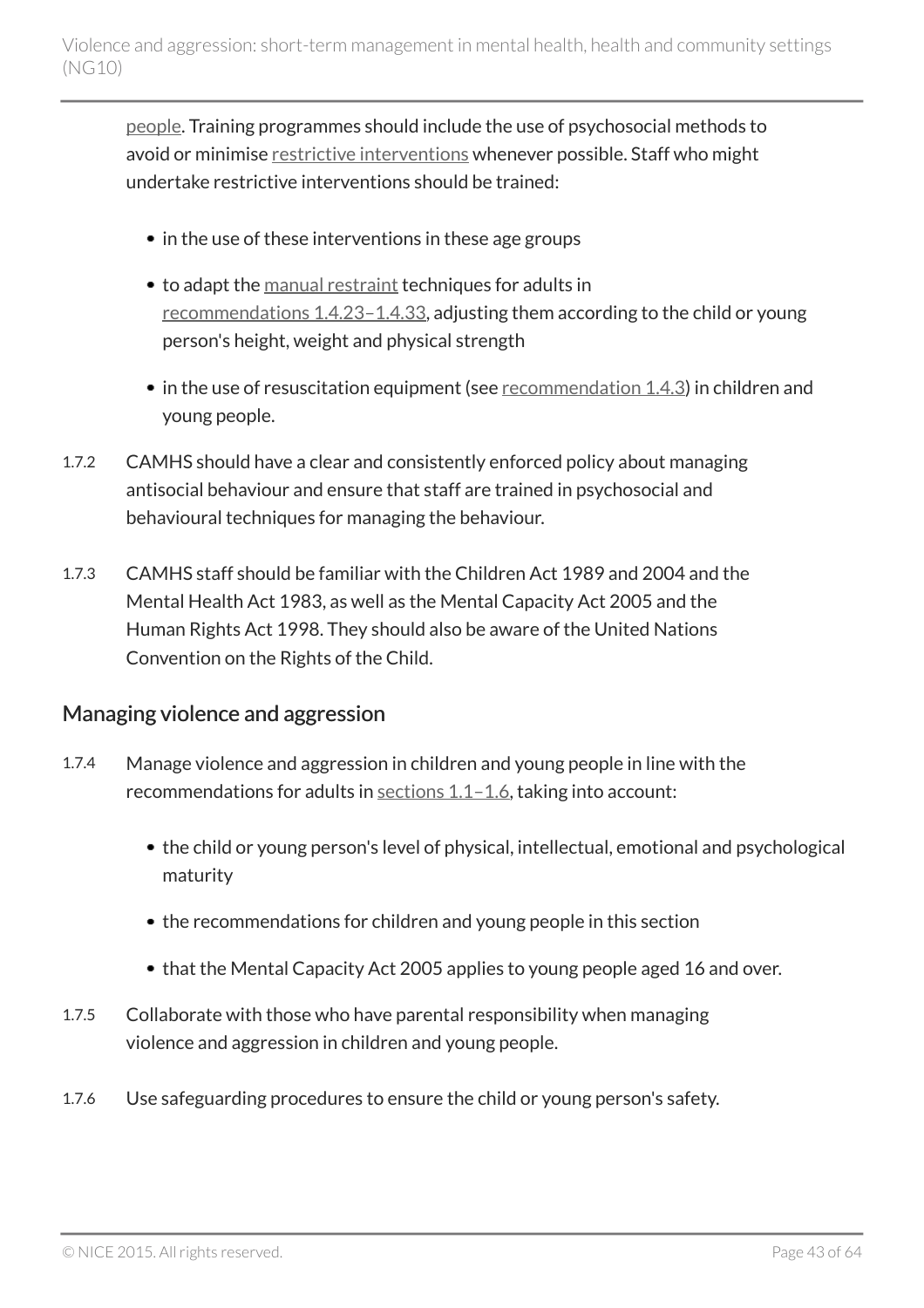1.7.7 Involve the child or young person in making decisions about their care whenever possible.

#### *Assessment and initial management*

- 1.7.8 Assess and treat any underlying mental health problems in line with relevant NICE guidelines, including those on [antisocial behaviour and conduct disorders](http://www.nice.org.uk/guidance/cg158) [in children and young people](http://www.nice.org.uk/guidance/cg158), [attention deficit hyperactivity disorder,](http://www.nice.org.uk/guidance/cg72) [psychosis](http://www.nice.org.uk/guidance/cg155) [and schizophrenia in children and young people](http://www.nice.org.uk/guidance/cg155), [autism diagnosis in children](http://www.nice.org.uk/guidance/cg128) [and young people](http://www.nice.org.uk/guidance/cg128) and [autism.](http://www.nice.org.uk/guidance/cg170)
- 1.7.9 Identify any history of aggression or aggression trigger factors, including experience of abuse or trauma and previous response to management of violence or aggression.
- 1.7.10 Identify cognitive, language, communication and cultural factors that may increase the risk of violence or aggression in a child or young person.
- 1.7.11 Consider offering children and young people with a history of violence or aggression psychological help to develop greater self-control and techniques for self-soothing.
- 1.7.12 Offer support and age-appropriate interventions (including parent training programmes) in line with the NICE guideline on [antisocial behaviour and](http://www.nice.org.uk/guidance/cg158) [conduct disorders in children and young people](http://www.nice.org.uk/guidance/cg158) to parents of children and young people whose behaviour is violent or aggressive.

#### *De-escalation*

- 1.7.13 Use [de-escalation](#page-13-1) in line with [recommendations](#page-25-0) 1.3.12-1.3.20 for adults, modified for children and young people, and:
	- use calming techniques and distraction
	- offer the child or young person the opportunity to move away from the situation in which the violence or aggression is occurring, for example to a quiet room or area
	- aim to build emotional bridges and maintain a therapeutic relationship.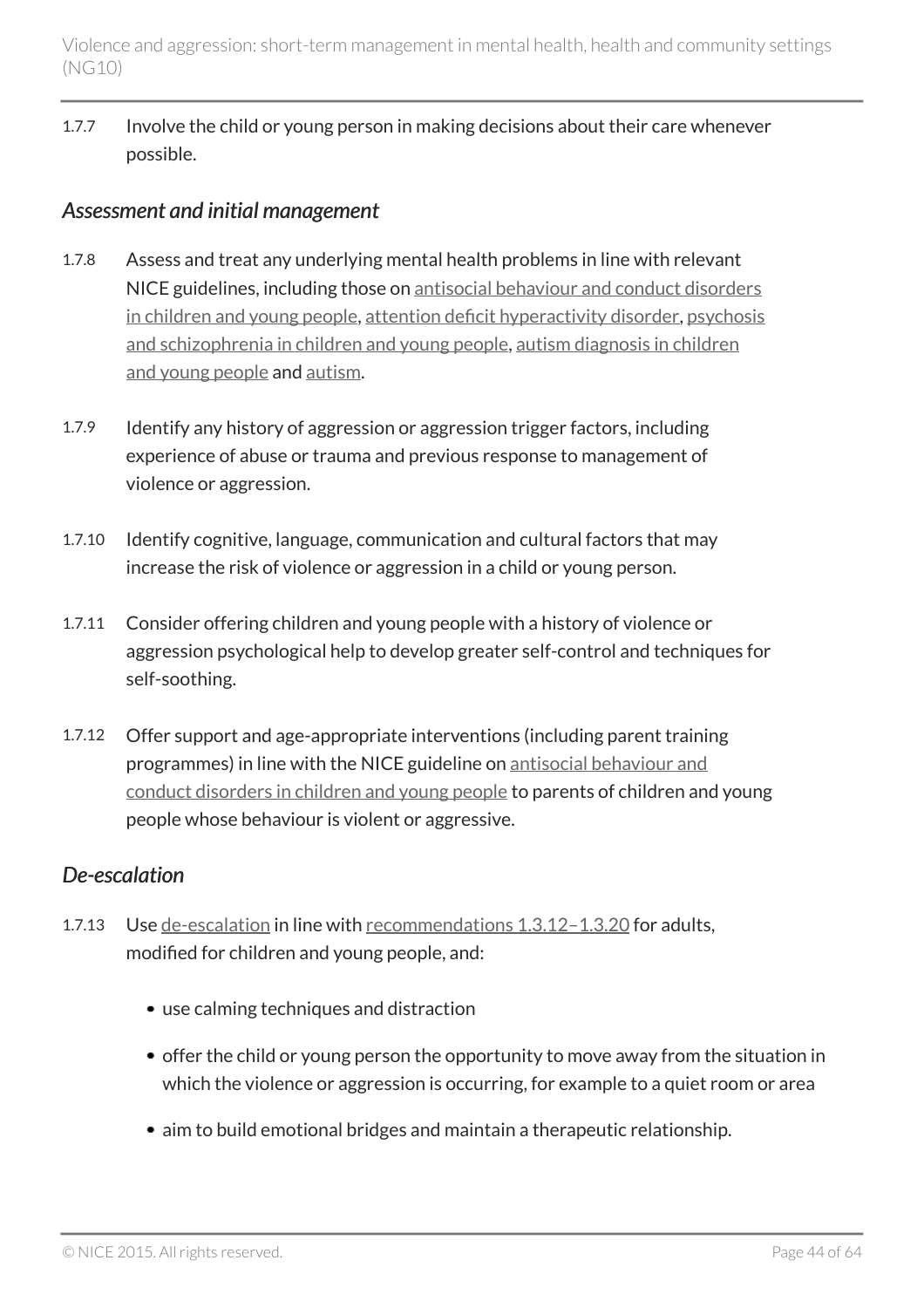#### *Restrictive interventions*

- 1.7.14 Use restrictive interventions only if all attempts to defuse the situation have failed and the child or young person becomes aggressive or violent.
- 1.7.15 When restrictive interventions are used, monitor the child or young person's wellbeing closely and continuously, and ensure their physical and emotional comfort.
- 1.7.16 Do not use punishments, such as removing contact with parents or [carers](#page-13-1) or access to social interaction, withholding nutrition or fluids, or corporal punishment, to force compliance.

#### *Manual restraint*

1.7.17 If possible, allocate a staff member who is the same sex as the child or young person to carry out manual restraint.

#### *Mechanical restraint*

- 1.7.18 Do not use [mechanical restraint](#page-13-1) in children.
- 1.7.19 Healthcare provider organisations should ensure that, except when transferring young people between medium- and high-secure settings (as in recommendation 1.7.20), mechanical restraint in young people is used only in high-secure settings (on those occasions when young people are being treated in adult high-secure settings), in accordance with the Mental Health Act 1983 and with support and agreement from a multidisciplinary team that includes a consultant psychiatrist in CAMHS.
- 1.7.20 Consider using mechanical restraint, such as handcuffs, when transferring young people who are at high risk of violence or aggression between mediumand high-secure settings, and remove the restraint at the earliest opportunity.

### *Rapid tranquillisation*

<span id="page-44-0"></span>1.7.21 Use intramuscular lorazepam for [rapid tranquillisation](#page-13-1) in a child or young person and adjust the dose according to their age and weight $^{\text{\tiny{[1]}}}$  $^{\text{\tiny{[1]}}}$  $^{\text{\tiny{[1]}}}$ .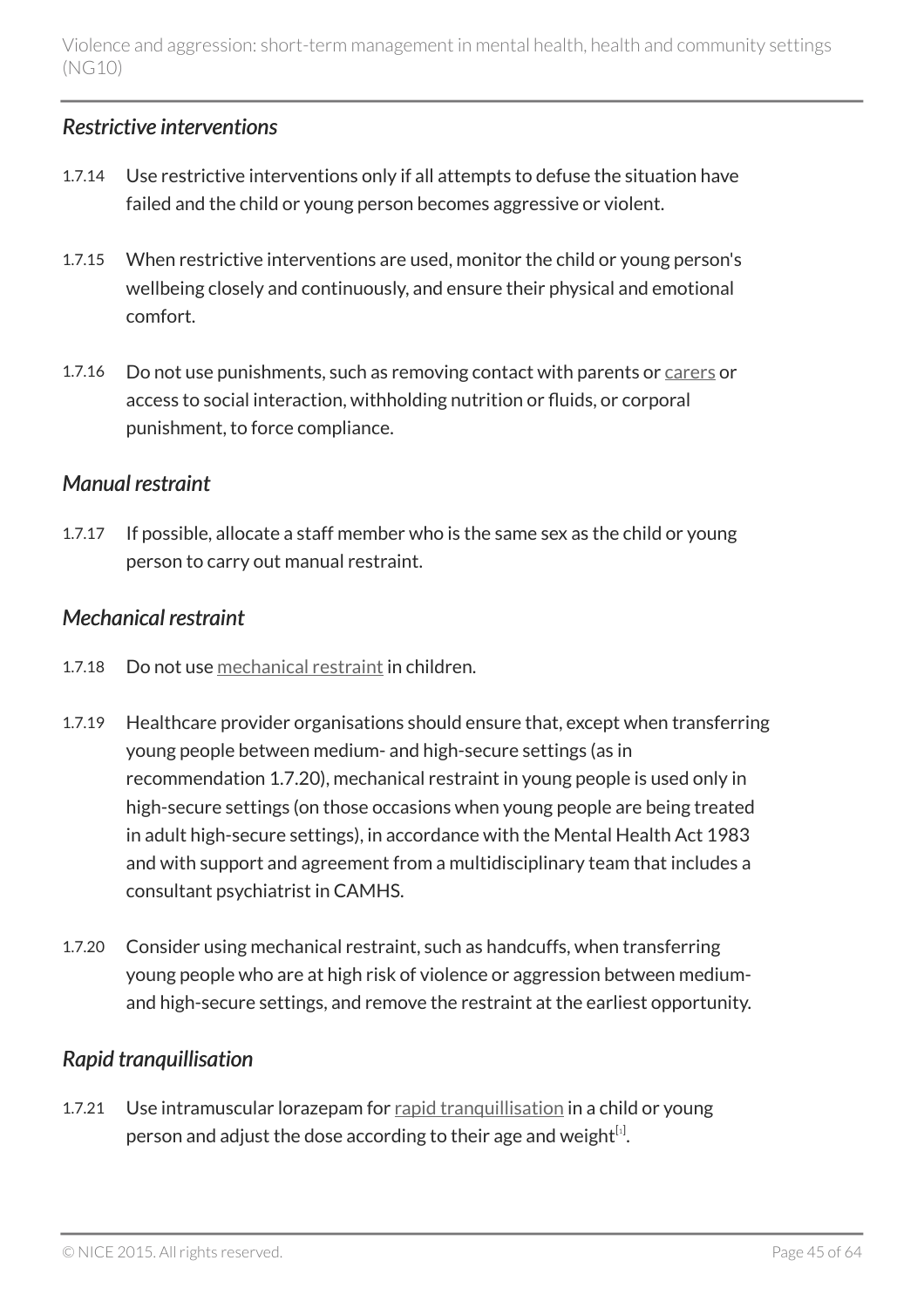- 1.7.22 If there is only a partial response to intramuscular lorazepam, check the dose again according to the child or young person's age and weight and consider a further dose.
- 1.7.23 Monitor physical health and emotional impact continuously when undertaking rapid tranquillisation in a child or young person.

#### *Seclusion*

- 1.7.24 Decisions about whether to seclude a child or young person should be approved by a senior doctor and reviewed by a multidisciplinary team at the earliest opportunity.
- 1.7.25 Report all uses of [seclusion](#page-13-1) to the trust board or equivalent governing body.
- 1.7.26 Do not seclude a child in a locked room, including their own bedroom.

<span id="page-45-0"></span> $\overline{14}$  $\overline{14}$  $\overline{14}$ At the time of publication (May 2015), lorazepam did not have a UK marketing authorisation for use in children and young people for this indication. The prescriber should follow relevant professional guidance, taking full responsibility for the decision. Informed consent should be obtained and documented. See the General Medical Council's [Prescribing guidance: prescribing](http://www.gmc-uk.org/guidance/ethical_guidance/14327.asp) [unlicensed medicines](http://www.gmc-uk.org/guidance/ethical_guidance/14327.asp) for further information.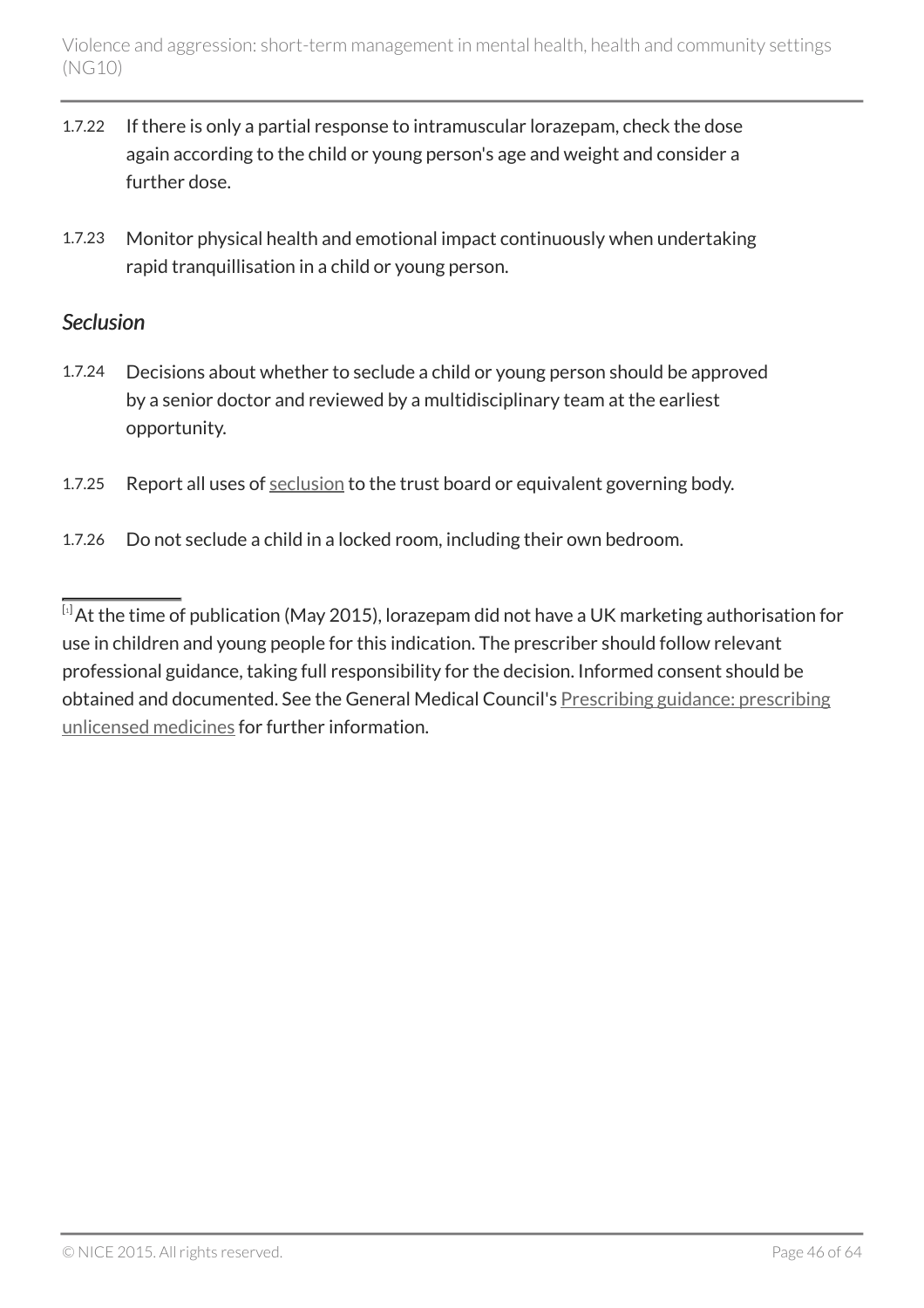## <span id="page-46-0"></span>2 Research recommendations

The Guideline Development Group has made the following recommendations for research, based on its review of evidence, to improve NICE guidance and patient care in the future. The Guideline Development Group's full set of research recommendations is detailed in the [full guideline](http://www.nice.org.uk/guidance/ng10/evidence).

### <span id="page-46-1"></span>*2.1 Medication for promoting de-escalation*

Which medication is effective in promoting [de-escalation](#page-13-1) in people who are identified as likely to demonstrate significant violence?

#### Why this is important

Although there are studies that demonstrate the value of medication in the management of [violence and aggression](#page-13-1), there is little information on management before violence becomes overt. Often [p.r.n.](#page-13-1) medication is given at this point but there is little evidence of efficacy. It is clearly preferable to avoid violence whenever possible.

This question should be addressed by a randomised controlled trial in which people at risk of becoming violent are randomised, with their consent, to 1 or more of the medications commonly used to effect [rapid tranquillisation](#page-13-1) or other medication not normally used for this purpose. Outcomes should include measures of violence, degree of sedation, acceptability of the medication and adverse effects, all recorded over a suitable timescale to match the pharmacokinetic properties of the drugs.

### <span id="page-46-2"></span>*2.2 Violence related to drug or alcohol misuse*

What is the best environment in which to contain violence in people who have misused drugs or alcohol?

#### Why this is important

There are major problems in managing drug- and alcohol-related violence. The risk of severe violence can last for many hours in people who have misused drugs and alcohol and most settings in which violence takes place (such as emergency departments) do not have the facilities needed to contain people for several hours with an adequate level of supervision. As a consequence many people are taken, often inappropriately, to police cells. It is likely that there are less expensive and more effective environments available for this purpose.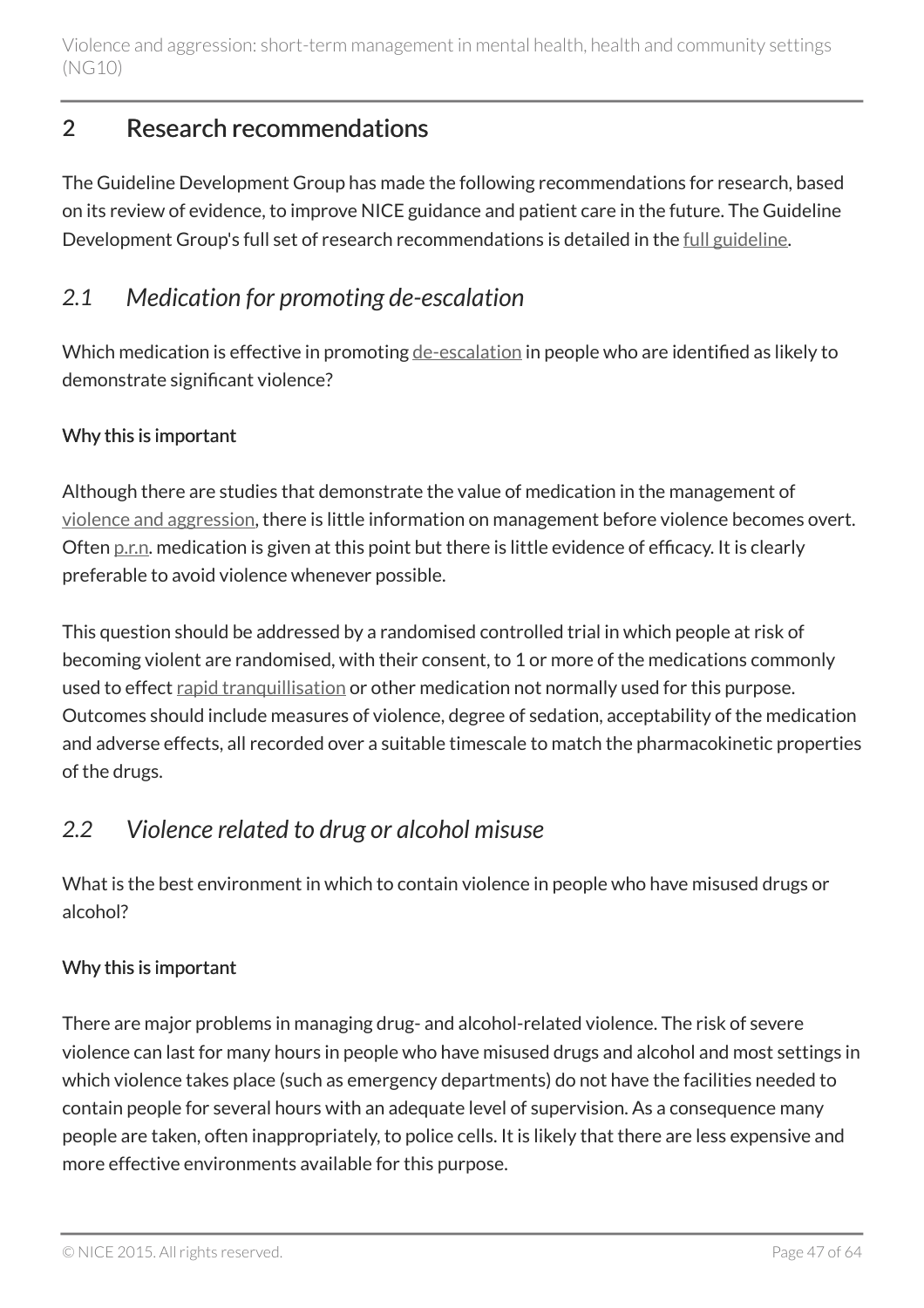Data about the size of this problem and an epidemiological survey of its frequency and duration, as well as current methods of managing drug- and alcohol-related violence, are needed to start answering this question.

## <span id="page-47-0"></span>*2.3 Advance statements and decisions*

What forms of management of violence and aggression do service users prefer and do [advance](#page-13-1) [statements](#page-13-1) and decisions have an important role in management and prevention?

#### Why this is important

There are widely differing opinions among service users about the best way of managing violence and decisions are often made according to personal preference. Advance statements and decisions are not widely used, although they might have an important role in management and prevention.

The question could be answered by randomising people who are at risk of becoming violent or who have demonstrated repeated violence into 2 groups: a control group with no advance statements and decisions, and a group who make advance statements and decisions indicating the forms of management they prefer and those they do not want. The subsequent frequency of violent episodes and their outcomes could then be compared.

## <span id="page-47-1"></span>*2.4 Content and nature of effective de-escalation*

What is the content and nature of effective de-escalatory actions, interactions and activities used by mental health nurses, including the most effective and efficient means of training nurses to use them in a timely and appropriate way?

#### Why this is important

Although it is regularly recommended, there has been little research on the nature and efficacy of verbal and non-verbal de-escalation for adults with mental health problems who become agitated. Research is needed to systematically describe current techniques for de-escalation and develop and test these techniques with adults who have cognitive impairment or psychosis. In addition, research should be carried out to develop methods of training staff and test the outcomes of these methods.

There is a similar lack of research on the nature and efficacy of verbal and non-verbal de-escalation of seriously agitated [children](#page-13-1) and [young people](#page-13-1) with mental health problems. These techniques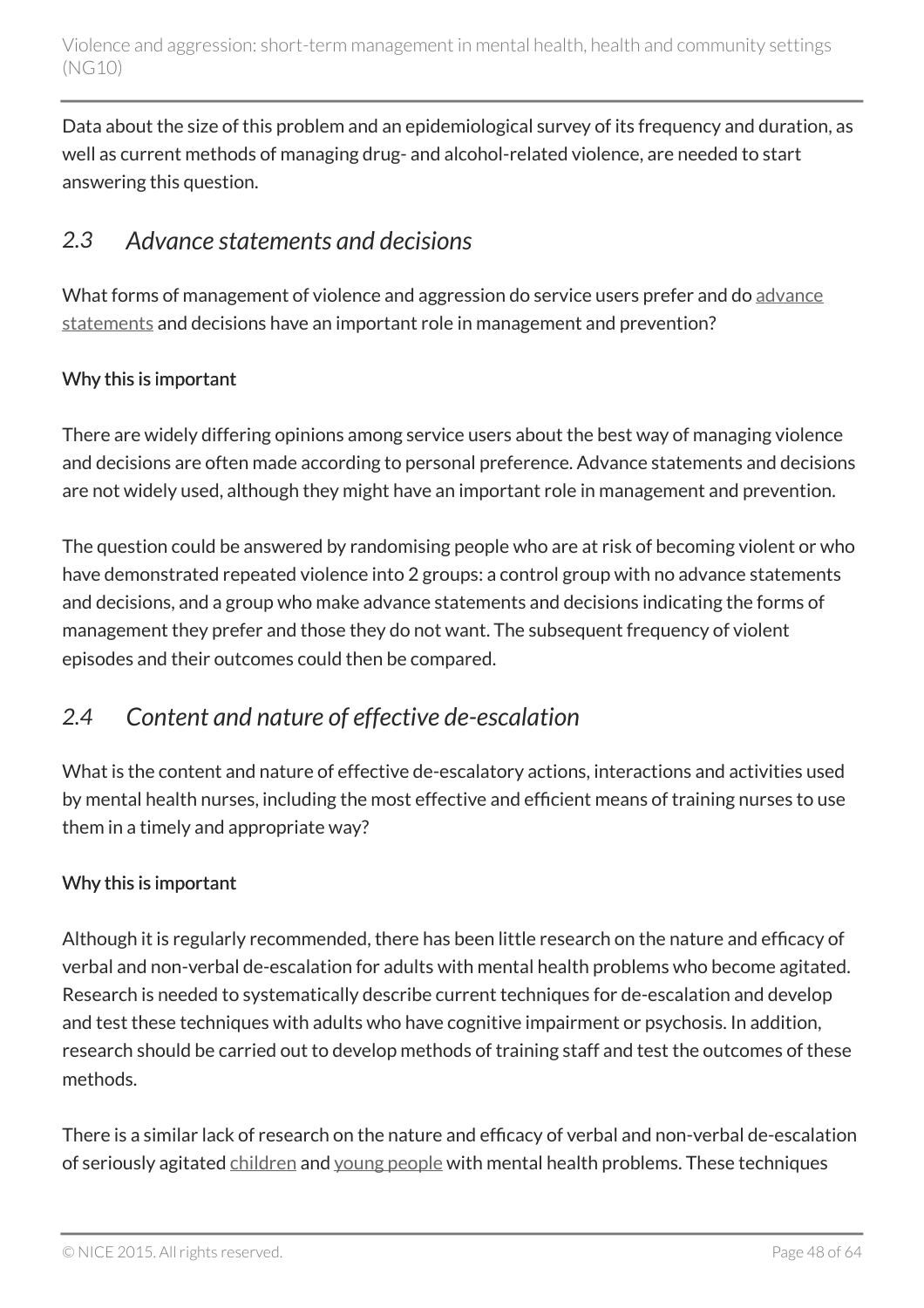need to take account of and be adapted to the specific background, developmental/cognitive and psychiatric characteristics of this age group. Additional research should therefore be commissioned on the lines recommended for adults. The research should systematically describe expert practice in adults, develop and test those techniques in aroused children and young people with mental health problems, and develop and test different methods of training staff working with children and young people with mental health problems.

## <span id="page-48-0"></span>*2.5 Long duration or very frequent manual restraint*

In what circumstances and how often are long-duration or repeated [manual restraint](#page-13-1) used, and what alternatives are there that are safer and more effective?

#### Why this is important

Adults who are agitated and violent sometimes continue to struggle and fight during manual restraint and rapid tranquillisation may fail. This results in long periods of restraint and further doses of medication. These occurrences are used as justifications for [seclusion](#page-13-1) and, very rarely, for the use of [mechanical restraint](#page-13-1) if repeat episodes occur. Yet there is no information about the frequency of such events or the demography and symptomatology of the adults who are subject to such measures. Exploratory survey work should be commissioned as a matter of urgency to assess the scope of this problem and potential measures for prevention or alternative management that minimise excessive, severe and risky containment methods.

The reasons why children and young people with mental health problems need long-duration or very frequent manual restraint may be expected to vary from those in adults but have similarly been little investigated. Exploratory survey work should therefore specifically address the scope of this problem as it affects children and young people and assess potential measures for prevention or alternative management that minimise any existing excessive, severe or risky containment methods.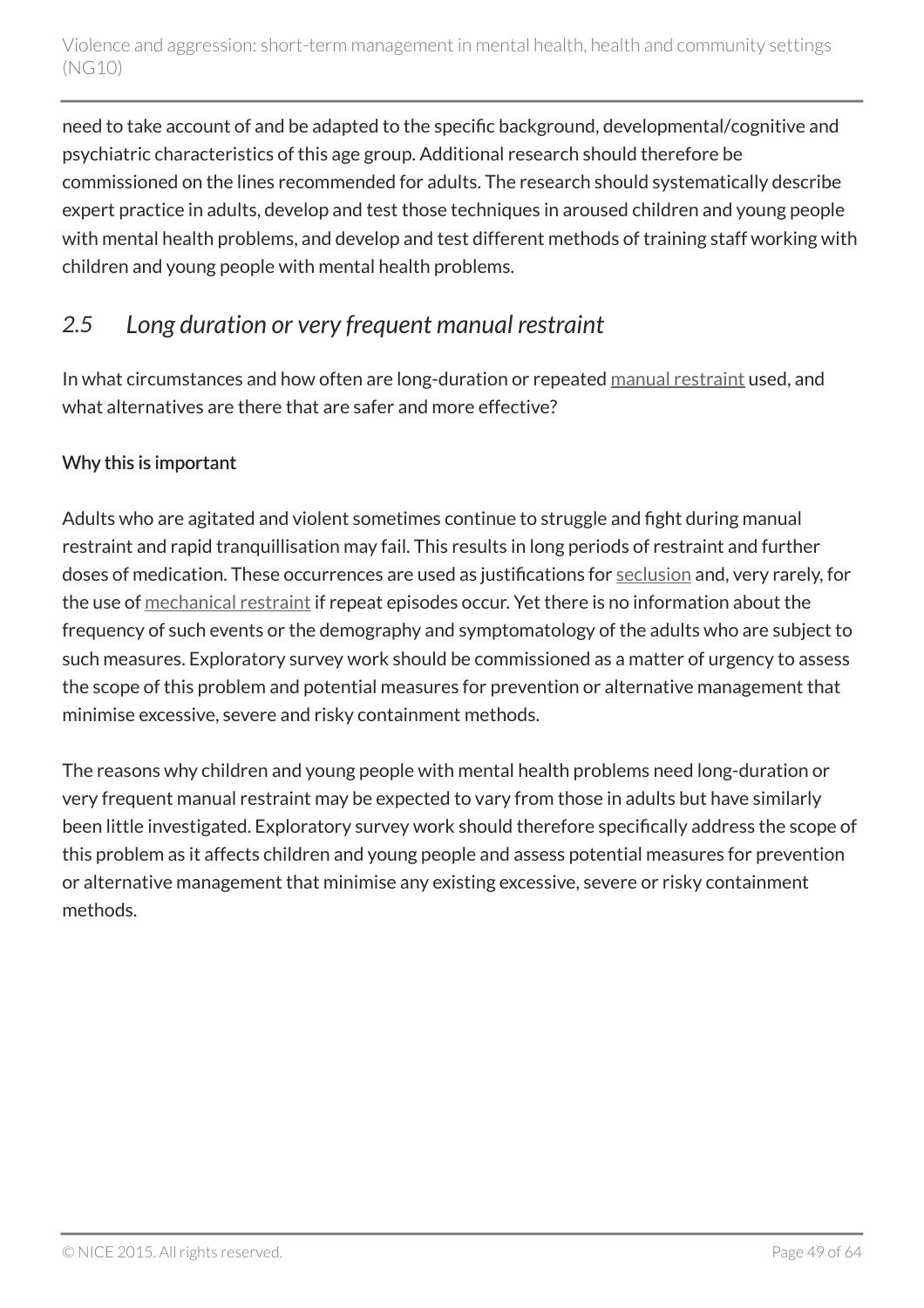## <span id="page-49-0"></span>3 Other information

## <span id="page-49-1"></span>*3.1 Scope and how this guideline was developed*

NICE guidelines are developed in accordance with a [scope](http://www.nice.org.uk/guidance/ng10/documents) that defines what the guideline will and will not cover.

#### How this guideline was developed

NICE commissioned the National Collaborating Centre for Mental Health to develop this guideline. The Centre established a Guideline Development Group (see [section 4](#page-51-0)), which reviewed the evidence and developed the recommendations.

The methods and processes for developing NICE clinical guidelines are described in [the](http://www.nice.org.uk/About/What-we-do/Our-Programmes/NICE-guidance/NICE-guidelines/NICE-clinical-guidelines) [guidelines manual.](http://www.nice.org.uk/About/What-we-do/Our-Programmes/NICE-guidance/NICE-guidelines/NICE-clinical-guidelines)

## <span id="page-49-2"></span>*3.2 Related NICE guidance*

Further information is available on the [NICE website](http://www.nice.org.uk/).

### General

- [Smoking cessation in secondary care](http://www.nice.org.uk/guidance/ph48) (2013) NICE guideline PH48
- [Patient experience in adult NHS services](http://www.nice.org.uk/guidance/cg138) (2012) NICE guideline CG138
- [Service user experience in adult mental health](http://www.nice.org.uk/guidance/cg136) (2011) NICE guideline CG136
- [Medicines adherence](http://www.nice.org.uk/guidance/cg76) (2009) NICE guideline CG76

#### Condition-specific

- [Challenging behaviour and learning disabilities](http://www.nice.org.uk/guidance/ng11) (2015) NICE guideline NG11.
- [Psychosis and schizophrenia in adults](http://www.nice.org.uk/guidance/cg178) (2014) NICE guideline CG178
- [Antisocial behaviour and conduct disorders in children and young people](http://www.nice.org.uk/guidance/cg158) (2013) NICE guideline CG158
- [Psychosis and schizophrenia in children and young people](http://www.nice.org.uk/guidance/cg155) (2013) NICE guideline CG155
- [Attention deficit hyperactivity disorder](http://www.nice.org.uk/guidance/cg72) (2008) NICE guideline CG72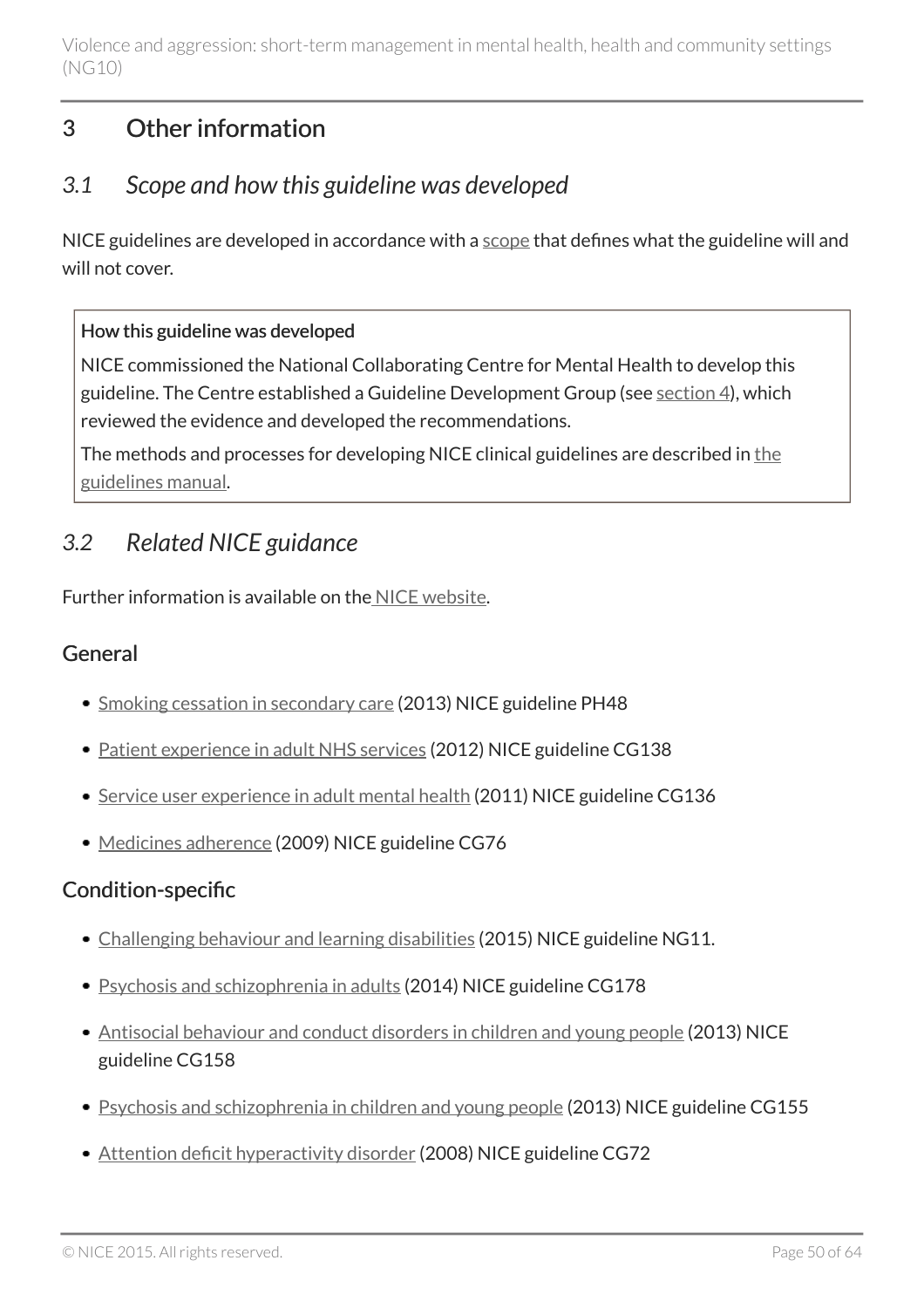- [Drug misuse opioid detoxification](http://www.nice.org.uk/guidance/cg52) (2007) NICE guideline CG52
- [Drug misuse psychosocial interventions](http://www.nice.org.uk/guidance/cg51) (2007) NICE guideline CG51
- [Dementia](http://www.nice.org.uk/guidance/cg42) (2006) NICE guideline CG42
- [Self-harm](http://www.nice.org.uk/guidance/cg16) (2004) NICE guideline CG16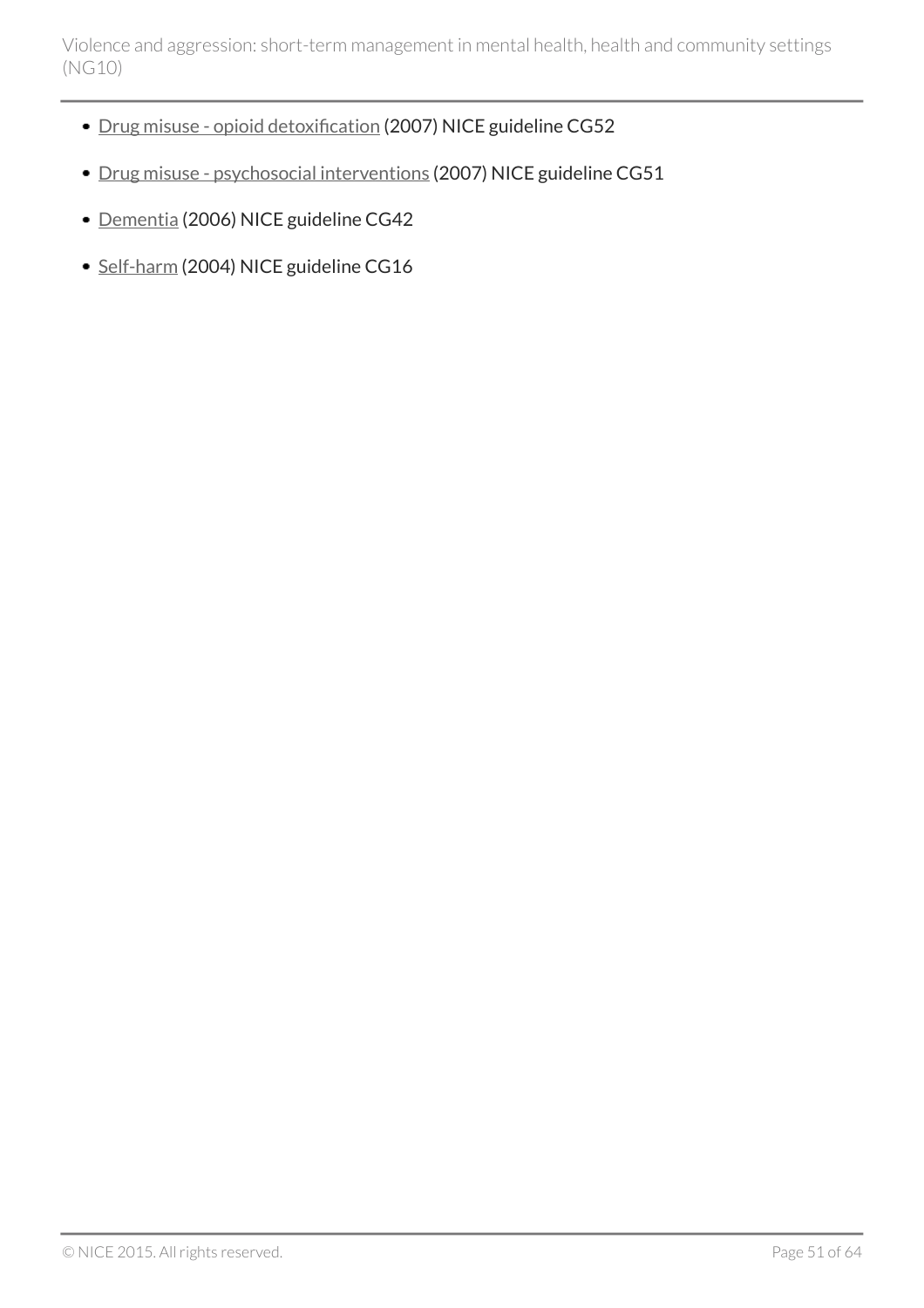## <span id="page-51-0"></span>4 The Guideline Development Group, National Collaborating Centre and NICE project team, and declarations of interests

### <span id="page-51-1"></span>*4.1 Guideline Development Group*

#### Peter Tyrer (Chair)

Professor of Community Psychiatry, Centre for Mental Health, Imperial College London

Tim Kendall (Facilitator) Director, National Collaborating Centre for Mental Health

#### Richard Barnett

Lecturer, School of Health and Rehabilitation, Keele University

#### Len Bowers

Professor of Psychiatric Nursing, Institute of Psychiatry, Psychology and Neuroscience, Kings College London

#### Joy Duxbury

Professor of Mental Health Nursing, University of Central Lancashire

#### Elena Garralda

Emeritus Professor of Child and Adolescent Psychiatry, Imperial College London

#### Mike Hunter

Consultant Psychiatrist, Assertive Outreach; Clinical Director, Inpatient Services; Associate Medical Director, Research and Strategy, Sheffield Health and Social Care NHS Foundation Trust

#### Uday Katkar

Locum GP; GP with a Special Interest in Emergency Medicine, Staffordshire

#### Catherine King

Representing service user and carer views

#### Brian Littlechild

Professor of Social Work, University of Hertfordshire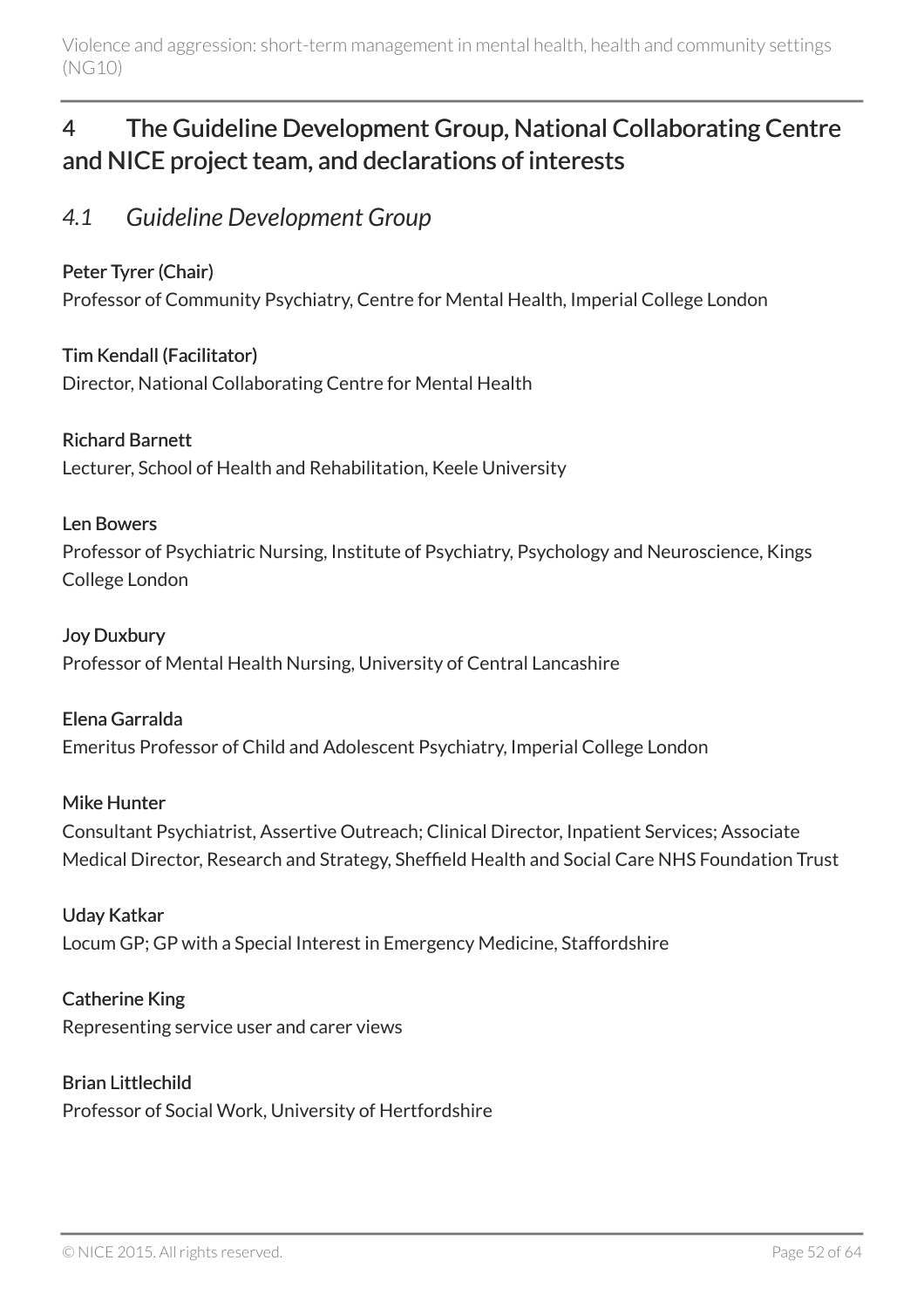#### Noel McKenna

Representing service user and carer views

#### Maeve Murphy

Clinical Nurse Specialist, Forensic Adolescent Consultation and Treatment Service Team, Greater Manchester West NHS Foundation Mental Health Trust

Tony O'Connell Detective Constable, Criminal Investigations Department, Dorset Police

#### Peter Pratt

Chief Pharmacist, Sheffield Health and Social Care NHS Foundation Trust

#### Belinda Salt

Matron, Acute Services, Nottinghamshire Healthcare NHS Trust

#### Faisil Sethi

Consultant Psychiatrist and Associate Clinical Director, Maudsley Hospital, South London and Maudsley NHS Foundation Trust, London; Psychiatric Intensive Care Unit Lead Consultant, Psychosis Clinical Academic Group, South London and Maudsley NHS Foundation Trust, London; Vice Chair, National Association of Psychiatric Intensive Care and Low Secure Units

#### Leroy Simpson

Representing service user views

#### Peter Staves

Representing service user and carer views

#### Birgit Völlm

Clinical Associate Professor and Reader, Head of Section, Forensic Mental Health, Division of Psychiatry and Applied Psychology, University of Nottingham; Honorary Consultant Forensic Psychiatrist, Rampton Hospital, Nottinghamshire Healthcare NHS Trust

## <span id="page-52-0"></span>*4.2 National Collaborating Centre for Mental Health*

#### Lucy Burt Research Assistant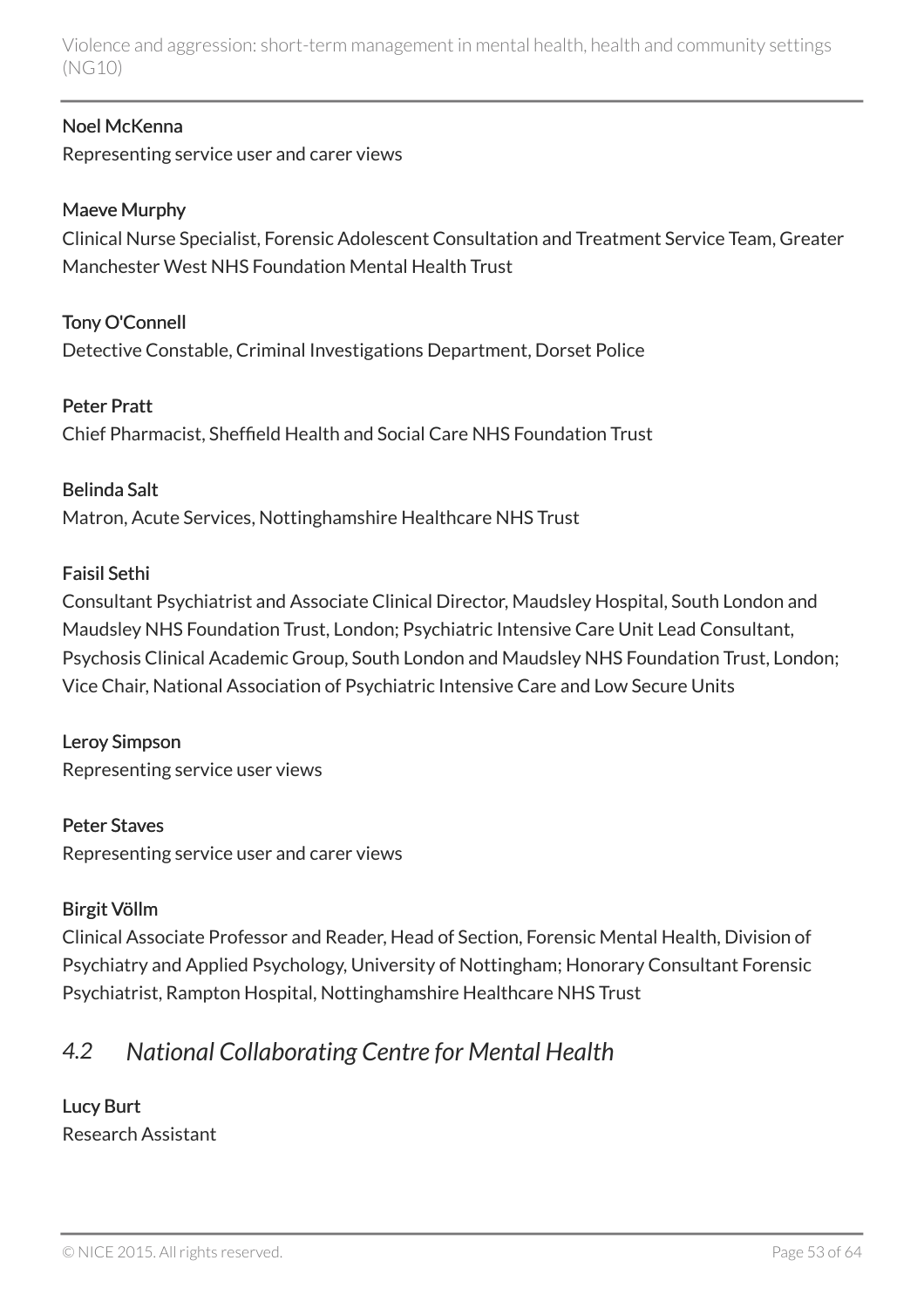Rebecca Gate Research Assistant

David Glynn Health Economist

Maryla Moulin Senior Project Manager

Sabrina Naqvi Project Manager

Mary Pennant Systematic Reviewer

Eric Slade Health Economist

Sarah Stockton Senior Information Scientist

Clare Taylor Senior Editor

Craig Whittington Associate Director (Clinical Effectiveness)

### <span id="page-53-0"></span>*4.3 NICE project team*

Christine Carson Guideline Lead

Martin Allaby Clinical Adviser

Clifford Middleton Guideline Commissioning Manager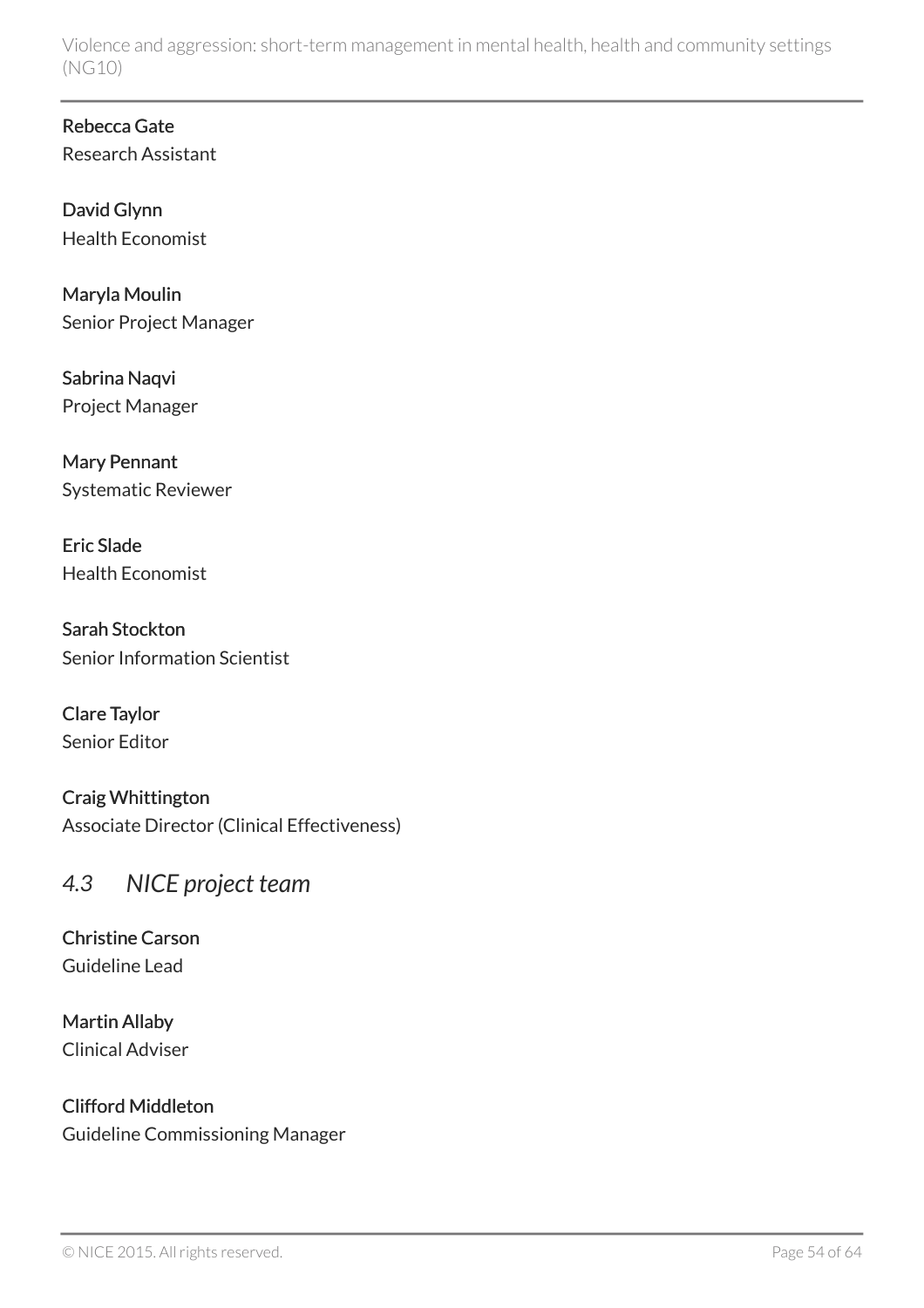#### Rebecca Pye Guideline Coordinator

Steven Barnes Technical Lead

## Bhash Naidoo

Health Economist

#### Judy McBride

Editor

## <span id="page-54-0"></span>*4.4 Declarations of interests*

The following members of the Guideline Development Group made declarations of interests. All other members of the Group stated that they had no interests to declare. The conflicts of interest policy (2007) was followed until September 2014, when an [updated policy](http://www.nice.org.uk/About/Who-we-are/policies-and-procedures) was published.

| <b>Member</b>         | Interest declared                                                                                                                                              | Type of<br>interest                   | <b>Decision</b><br>taken      |
|-----------------------|----------------------------------------------------------------------------------------------------------------------------------------------------------------|---------------------------------------|-------------------------------|
| Peter<br><b>Tyrer</b> | Wife has a pecuniary interest in Anxiety and Worry<br>Service Ltd.                                                                                             | Personal<br>family interest           | Declare<br>and<br>participate |
| Peter<br><b>Tyrer</b> | Director (unpaid) of Anxiety and Worry Service Ltd.<br>Chair of NIDUS-UK (charity for mental health<br>reform).                                                | Personal<br>non-pecuniary<br>interest | Declare<br>and<br>participate |
| Len<br><b>Bowers</b>  | Accepted paid speaking engagement for a conference<br>run by CPI (Crisis Prevention International).                                                            | Personal<br>pecuniary<br>interest     | Declare<br>and<br>participate |
| Len<br><b>Bowers</b>  | Author of many systematic reviews in this area,<br>creator of the Safewards model and interventions,<br>and the Principal Investigator of the Safewards trial. | Personal<br>non-pecuniary<br>interest | Declare<br>and<br>participate |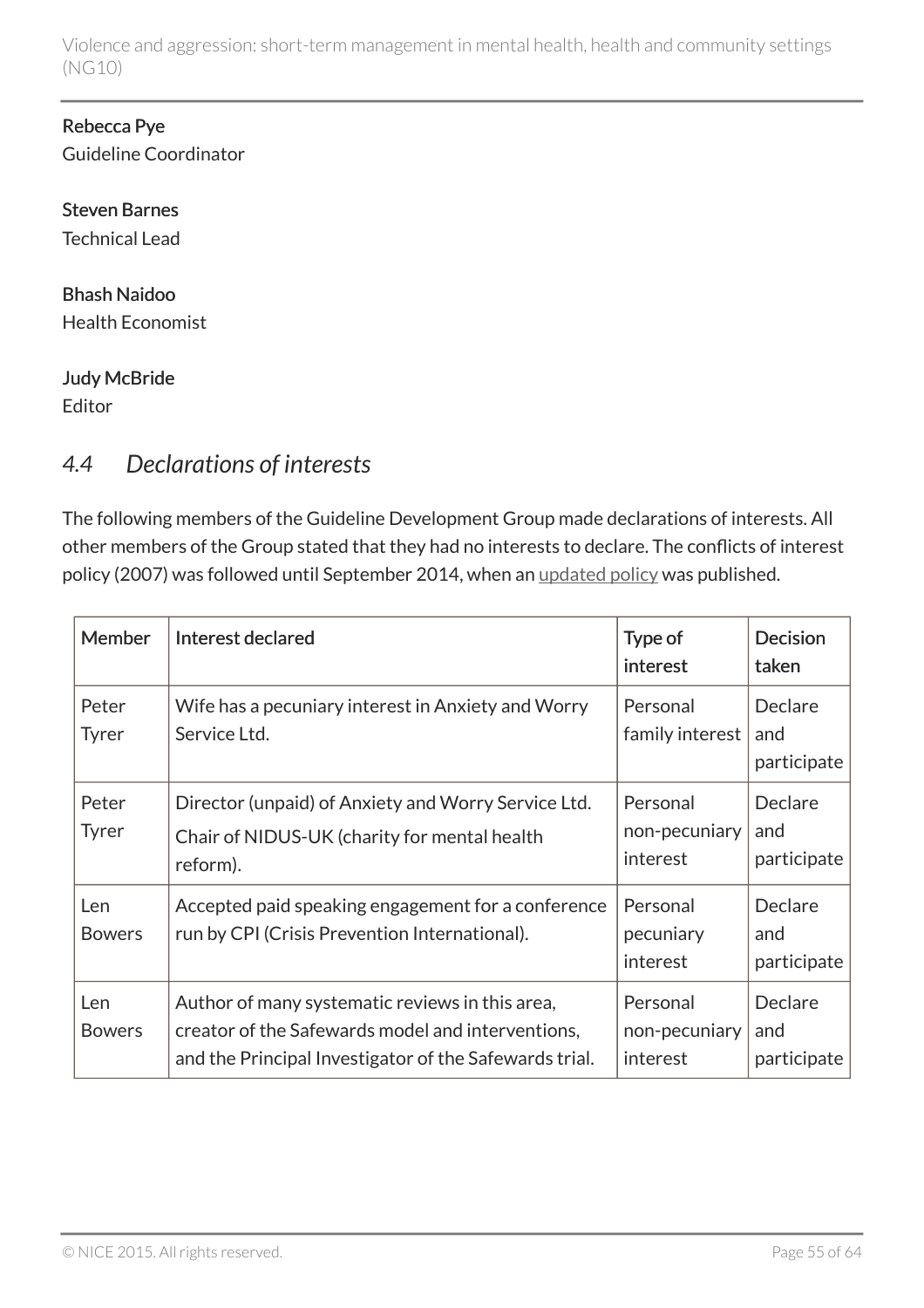| Mike<br>Hunter           | [Non-specific]: Local principal investigator for a<br>randomised controlled trial of an investigational<br>medicinal product for schizophrenia sponsored by<br>Amgen Ltd. This study has been adopted in the NHS<br>through the Mental Health Research Network.                                | Non-personal<br>pecuniary<br>interest | Declare<br>and<br>participate |
|--------------------------|------------------------------------------------------------------------------------------------------------------------------------------------------------------------------------------------------------------------------------------------------------------------------------------------|---------------------------------------|-------------------------------|
| Catherine<br><b>King</b> | Occasional paid reviews for booklets for Mind.                                                                                                                                                                                                                                                 | Personal<br>pecuniary<br>interest     | Declare<br>and<br>participate |
| Catherine<br><b>King</b> | Member of Mind.                                                                                                                                                                                                                                                                                | Personal<br>non-pecuniary<br>interest | Declare<br>and<br>participate |
| Peter<br>Pratt           | Chaired College of Mental Health Pharmacy session<br>(morning only, on 8 November 2014). Last minute<br>stand-in for presenter who was unable to present.<br>Received a small honorarium payment plus travel<br>expenses.                                                                      | Personal<br>pecuniary<br>interest     | Declare<br>and<br>participate |
| Faisil<br>Sethi          | Sponsored by Janssen to attend the American<br>Psychiatric Association Annual Meeting, May 2013.<br>The sponsorship covered reasonable costs for travel,<br>accommodation and registration at the conference;<br>did not conduct any work for Janssen nor receive any<br>speaker fees.         | Personal<br>pecuniary<br>interest     | Declare<br>and<br>participate |
|                          | Speaker fee and sponsorship by the University<br>Psychiatric Centre of Hvidore in Copenhagen to give<br>Psychiatric Intensive Care lecture at their conference,<br>November 2013. The sponsorship covered<br>reasonable costs for travel, accommodation and<br>registration at the conference. |                                       |                               |
| Faisil<br>Sethi          | Vice Chair and member of the Executive Committee<br>of the National Association of Psychiatric Intensive<br>Care Units (NAPICU).<br>Elected member of the Executive Committee of the<br>General Adult Faculty of the Royal College of<br>Psychiatrists.                                        | Personal<br>non-pecuniary<br>interest | Declare<br>and<br>participate |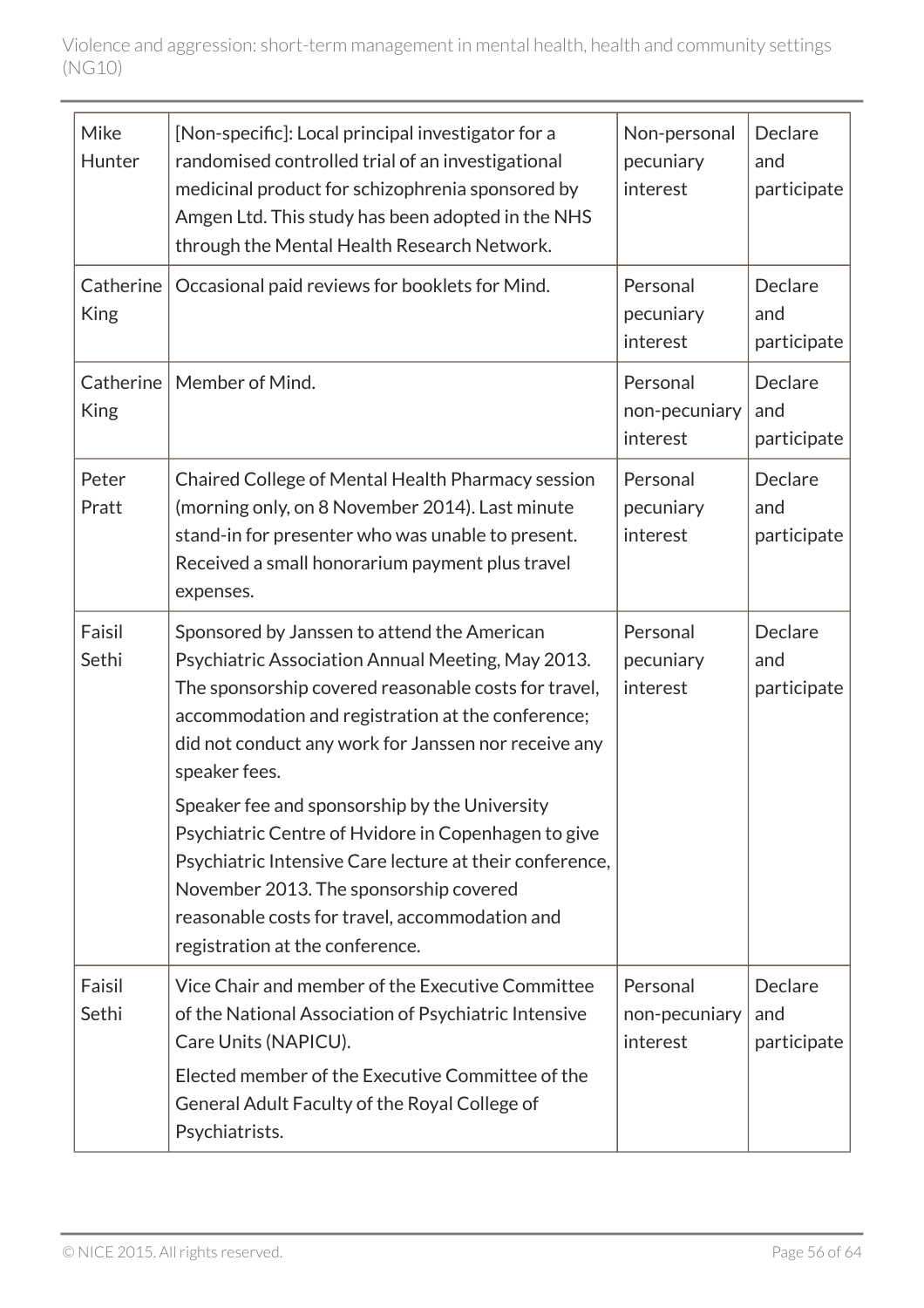## <span id="page-56-0"></span>Implementation: getting started

While developing this guideline, the Guideline Development Group identified 13 recommendations in 6 areas as [key priorities for implementation.](#page-7-0) With input from stakeholders, experts and health professionals, 3 areas were identified as having a big impact on practice and being challenging to implement. This section highlights some important changes to practice that may result from implementing the guideline. However, other changes to practice may be needed to fully implement the guideline.

Staff working in inpatient mental health and emergency care settings may be particularly affected by these changes.

## <span id="page-56-1"></span>*Manual restraint*

See recommendations [1.4.4–1.4.6](#page-27-2), [1.4.24 and 1.4.29.](#page-31-1)

### Potential impact of implementation

This guideline recommends that taking service users to the floor during [manual restraint](#page-13-1) should be avoided, but that if it is necessary, the supine (face up) position should be used in preference to the prone (face down) position. The [Winterbourne View Hospital: Department of Health review and](https://www.gov.uk/government/publications/winterbourne-view-hospital-department-of-health-review-and-response) [response](https://www.gov.uk/government/publications/winterbourne-view-hospital-department-of-health-review-and-response) reported that restraint was being used to abuse service users. Mind's [Mental health crisis](http://www.mind.org.uk/news-campaigns/campaigns/crisis-care/about-the-campaign/?ctaId=/news-campaigns/campaigns/crisis-care/crisis-care-slices/we-need-excellent-crisis-care/) [care: physical restraint in crisis](http://www.mind.org.uk/news-campaigns/campaigns/crisis-care/about-the-campaign/?ctaId=/news-campaigns/campaigns/crisis-care/crisis-care-slices/we-need-excellent-crisis-care/) found that [restrictive interventions](#page-13-1) were being used for too long, often not as a last resort, and sometimes purposely to inflict pain, humiliate or punish. Mind also reported that in 2011/12 the prone position was being used, in some trusts as many as 2 to 3 times a day. This position can, and has, caused death after as little as 10 minutes, by causing a cardiac event. Consistent implementation of these recommendations will save lives, improve safety and minimise distress for all involved.

### Challenges for implementation

- Higher staffing levels will be needed in some settings to successfully implement these recommendations, particularly ensuring that a doctor trained to use emergency equipment is immediately available if manual restraint might be used.
- Training will be needed in psychosocial interventions to avoid or minimise the use of restrictive interventions, and about why manual restraint, when used, should last no longer than 10 minutes.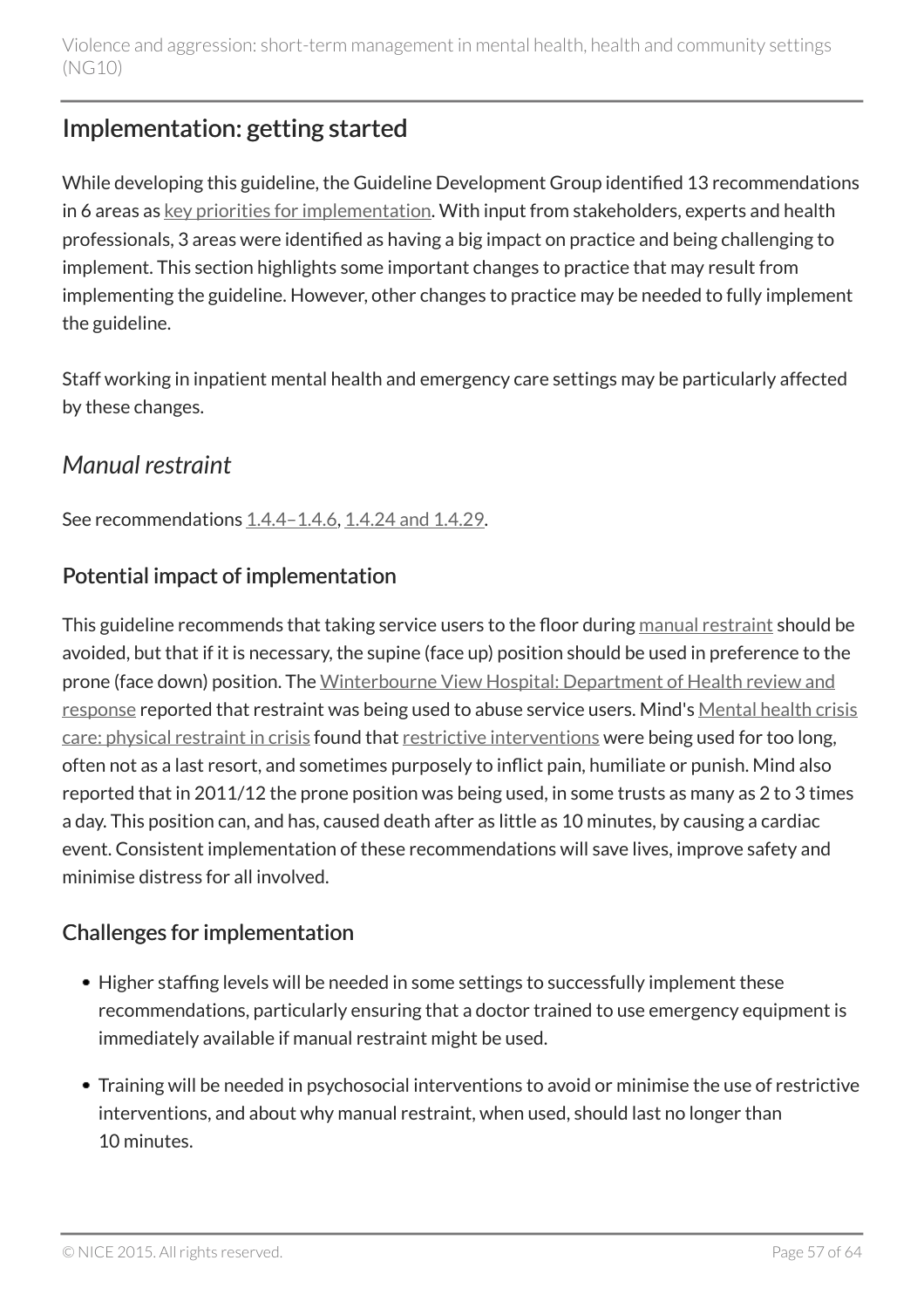### Support for implementation

- $\bullet$  [Section](#page-17-0) 1.2 of this guideline outlines how to reduce the use of restrictive interventions, including manual restraint, and other methods that can be used to reduce the risk of violence and aggression. It includes a framework for anticipating and reducing violence and aggression in inpatient psychiatric wards.
- The Department of Health's Positive and safe programme promotes a reduction in the use of restrictive interventions. [Positive and proactive care: reducing the need for restrictive](https://www.gov.uk/government/publications/positive-and-proactive-care-reducing-restrictive-interventions) [interventions](https://www.gov.uk/government/publications/positive-and-proactive-care-reducing-restrictive-interventions) (Department of Health) and [A positive and proactive workforce](http://www.skillsforcare.org.uk/Skills/Restrictive-practices/Restrictive-practices.aspx) (Department of Health, Skills for Care and Skills for Health) provide a framework to help staff working in health and social care settings to change their culture, leadership and professional practice to deliver care and support that keeps people safe and promotes recovery.
- The [Mental Health Act 1983 Code of Practice](https://www.gov.uk/government/publications/code-of-practice-mental-health-act-1983) provides guidance for professionals as well as guidance about for service users, their families and carers about their rights.

## <span id="page-57-0"></span>*Rapid tranquillisation*

See [recommendations](#page-33-0) 1.4.37–1.4.45.

### Potential impact of implementation

Rapid tranquillisation is defined in this guideline as the administration of sedative medication by injection, and although a number of effective agents are available for sedation, there is no evidence showing clear superiority for any one agent. Therefore individualised treatment needs to be emphasised, taking into account the service user's view, pre-existing physical health problems, previous response to medications including adverse effects, the potential for interactions with other medications, and the total daily dose of medications prescribed and administered. Intramuscular lorazepam is recommended for service users who have not taken antipsychotic medication before because it is an effective intervention that is likely to be acceptable to the majority of service users. Prescribing the initial dose of rapid tranquillisation as a single dose will ensure that any subsequent treatment options can be individualised, taking account of both response and any emergent adverse effects of the initial treatment choice.

### Challenges for implementation

During development of the guideline it became known that the manufacturer of intramuscular olanzapine had decided to withdraw the product from the UK market, and so the Guideline Development Group would not be able to make recommendations for its use. However, it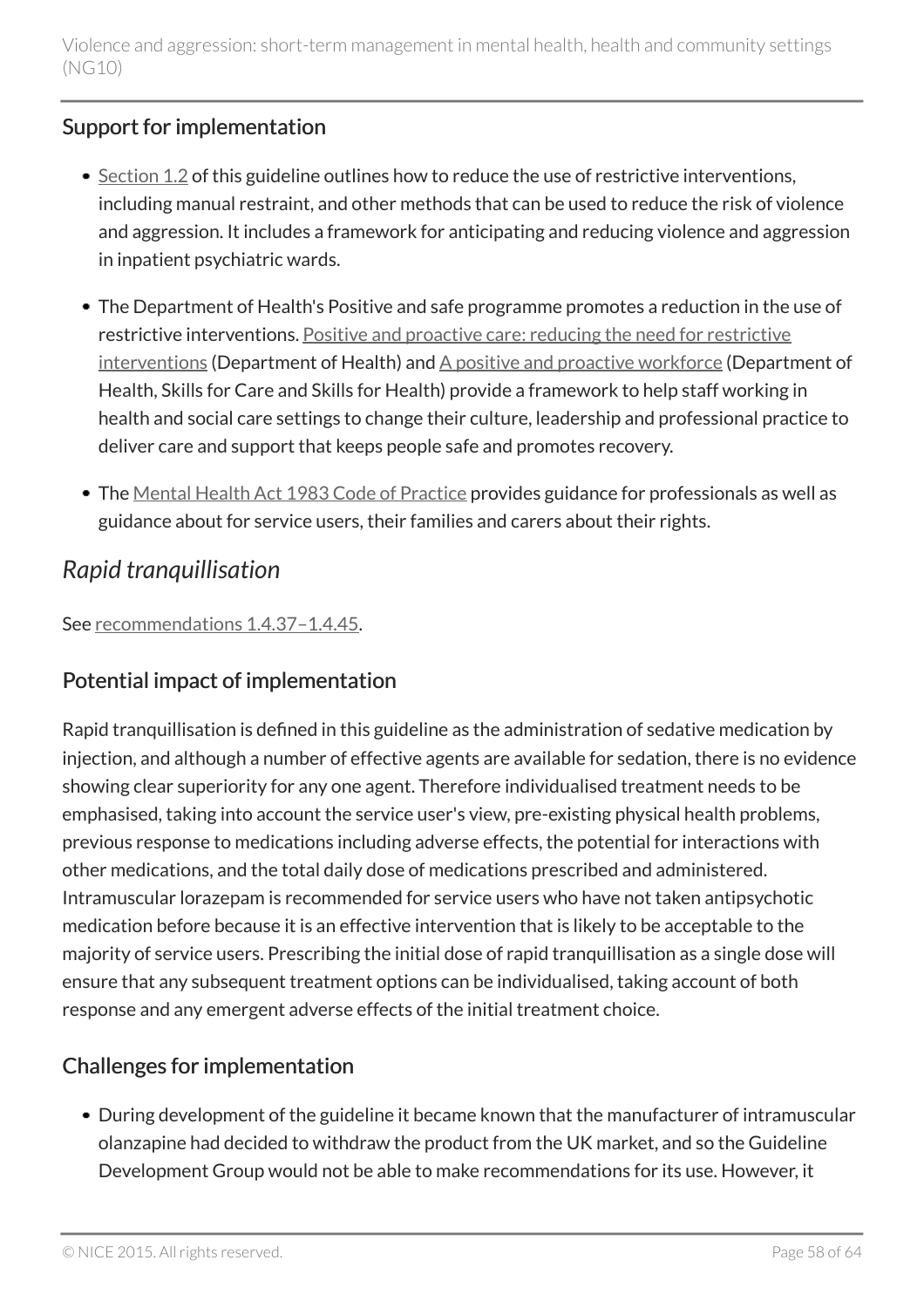remains a licensed product in the European Union (EU) and some organisations import the product from elsewhere in the EU.

Local rapid tranquillisation policies and protocols will need revision and healthcare professionals will need educating in how these differ from previous versions. It may also be necessary to emphasise the need to tailor the choice of medication for rapid tranquillisation to the individual. Where rapid tranquillisation is used, adequate numbers of skilled staff should be available to monitor the outcome of the intervention in order to make an individualised decision about subsequent choice of medication and dose frequency.

### Support for implementation

- The rationale for the recommendations is described in section 6.5.1 of the [full guideline.](http://www.nice.org.uk/guidance/ng10/Evidence)
- The cost difference between medication options is not large and the most cost-effective strategy is likely to be one that tailors treatment to the individual, taking into account their preferences, current medication and medication history.
- The use of intramuscular lorazepam for service users who have not taken antipsychotic medication before is supported because of its favourable benefit:harm profile.
- Although it is possible to import intramuscular olanzapine into the UK as an EU-licensed product, the Guideline Development Group was unable to comment on the use of this preparation because the manufacturer had withdrawn it from the UK market.
- These recommendations do not preclude the use of alternative treatment options. However, their use should be tailored to the individual in line with the recommendations for rapid tranquillisation.
- The summary of product characteristics for haloperidol recommends a baseline electrocardiogram (ECG). If an ECG is not available the prescriber should consider the risks and benefits of using this treatment and be able to justify their prescribing decision, because it may be considered an off-label use.

### <span id="page-58-0"></span>*Formal external post-incident reviews*

See [recommendations](#page-36-1) 1.4.53–1.4.63.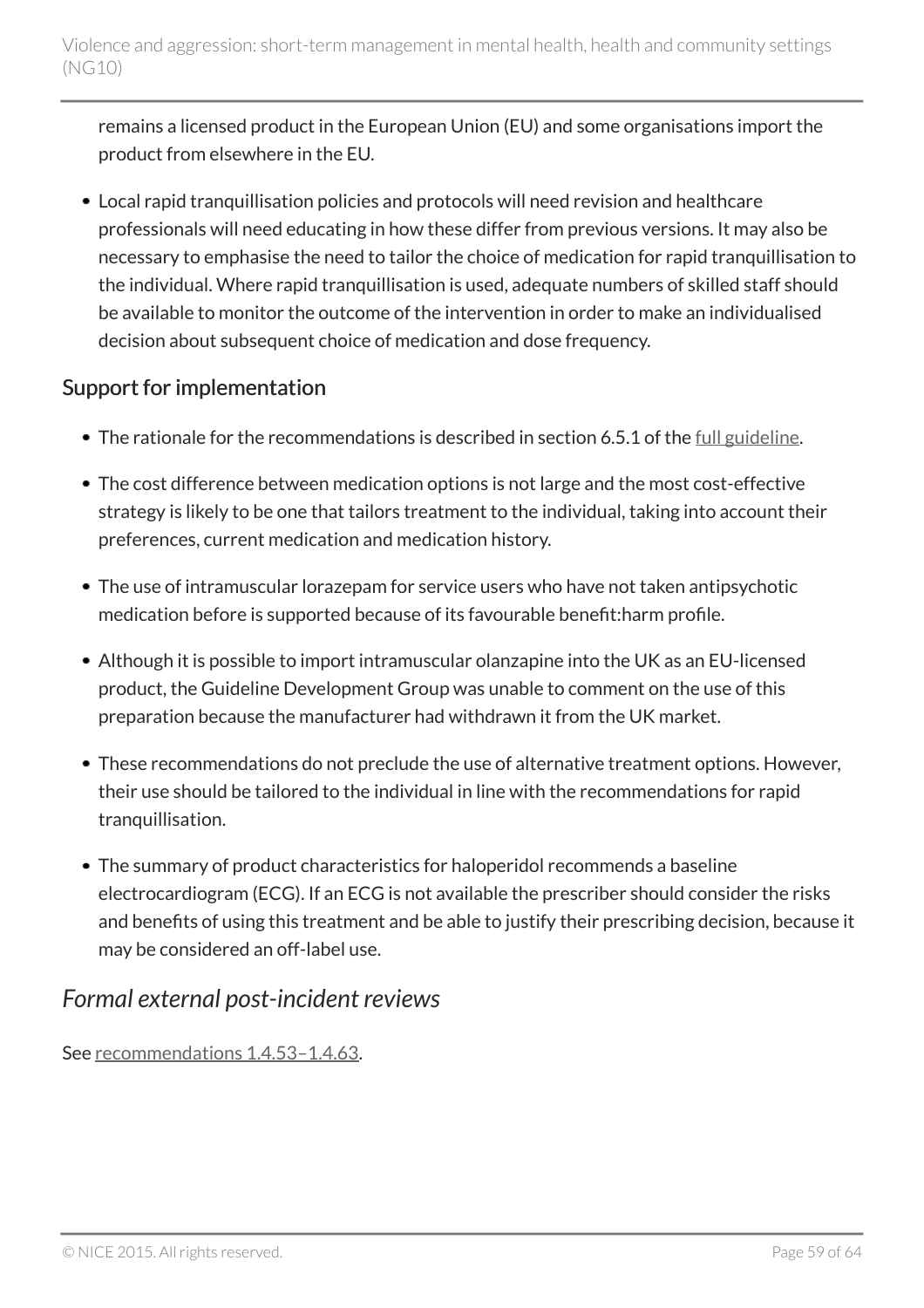### Potential impact of implementation

Formal external post[-incident](#page-13-1) reviews are an important aid in identifying the causes and effects of violence if restraint is needed to contain a situation, and the impact of this on all involved. Full recording of incidents of violence and aggression is currently variable and therefore it is difficult to get a clear picture nationally. In [Mental health crisis care: physical restraint in crisis](http://www.mind.org.uk/news-campaigns/campaigns/crisis-care/about-the-campaign/?ctaId=/news-campaigns/campaigns/crisis-care/crisis-care-slices/we-need-excellent-crisis-care/) Mind reported responses from freedom of information requests made to all 54 mental health trusts in England in 2013 about the use of prone restraint. Of these, 27 trusts did not record this information.

The information gathered during a review can inform future service delivery and, on an individual level, any further work with the service user involved to make it less likely that a similar event will happen again. Use of formal external post-incident reviews could lead to safety improvements for staff and service users, and save costs to the service long-term if, as a result of the review, positive changes are made to avoid such situations in the future.

### Challenges for implementation

- In organisations where formal external post-incident reviews are not carried out routinely, new policies and processes will need to be developed; staff will need to be trained to carry out the reviews and service users will need to be supported to take part in this process.
- Additional training and guidance will be needed about when and how to approach service users to include them in the process in ways that meet their needs.
- Getting all of the necessary staff, including a doctor, in addition to volunteers and service users to participate in the review process may have an impact on current workload and service capacity.
- In some settings there can be many incidents in a short time. In such circumstances implementing the 72-hour follow-up may be more challenging.

### Support for implementation

- The framework outlined in [recommendation](#page-19-0) 1.2.7 can be used to determine the factors that contributed to an incident that involved using a restrictive intervention.
- No economic evidence was found on post-incident management strategies. Clear costs are incurred when considering the staff time needed to deliver comprehensive post-incident reviews. These costs may be recouped by the potential for improved relationships and better understanding of events, allowing safer and more adaptive practice in the future.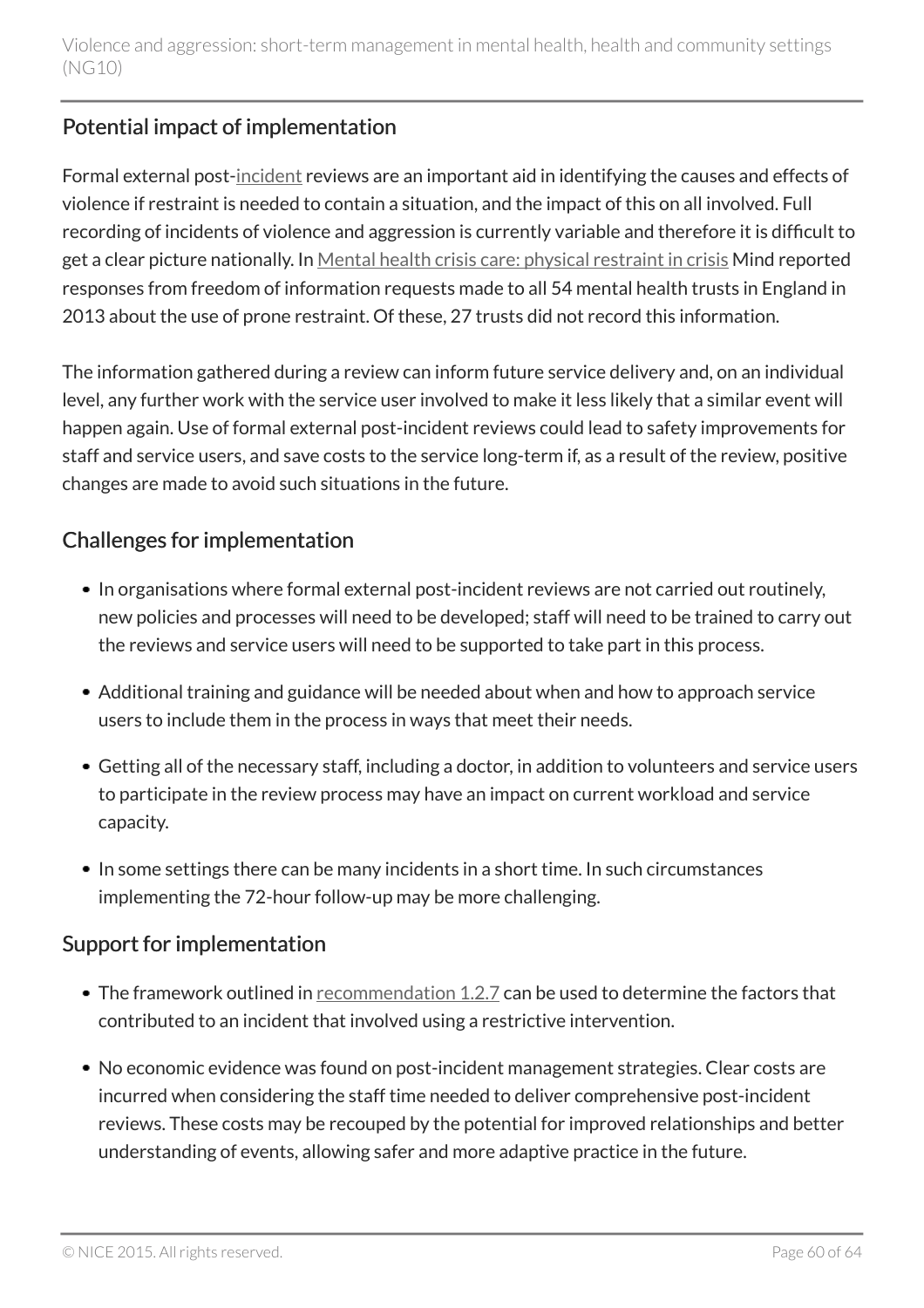### <span id="page-60-0"></span>*Further resources*

Further [resources](http://www.nice.org.uk/guidance/NG10/Resources) are available from NICE that may help to support implementation.

Practice examples from organisations that have implemented these recommendations are available from the [NICE local practice collection](http://www.nice.org.uk/proxy/?sourceUrl=http%3a%2f%2fwww.nice.org.uk%2flocalPractice%2fcollection).

The [NICE Into practice guide](http://www.nice.org.uk/about/what-we-do/into-practice/into-practice-guide) provides practical advice on how to use NICE guidance and related quality standards, for commissioners and practitioners working in health and social care.

[Uptake data](http://www.nice.org.uk/proxy/?sourceUrl=http%3a%2f%2fwww.nice.org.uk%2fuptake) about guideline recommendations and quality standard measures are available on the NICE website.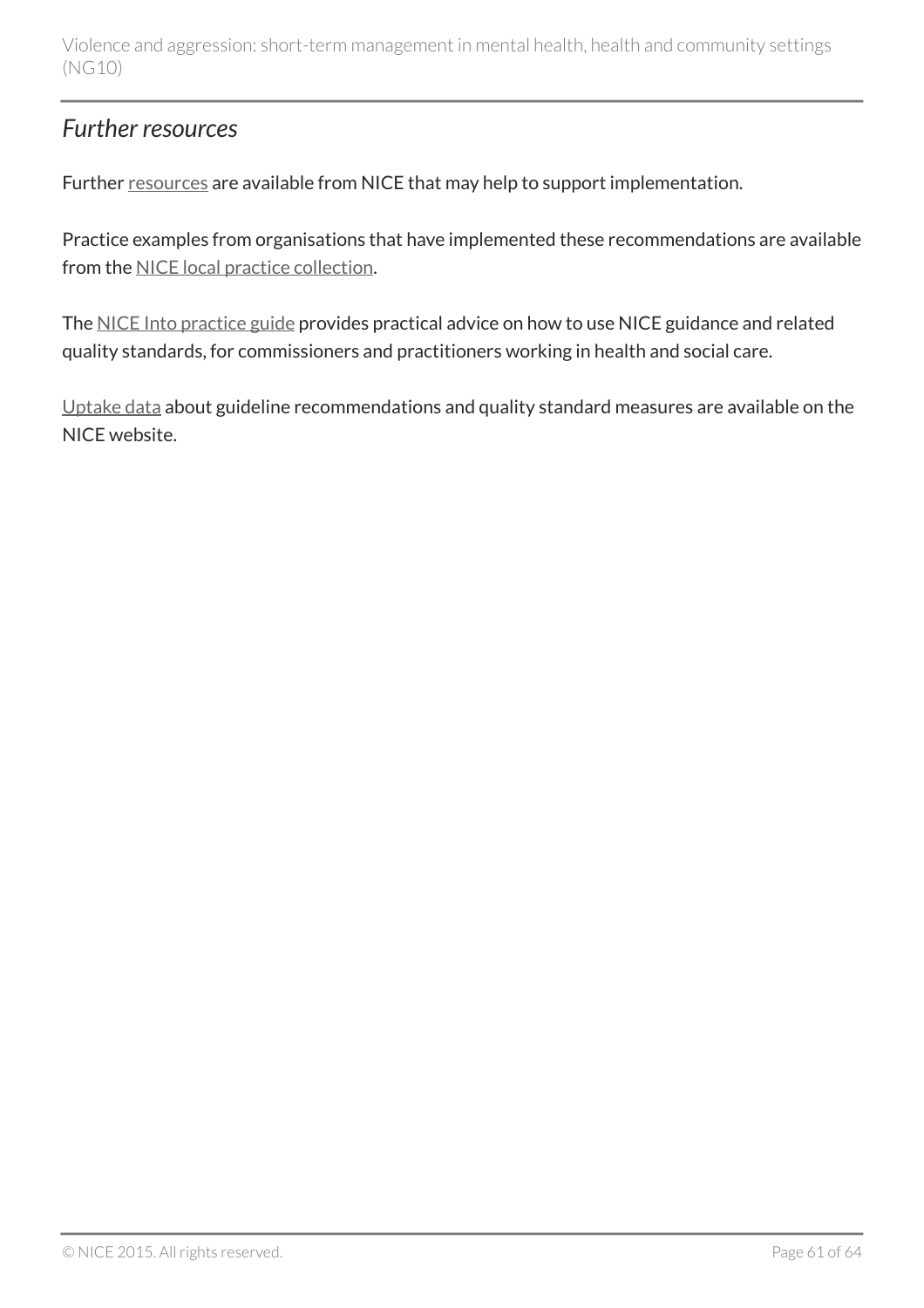## <span id="page-61-0"></span>About this guideline

NICE clinical guidelines are recommendations about the treatment and care of people with specific diseases and conditions.

NICE guidelines are developed in accordance with a [scope](http://www.nice.org.uk/guidance/ng10/documents) that defines what the guideline will and will not cover.

This guideline was developed by the National Collaborating Centre for Mental Health, which is based at the Royal College of Psychiatrists. The Collaborating Centre worked with a Guideline Development Group, comprising healthcare professionals (including consultants, GPs and nurses), service users and carers, and technical staff, which reviewed the evidence and drafted the recommendations. The recommendations were finalised after public consultation.

The methods and processes for developing NICE clinical guidelines are described in [the guidelines](http://www.nice.org.uk/About/What-we-do/Our-Programmes/NICE-guidance/NICE-guidelines/NICE-clinical-guidelines) [manual](http://www.nice.org.uk/About/What-we-do/Our-Programmes/NICE-guidance/NICE-guidelines/NICE-clinical-guidelines).

NICE produces guidance, standards and information on commissioning and providing high-quality healthcare, social care, and public health services. We have agreements to provide certain NICE services to Wales, Scotland and Northern Ireland. Decisions on how NICE guidance and other products apply in those countries are made by ministers in the Welsh government, Scottish government, and Northern Ireland Executive. NICE guidance or other products may include references to organisations or people responsible for commissioning or providing care that may be relevant only to England.

## <span id="page-61-1"></span>*Update information*

This guideline updates and replaces NICE guideline CG25 (published February 2005).

## <span id="page-61-2"></span>*Strength of recommendations*

Some recommendations can be made with more certainty than others. The Guideline Development Group makes a recommendation based on the trade-off between the benefits and harms of an intervention, taking into account the quality of the underpinning evidence. For some interventions, the Guideline Development Group is confident that, given the information it has looked at, most patients would choose the intervention. The wording used in the recommendations in this guideline denotes the certainty with which the recommendation is made (the strength of the recommendation).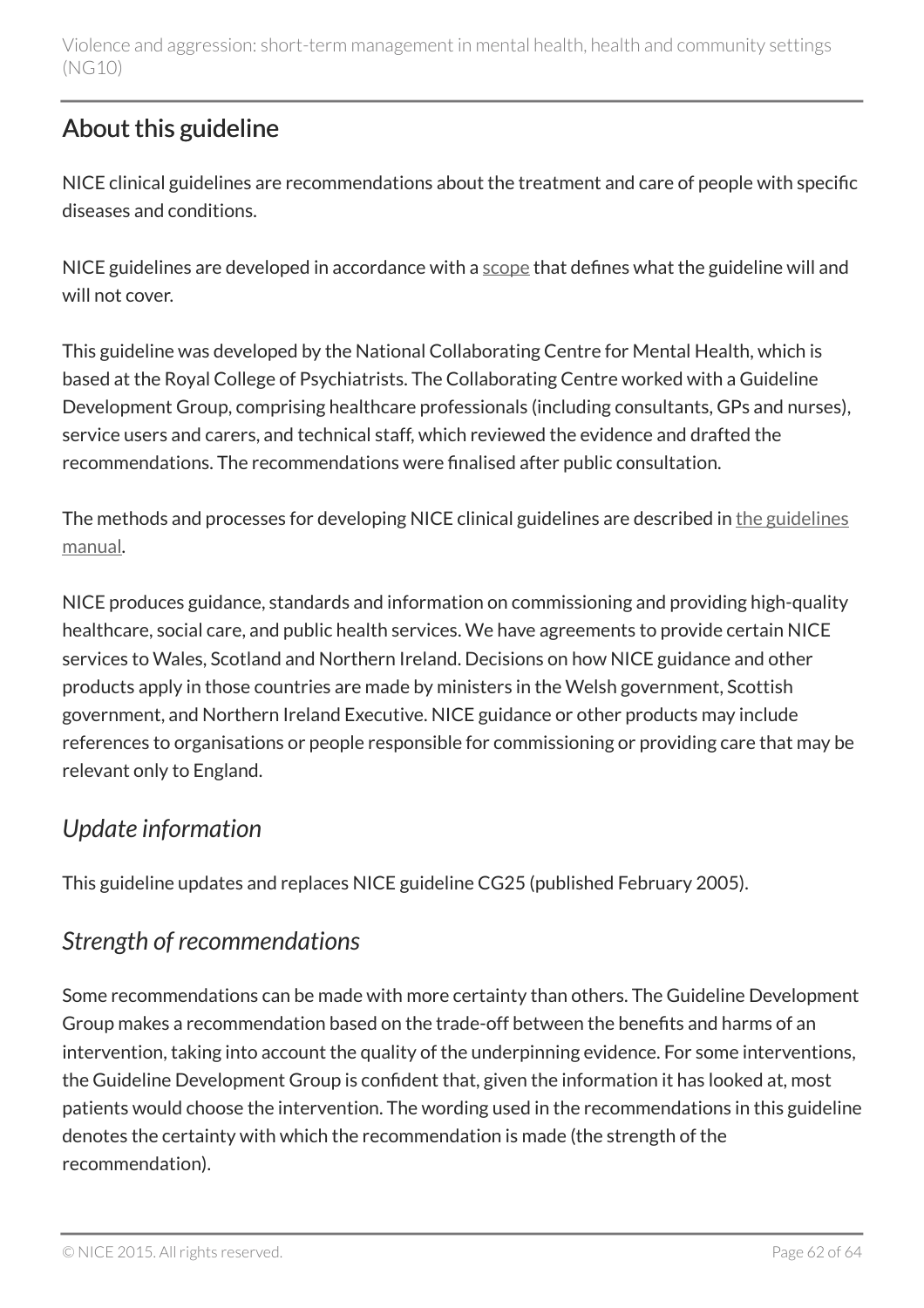For all recommendations, NICE expects that there is discussion with the patient about the risks and benefits of the interventions, and their values and preferences. This discussion aims to help them to reach a fully informed decision (see also [person-centred care](#page-6-0)).

### Interventions that must (or must not) be used

We usually use 'must' or 'must not' only if there is a legal duty to apply the recommendation. Occasionally we use 'must' (or 'must not') if the consequences of not following the recommendation could be extremely serious or potentially life threatening.

### Interventions that should (or should not) be used – a 'strong' recommendation

We use 'offer' (and similar words such as 'refer' or 'advise') when we are confident that, for the vast majority of patients, an intervention will do more good than harm, and be cost effective. We use similar forms of words (for example, 'Do not offer…') when we are confident that an intervention will not be of benefit for most patients.

#### Interventions that could be used

We use 'consider' when we are confident that an intervention will do more good than harm for most patients, and be cost effective, but other options may be similarly cost effective. The choice of intervention, and whether or not to have the intervention at all, is more likely to depend on the patient's values and preferences than for a strong recommendation, and so the healthcare professional should spend more time considering and discussing the options with the patient.

### <span id="page-62-0"></span>*Other versions of this guideline*

The full guideline, 'Violence and aggression: short-term management in mental health, health and community settings' contains details of the methods and evidence used to develop the guideline. It is published by the National Collaborating Centre for Mental Health.

The recommendations from this guideline have been incorporated into a [NICE pathway](http://www.pathways.nice.org.uk/pathways/violence-and-aggression).

We have produced [information for the public](http://www.nice.org.uk/guidance/ng10/informationforpublic) about this guideline.

### <span id="page-62-1"></span>*Your responsibility*

This guidance represents the view of NICE, which was arrived at after careful consideration of the evidence available. Healthcare professionals are expected to take it fully into account when